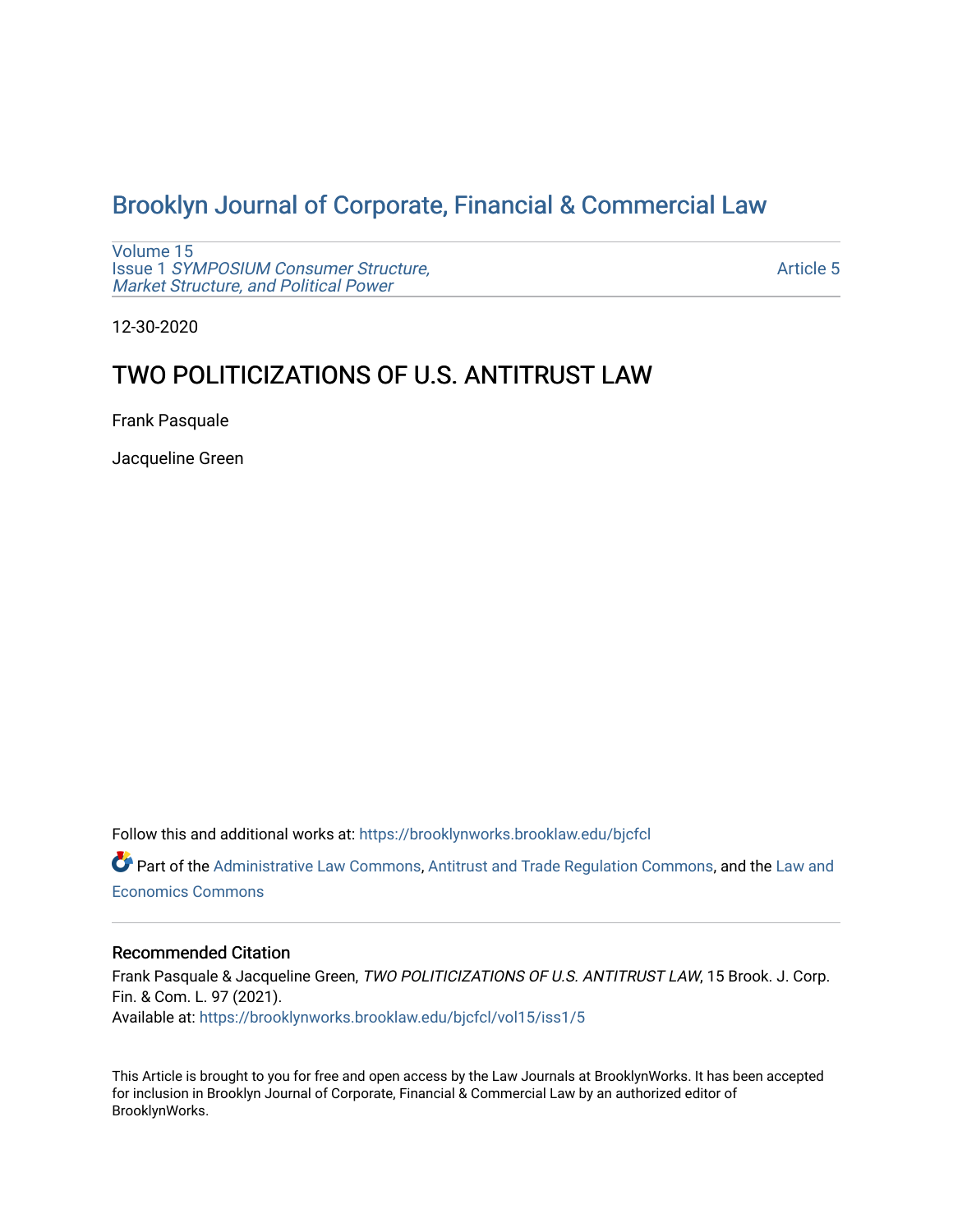# TWO POLITICIZATIONS OF U.S. ANTITRUST LAW

### Frank Pasquale\* & Jacqueline Green\*\*

Discussions of the politicization of antitrust in the Trump era are remarkably common. Reviewing antitrust policy from 2017 to 2021, critics have accused the Trump Department of Justice (DOJ) and Trump-appointeechaired Federal Trade Commission (FTC) of populism, deviating from the more technocratic standards that governed agency interventions during the Bush and Obama eras. Critics have applied the broad brush of politicization charges to the administration's handling of a wide variety of topics, ranging from marijuana and media mergers, to automaker acquiescence to state environmental standards, to landmark lawsuits against Google and Facebook. But a more discerning eye is necessary here.

The Trump era in fact saw two very distinctive types of politicization of antitrust: one authoritarian, the other, democratic. In several situations, the President appeared to eagerly use competition law, as he did with so many other levers of governance, to reward his allies and punish his enemies, without respecting extant norms of legal regularity and expert views. This is a classic mark of an authoritarian (and specifically oligarchic and patrimonialist) administration: a single-minded obsession with entrenching one's own political power by reducing the wealth and opportunities of one's actual or perceived enemies, while augmenting that of oneself or one's allies. The law is a mere means to an end in such administrations, to be wielded like a weapon in the pursuit, acquisition, and maintenance of power.

However, at the same time this authoritarian politicization was underway, a second, democratic impulse informed policymakers. At least since the mid-2000s, scholars and activists had warned that the enormous power of large, monopolistic internet platforms was distorting commerce and the public sphere.<sup>1</sup> The FTC almost took action against Google during the Obama Administration, but ultimately closed the critical parts of its investigation without fully explaining itself. <sup>2</sup> This quietism was presented at

<sup>\*</sup> Professor of Law, Brooklyn Law School. We wish to offer our sincere thanks to the participants and organizers at the 2019 BJCFL Symposium on Antitrust and Consumer Law, and particularly to Professors Ted Janger and Spencer Waller, and journal leadership including Michael Blackmon and Elizabeth Porfido.

<sup>\*\*</sup> J.D. Expected 2021, Brooklyn Law School.

<sup>1</sup>. See Zephyr Teachout, Antitrust Law, Freedom, and Human Development, 41 CARDOZO L. REV. 1081, 1100 (2019); Testimony of Frank Pasquale before the Judiciary Committee of the House of Representatives, Hearing on Competition on the Internet (July 15, 2008). As a report of the Judiciary Committee observed at the time, "Recent transactions and near-transactions among Google, Inc., Yahoo, Inc., and Microsoft Corp. had raised a number of concerns regarding their possible anticompetitive effects in such areas as online advertising, online search, and web platform interoperability. The hearing examined the state of competition with respect to competition in these various online markets." Id.

<sup>2.</sup> RANA FOROOHAR, DON'T BE EVIL: HOW BIG TECH BETRAYED ITS FOUNDING PRINCIPLES—AND ALL OF US (New York: Currency Press, 2019); Frank Pasquale, Paradoxes of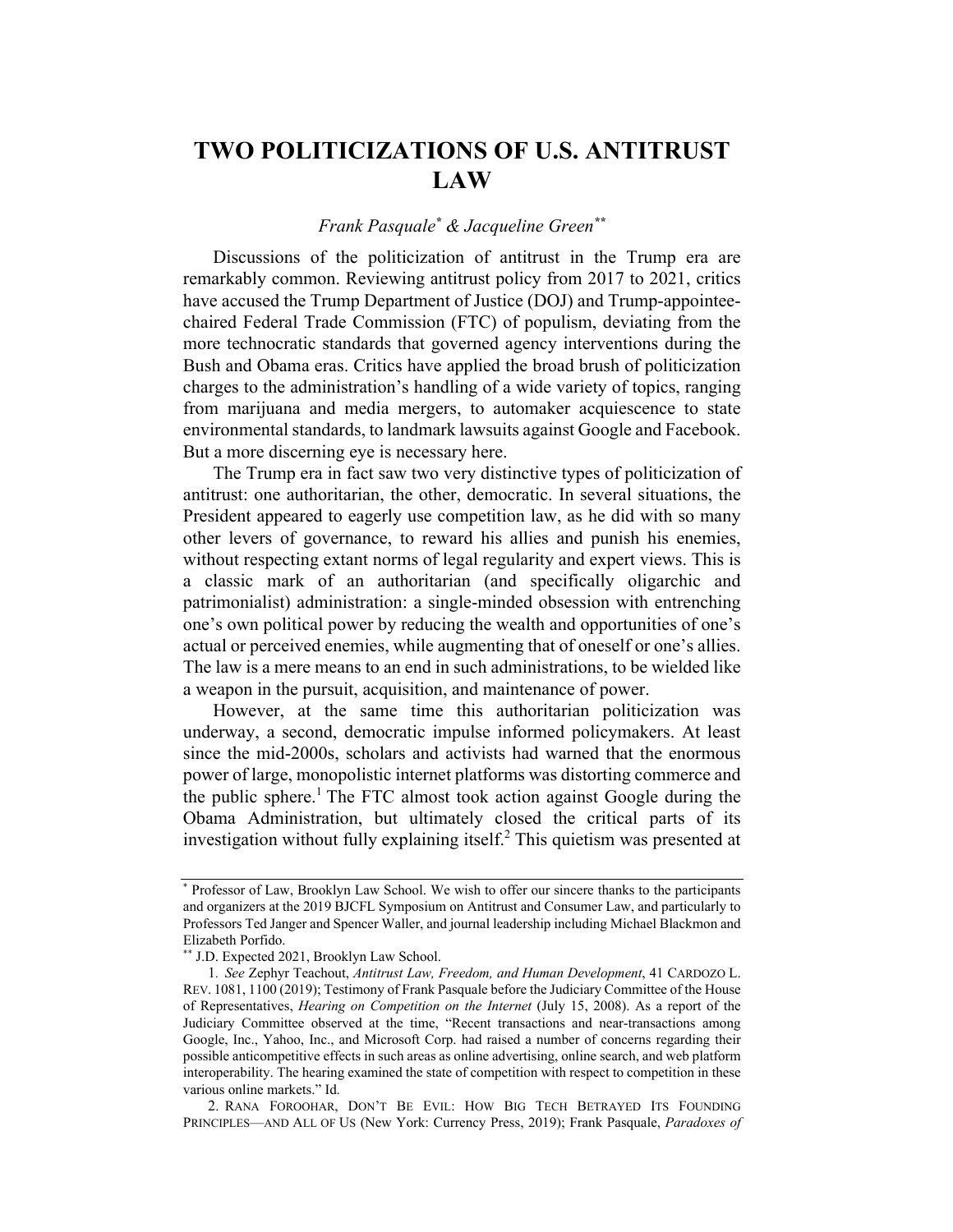the time as a logical outgrowth of objective antitrust policy. However, as the European Commission and other jurisdictions around the world took on U.S. internet giants, American competition agencies' lassitude began to look more like industry capture or protectionism than resolute adherence to objective standards.<sup>3</sup> U.S. think tanks like the Open Markets Institute, the Institute for Local Self-Reliance, the American Economic Liberties Project, and others brought together those harmed by massive internet firms and the experts capable of articulating and theorizing that harm. This is exactly what democratic politics should look like: a bottom-up expression of concern about the power of massive firms, which enriches academic work in the field, and eventually sways key appointees in the Department of Justice and Federal Trade Commission to take action.

Thus, competition law during the Trump Administration was politicized, but in two diametrically opposed ways. This should not be surprising, since politics itself has culminated in some of humanity's highest ideals and some of its worst abuses. To delineate and explore this dichotomy, this article has two main parts. Part I explores authoritarian aspects of Trumpian competition policy. Part II examines the democratization of high technology antitrust evidenced in several Google and Facebook antitrust cases. The conclusion, Part III, explores ways of further promoting democratization of antitrust enforcement priorities, while preventing authoritarian misapplication of the law.

### I. TROUBLING POLITICIZATION OF TRUMPIAN COMPETITION POLICY IN THE CANNABIS, MEDIA, AND **AUTOMOTIVE SECTORS**

Several episodes in merger enforcement during the Trump Administration led to deep concerns about the politicization of investigations into mergers in the media and cannabis industries, and into auto industry agreements to reduce pollution. The most well-developed claims addressed what appeared to many experts to be excessive documentation requirements (Second Requests) for cannabis mergers. An insider's whistleblower complaint contained detailed accusations, leaders in the Department responded, and many experts weighed in on the conflict. Part A below details experts' critiques of the Trump policies here. This politicization will be the subject of Parts A through D below, where we weigh both critiques and defenses of the relevant Department actions, and find the critiques are consistently more compelling. Part E applies the same method to explore the media and auto industry complaints. In sum, an authoritarian politicization is

Digital Antitrust: Why the FTC Failed to Explain Its Inaction on Search Bias, HARV. J. OF L. & TECH. 1-2 (Occasional Papers Series, 2013).

<sup>3.</sup> Frank Pasquale, When Antitrust Becomes Pro-Trust: The Digital Deformation of U.S. Competition Policy, COMP. POL'Y INT'L ANTITRUST CHRON. (May 14, 2017), https://digitalcommons.law.umaryland.edu/cgi/viewcontent.cgi?article=2620&context=fac\_pubs.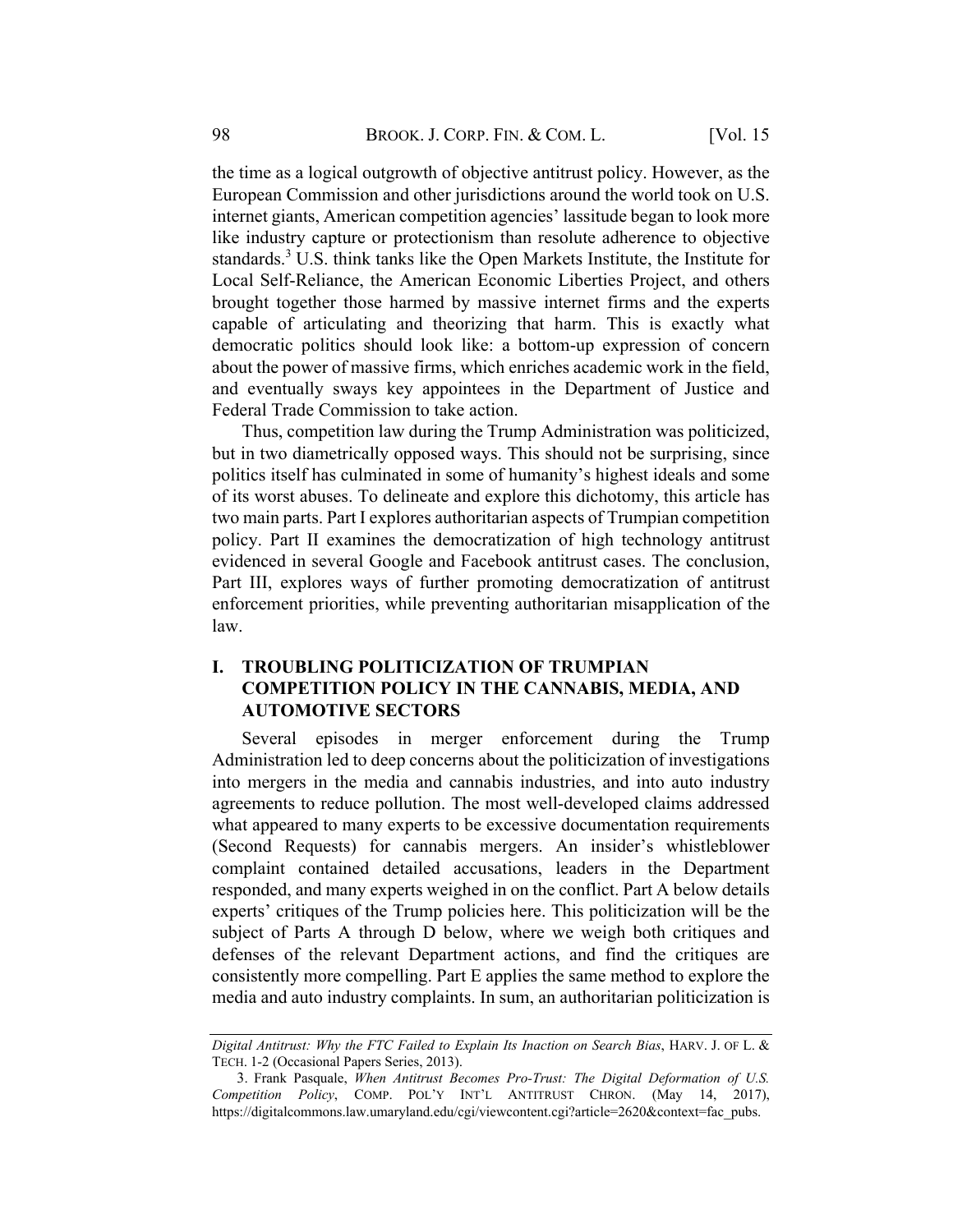2020] Two Politicizations of U.S. Antitrust Law 99

entirely consistent with key decision-making processes in these investigations.

We should note at the outset of this Part that we do not think it necessary to demonstrate complete coincidence between the aims, style, and methods of certain projects of Trumpian antitrust, and the behavior patterns of regimes like 2020s Russia, Venezuela, and Hungary, which may be classed as idealtypical contemporary authoritarian polities. <sup>4</sup> Rather, we focus on the particular agency at issue (the Department of Justice's Antitrust Division) with respect to particularly noted scenarios. It is not necessary to demonstrate that an administration as a whole is authoritarian, in order to conclude that some aspects of its behavior have authoritarian characteristics, style, or tone. Rather, the key is to make a case that certain contested decisions go beyond the ordinary rough and tumble of political prioritization of agency enforcement decisions, into a realm of legal unreason to the extent they are explicable mainly as an effort to punish enemies and reward friends. This dualism is reminiscent of Carl Schmitt's classic friend/enemy distinction—a division that is not descriptive of politics as such (as Schmitt would have it), but rather, of a particularly destructive and divisive illiberalism characteristic of authoritarian regimes.<sup>5</sup>

### A. HOUSE JUDICIARY COMMITTEE INVESTIGATION AND ITS **AFTERMATH**

Critical revelations of improper practices appeared in June 2020, when John Elias, a member of the Department of Justice (DOJ)'s Antitrust Division  $(ATR)$ , was subpoenaed to testify before Congress.<sup>6</sup> The subpoena was issued as part of the House Judiciary Committee's (Committee) investigations into whether the DOJ has been improperly politicized under Attorney General (AG) William Barr and the Trump Administration.<sup>7</sup> Elias was subpoenaed to testify because he had issued a whistleblower complaint calling attention to the ATR's issuance of Second Requests to ten cannabis firms who wished to merge. $8$  Elias charged that the Second Requests were

<sup>4.</sup> For a discussion of ideal-typical contemporary authoritarian polities, see Larry Diamond, Marc F. Plattner, & Christopher Walker, editors, AUTHORITARIANISM GOES GLOBAL: THE CHALLENGE TO DEMOCRACY (2016).

<sup>5.</sup> For more analysis on the parallels between Bill Barr's approach to running the Department of Justice and that of the "crown jurist of the Third Reich," see Tamsin Shaw, William Barr: The Carl Schmitt of Our Time, N.Y. REV. BOOKS (Jan. 15, 2020), https://www.nybooks.com/daily/ 2020/01/15/william-barr-the-carl-schmitt-of-our-time/.

<sup>6.</sup> Ciara Linnane, Attorney General Barr ordered antitrust probes of 10 cannabis mergers, because he dislikes the industry, prosecutor says, MKT. WATCH (June 26, 2020), https:// www.marketwatch.com/story/attorney-general-barr-ordered-antitrust-probes-of-10-cannabismergers-because-he-dislikes-the-industry-prosecutor-says-2020-06-24.

<sup>7</sup>. Id.

<sup>8</sup>. Testimony of John W. Elias U.S. House Committee on the Judiciary, JUST SECURITY (June 24, 2020), https://www.justsecurity.org/wp-content/uploads/2020/06/john-w-elias-testimony-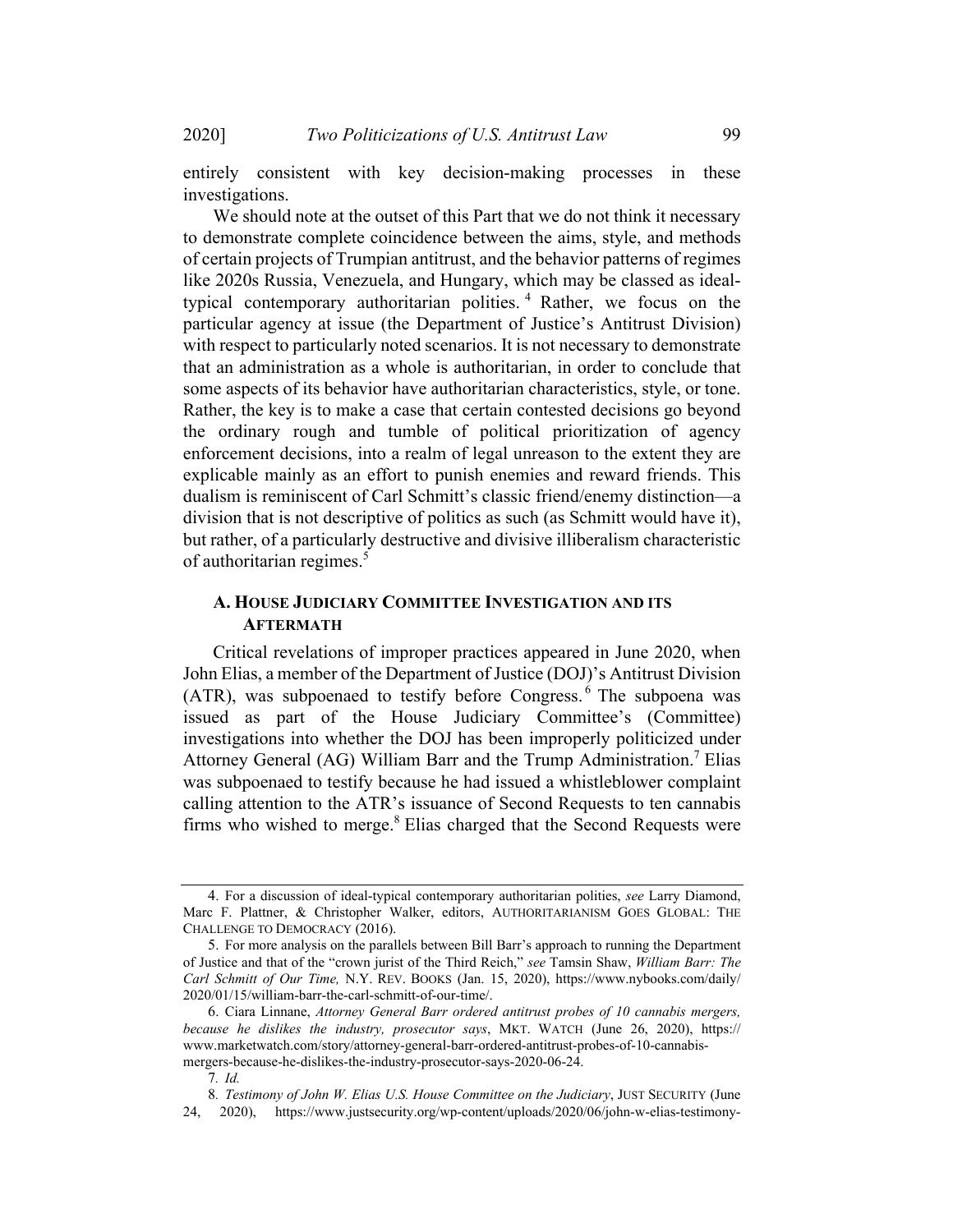"not bona fide antitrust investigations," yet accounted for "29% of the [ATR]'s full-review merger investigations in the Fiscal Year 2019."<sup>9</sup> Specifically, Elias stated that his supervisors had improperly used their powers in the investigations at issue, directed by Barr, and solely because the AG did not like the cannabis industry.<sup>10</sup> In his testimony, he described how these ten investigations consumed the ATR's resources, "making up nearly a third of all of its cases" that fiscal year, and he stated that even his superordinate, Makan Delrahim, the head of the ATR, "acknowledged at an all-staff meeting that the cannabis industry [was] unpopular 'on the fifth floor,' [in] reference to [AG] Barr's offices."<sup>11</sup> At the Committee hearing, comments from representatives such as Jerold Nadler painted a picture of AG Barr as using the DOJ "as a weapon to serve the president's petty, private interests."<sup>12</sup>

Ryan Goodman, a journalist for Just Security, investigated the whistleblower complaint made by Elias and another unnamed whistleblower regarding the ATR.<sup>13</sup> The complaint itself detailed how Barr directed the ATR to open investigations against the cannabis industry, "without sufficient factual basis and 'centered not on antitrust analysis,' but instead due to the [AG's] 'personal dislike of the industry.'"<sup>14</sup> Following that complaint, the DOJ's Office of Professional Responsibility (OPR) issued a rejection letter indicating that it would not open an investigation pursuant to the complaint.<sup>15</sup> Goodman focused his investigation on the OPR's response to the complaint, soliciting assessments of it from eleven leading antitrust experts.  $16$ Ultimately, Goodman found that "every one of the eleven experts was alarmed by the underlying allegations and several were highly critical of the OPR's handling of the matter."<sup>17</sup> Three of those experts explicitly indicated

house-judiciary-committee-june-24-2020.pdf. He also testified regarding an investigation into four automakers who had separately entered into agreements with the state of California. See id.

<sup>9.</sup> Linnane, supra note 6 (internal quotations omitted).

<sup>10.</sup> Nicholas Fandos, Katie Benner & Charlie Savage, Justice Dept. Officials Outline Claims of Politicization Under Barr, N.Y. TIMES (updated July 10, 2020), https://www.nytimes.com/ 2020/06/24/us/politics/justice-department-politicization.html.

<sup>11.</sup> *Id.* (internal quotations omitted).

<sup>13.</sup> Just Security is supported by New York University School of Law, Open Society Foundations, Atlantic Philanthropies, and others. It serves as an online forum for the "rigorous analysis of U.S. national security law and policy." About Us, Just Security (last visited Feb. 8, 2021), https://www.justsecurity.org/about-us/

<sup>14.</sup> Ryan Goodman, 11 Top Antitrust Experts Alarmed by Whistleblower Complaint Against A.G. Barr- and Office of Professional Responsibility's Opinion, JUST SECURITY (June 26, 2020), https://www.justsecurity.org/71059/top-antitrust-lawyers-assess-john-elias-whistleblower-

complaint-against-a-g-barr-including-office-of-professional-responsibilitys-letter/.

<sup>15.</sup> Memorandum, U.S. Department of Justice, Office of Professional Responsibility, JUST SECURITY (June 11, 2020), https://www.justsecurity.org/wp-content/uploads/2020/06/oprmemorandum-from-jeffrey-ragsdale-to-bradley-weinsheimer-june-11-2020.pdf.

<sup>16.</sup> Goodman, supra note 14.

<sup>17</sup>. Id. (emphasis in original).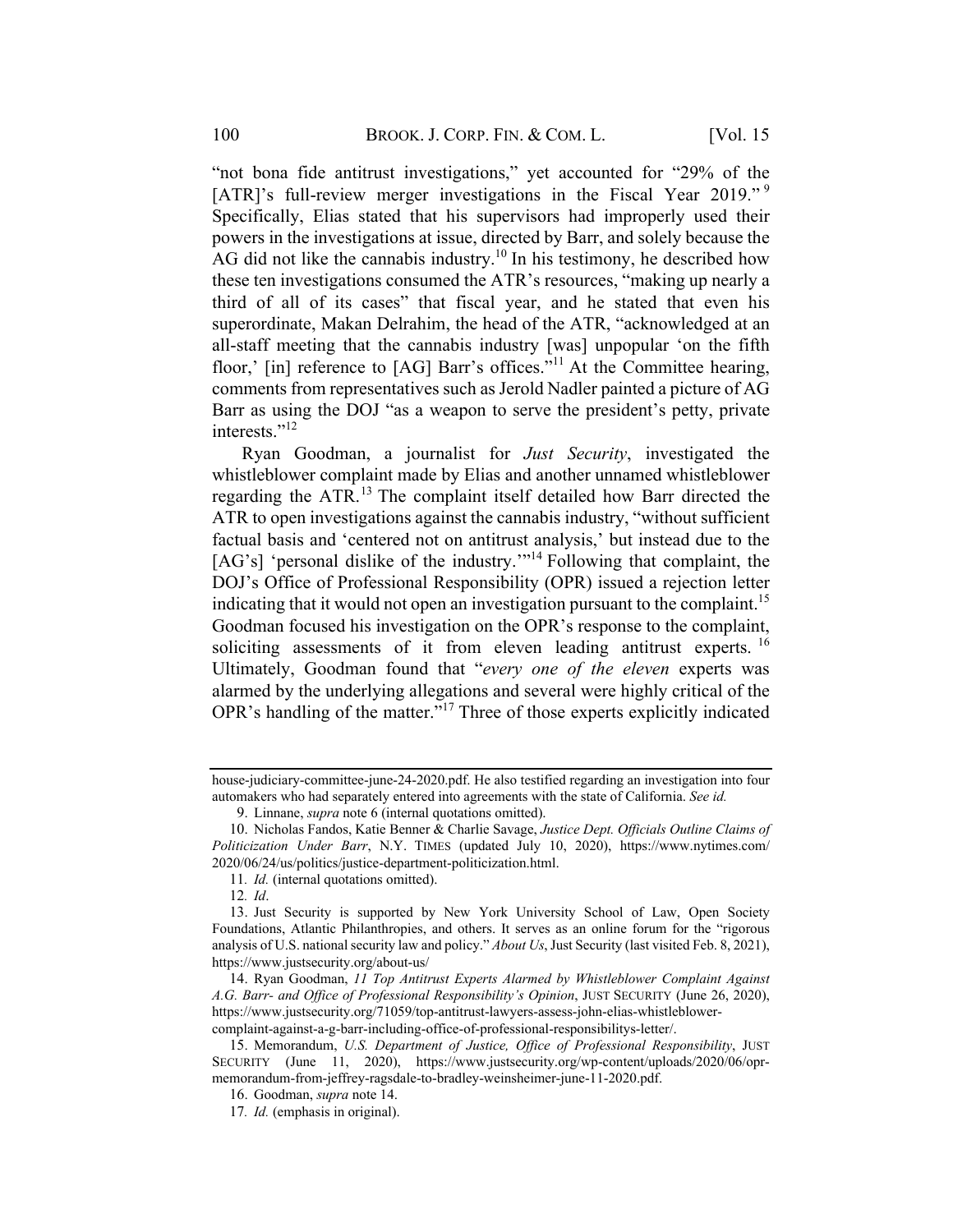that the OPR's analysis was flawed, and lacked the power to persuade.<sup>18</sup> Specifically, Jonathan B. Baker, Research Professor of Law at American University, Washington College of Law opined that the "OPR's cursory analysis and conclusions threaten to undermine merger enforcement specifically and antitrust enforcement more broadly." <sup>19</sup> The experts' critiques suggested that the DOJ did not merely advance the President's political aims within the bounds of accepted law, but instead ran roughshod over long-standing and obvious legal constraints on enforcement discretion.

The OPR's letter in response to the whistleblowers' complaint described the whistleblowers' allegations as follows: (1) that the ATR "conduct[ed] pretextual investigations of, and plac[ed] onerous demands on, merging companies in the cannabis industry through the issuance of Second Requests, even though such mergers presented no competitive concerns," and (2) that the "ATR, at the direction of the [AG's] Office, placed these demands on merging cannabis companies in order to slow the growth of the cannabis industry due to the DOJ leadership's animosity toward the industry."20 First, the ATR denied the allegations, and argued that even if the allegations made were true, that those "alleged facts would not violate any relevant laws, regulations, rules, policies, or guidelines."21 Then, the OPR agreed with the ATR's interpretation of its own power to issue Second Requests, finding that "ATR's Second Requests would not have violated any relevant laws, regulations, rules, policies, or guidelines."<sup>22</sup>

Goodman's investigation into the complaint and the OPR's response asked the "highly respected experts" to compare Elias' allegations with the OPR's response letter—and yielded consistent responses. Some themes emerged across the experts' opinions, all of which supported allegations that the ATR had acted in a politicized manner: (1) the firms at issue represented a small market share, and in one proposed merger represented a market share of only 0.35 percent and thus posed minimal risk, if any, to competition, (2) the ATR's actions were violative of its own manual which states that Second Requests should only be issued if serious concerns are first raised about the anticompetitive nature of a transaction, i.e. a threshold concern must be demonstrated, (3) the high volume of Second Requests issued in investigations (ten) was not supported by the ATR's contention that it needed experience in an area of the law in which it was unfamiliar (cannabis), and (4) the OPR's letter reviewed written submissions only from the ATR and

<sup>18</sup>. See id.

<sup>19</sup>. Id. (internal quotations omitted).

<sup>20</sup>. Id.

<sup>21</sup>. Id. This is a truly remarkable assertion of the agency's ability to stand "above the law." It is one thing to assert that a clearly illegal act is non-justiciable or irremediable. It is quite another to claim the right to burden persons and companies with costly investigations based solely on the investigators' animosity, with no proper legal basis.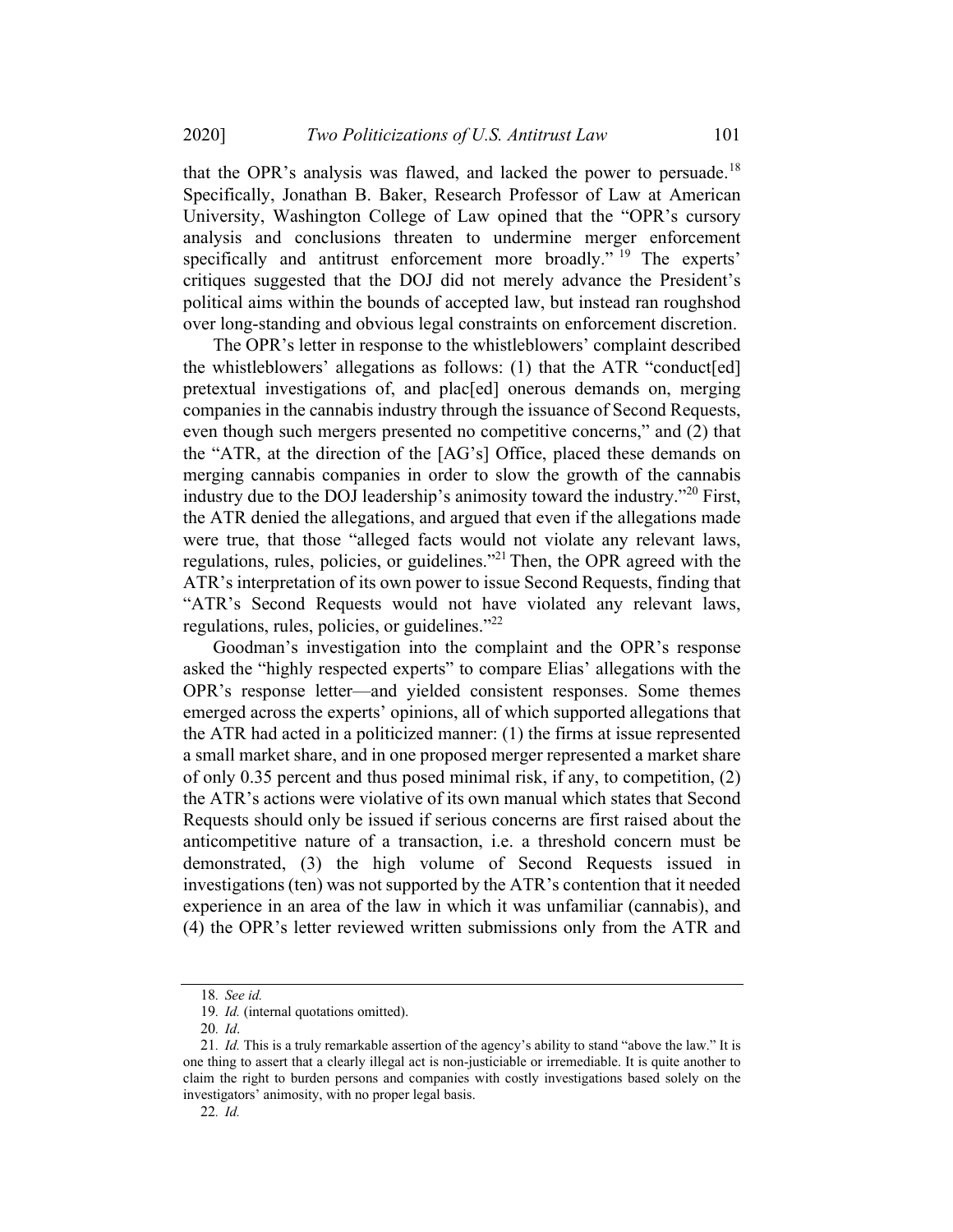the whistleblowers, rather than interviewing any witnesses who could explain why the ATR opened the investigations and whether there was improper motive.<sup>23</sup>

While the cannabis mergers are perhaps the most salient example of this overt antitrust politicization by the Trump Administration, the cannabis mergers do not represent the only instance where the DOJ seems to have been so crassly motivated that its actions shaded over into the authoritarian hypostatization of one leader and party's agenda, as opposed to democratic expression of popular will be properly respectful of extant legal professional and legal safeguards. In the whistleblower complaint itself, the issue was raised of whether the DOJ had proper motives for examining four automakers who had separately entered into agreements with California. In that case, an irrational enthusiasm for fossil fuel burning seemed far more explanatory than any genuine competitive concerns. Comparably, the DOJ quickly approved a Disney-Fox merger, which stood in contrast to its nearly two-year investigation and failed lawsuit attempting to block the AT&T/Time Warner merger. Had both mergers sailed through, or been blocked, the Trump DOJ could at least assert an ideological consistency. The differential treatment raises the red flag of politicization, grounded in Trump's own increasingly unhinged words and actions.

#### **B. VERY SMALL MARKET SHARES OF TARGETED CANNABIS FIRMS**

Typically, red flags are raised in the antitrust context where a merger between two firms would result in a problematically high share of the relevant market, or when there are bona fide monopolization concerns. Elias' testimony indicated that the cannabis mergers involved "low market shares in a fragmented industry," and thus, did not meet the "established criteria" for searching antitrust investigations. <sup>24</sup> High market shares, he testified, are a "key indicator" weighing in favor of issuing Second Requests – and those high market shares are typically in the "double-digit[s]."<sup>25</sup> Michael A. Carrier, a distinguished Professor at Rutgers Law School responded to Goodman's request for expert input by noting that the history of Second Requests demonstrates that only the "most concerning mergers . . . rais[ing] the most competitive concern" receive Second Requests, and are reflected in "high market shares."<sup>26</sup> In this instance, a disproportionate number of Second Requests were issued to proposed mergers that "based on longstanding bipartisan antitrust principles, [did] not threaten competitive harm" due to the firms representing a small post-merger market share. Indeed, two of the targeted firms would become a mere 0.35 percent market share post-

<sup>23</sup>. See id.

<sup>24.</sup> Testimony of John W. Elias, supra note 8.

<sup>25</sup>. Id.

<sup>26.</sup> Goodman, supra note 14.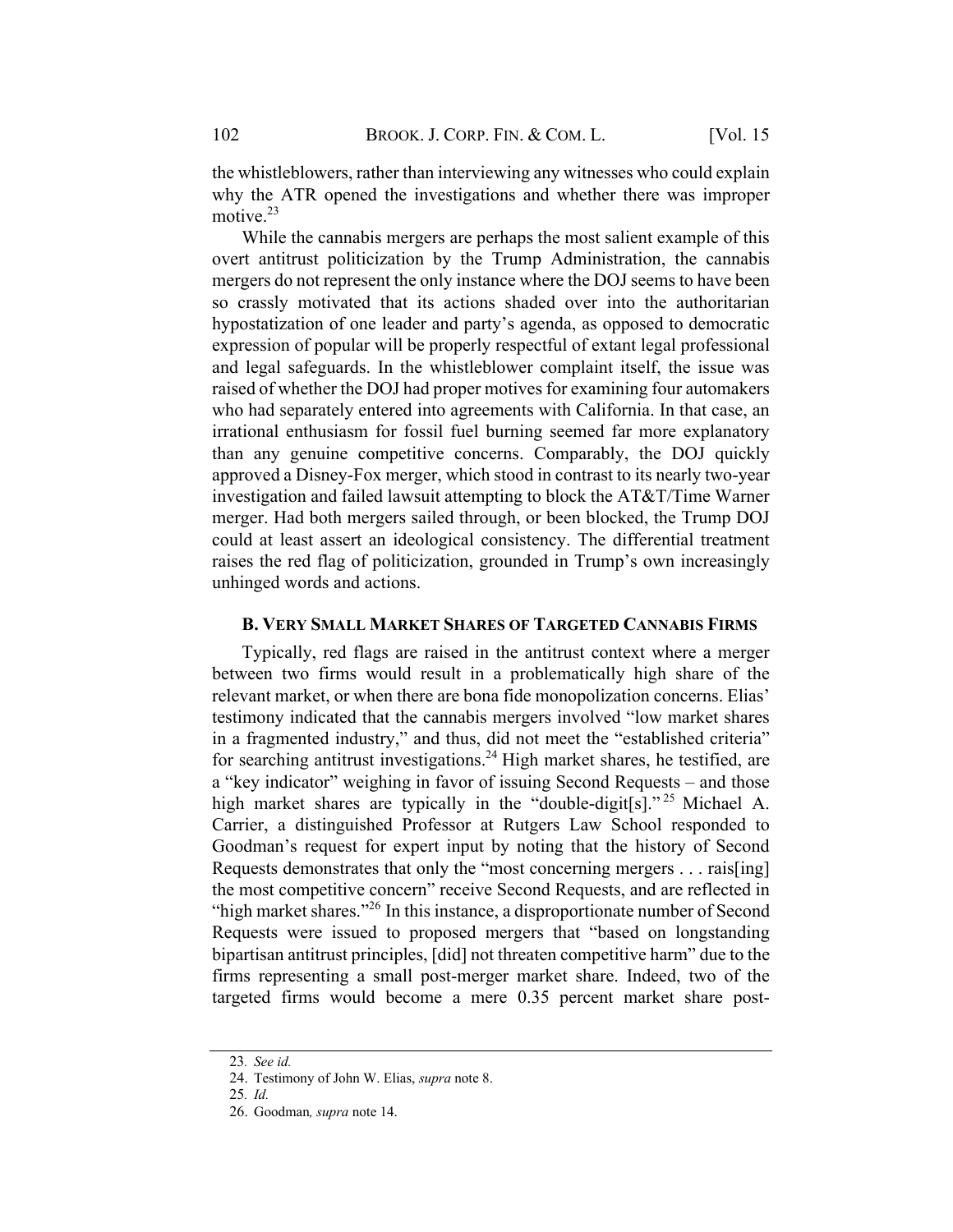merger.<sup>27</sup> This strongly suggests an extra-legal basis for the issuance of these Second Requests was AG Barr's dislike for the cannabis industry.<sup>28</sup>

Eleanor Fox, Walter J. Derenberg Professor of Trade Regulation at New York University School of Law felt similarly. She highlighted the fact that the ATR "undertook full scale reviews of 10 proposed mergers in the cannabis industry, although the mergers were of very small firms in a very fragmented market and there was no way they could create market power."<sup>29</sup> To defend the Trump ATR, its director at the time responded to concerns about market share by stating that "market shares alone, are not a substitute for preliminary investigation into competitive effects."<sup>30</sup> When deciding whether to open the investigation, he said that the ATR faced "matters of first impression," mainly "whether the antitrust laws could or should be applied to protect and promote lower prices and increased output of a substance that is facially illegal under federal law."<sup>31</sup> But these arguments ignore that even if there is some novelty in dealing with the cannabis market, the specific purpose of the merger review is to prevent market power from accumulating. Expansive investigative powers in this context must be grounded in some realistic theory of an antitrust problem, but none appeared to exist here.

As Darren Tucker has observed in empirical research on second requests, "the vast majority of markets for which staff recommended a Second Request were highly concentrated post-merger. Of the 129 markets studied, 121, or 94 percent, exceeded the 1,500/100 concentration screen, and 113, or 88 percent, exceeded the 2,500/200 concentration screen described in Section 5.3 of the 2010 Guidelines."32 Merger policy did not change enough between the Obama and Trump administrations to merit the type of massive change of approach that could have led to the marijuana investigations, which no Trump Administration official suggested came close to those typical scores based on market share. It is usually "double-digit [market shares] which normally cause<sup>[]</sup> antitrust concern," not the 0.35% share that was the stakes of one of the mergers that led to a second request.<sup>33</sup>

More speculatively, Delrahim also raised the issue of timing. Due to cannabis' status as a Schedule 1 controlled substance which carries sanctions such as "up to five years in prison and fines up to \$1 million" for its growth, marketing, or distribution, Delrahim indicated the ATR felt fear of prosecution under the Controlled Substances Act (CSA) would deter parties

<sup>27</sup>. Id.

<sup>28</sup>. Id.

<sup>29</sup>. Id.

<sup>30</sup>. Id.

<sup>31</sup>. Id.

<sup>32.</sup> Darren S. Tucker, A Survey of Evidence Leading to Second Requests at the FTC, 78 ANTITRUST L. J. 591, 601 (2013).

<sup>33.</sup> Diane Bartz, Lawmakers split along party lines on Justice Department's pot probes, REUTERS (June 24, 2020), https://www.reuters.com/article/us-usa-justice-cannabis/lawmakerssplit-along-party-lines-on-justice-departments-pot-probes-idUSKBN23V32Z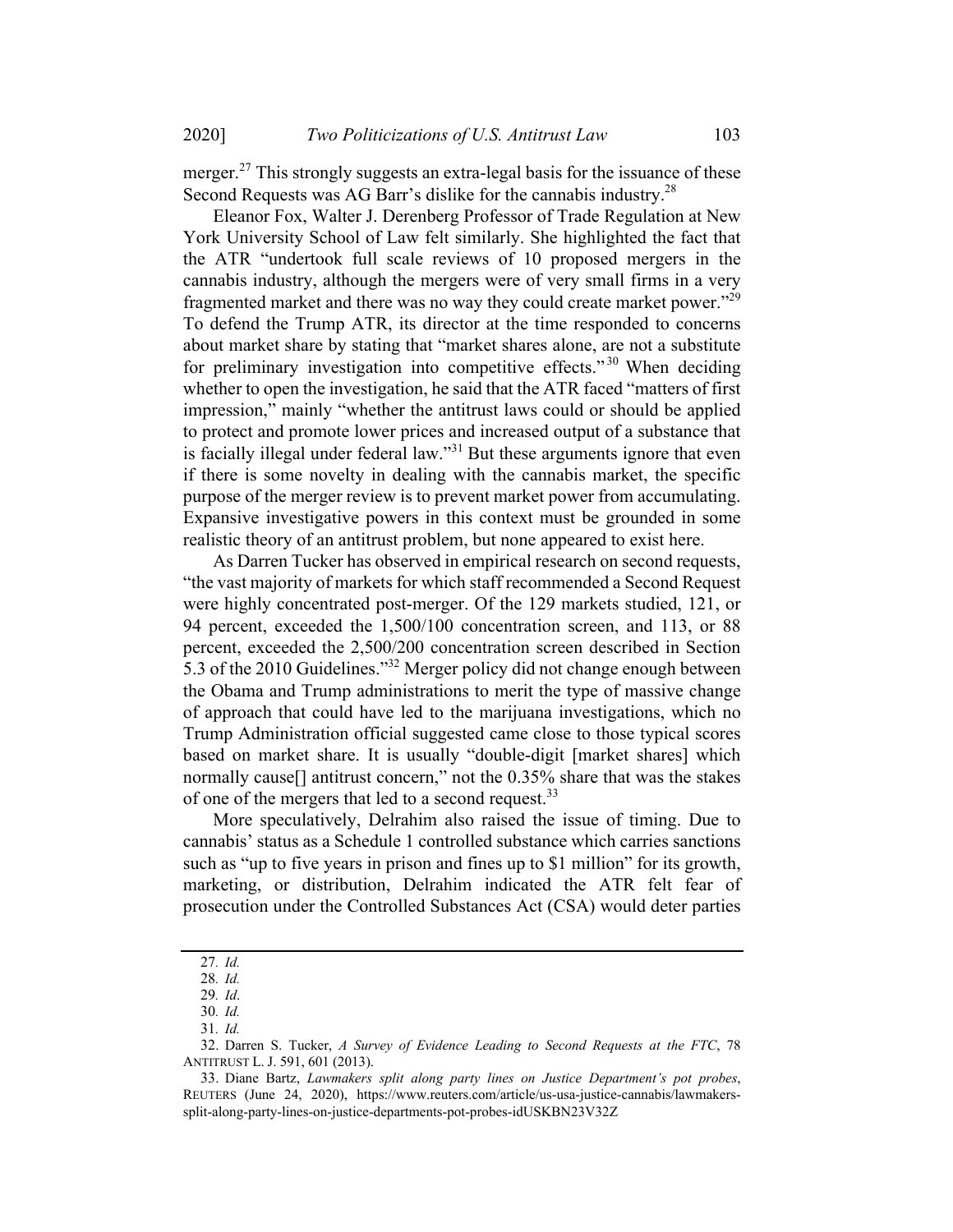from cooperating voluntarily with the  $ATR<sup>34</sup>$ . This supposedly contributed to the ATR's desire to review cannabis mergers with an eye to potential lack of cooperation in the future.<sup>35</sup> Roger Alford's<sup>36</sup> response echoed Delrahim's contention that cannabis companies were reluctant to provide any information at all for fear of being prosecuted under the CSA.<sup>37</sup> This, Alford said, is not surprising "[g]iven that both the Obama and Trump Administrations made clear that the mass commercialization of the sale and distribution of marijuana could implicate companies in criminal violations under the [CSA]."<sup>38</sup> However, this logic would appear to bootstrap all manner of civil investigative demands of the cannabis industry. Any agency with any speculative interest in potential regulation or administrative adjudication could suddenly demand paperwork in the interest of evidence preservation. Such a broad rationale does not seem capable of universalization in a non-authoritarian context, where there is supposed to be some tangible and proximate relationship between investigative burdens and their actual bases.

Professor Christopher Sprigman has also questioned Delrahim and Alford's contentions that timing and the "reluctance of the parties to hand DOJ information that could potentially be used to prosecute them under federal criminal law" justified the ATR's actions.<sup>39</sup> The DOJ argued their hands were tied—that they had no choice but to issue Second Requests, as the Hart-Scott-Rodino Act (HSR) only gives the DOJ 30 days to issue them.<sup>40</sup> There was a simple fix for this timing problem, Professor Sprigman says:

If the concern really was the 30-day clock, there is a simple way to handle that. When Antitrust Division lawyers are concerned that the 30-day clock is about to run and they haven't been able to fully assess whether a Second Request makes sense in a particular deal, they will simply call up the parties and ask them to pull their filing and refile later (with any fees for the refiling waived). Merging parties usually take that deal, because if they don't, a Second Request will almost certainly issue, and the delay opens up a conversation between the parties and the Division about how a Second Request can be avoided. Based on information that's been provided to me by others, the Division did offer a "pull-and-refile" deal to avoid the 30-day clock on the MedMan/PharmaCann deal (i.e., the first of the cannabis

<sup>34.</sup> Letter from Makan Delrahim, Assistant Att'y Gen., U.S. Dept. Just. Antitrust Div., to Chairman Jerold Nadler & Ranking Member Jim Jordan, Comm. on Judiciary, at 3 (July 1, 2020) https://www.politico.com/f/?id=00000173-0d14-dd78-a9ff-7fb6e2a70000.

<sup>35</sup>. Id. at 4.

<sup>36.</sup> Roger Alford was the Deputy Assistant AG from 2017 to 2019 under AAG Delrahim.

<sup>37</sup>. Id.

<sup>38</sup>. Id.

<sup>39.</sup> Christopher Sprigman, What's Missing in Current and Former Officials' Responses to DOJ Antitrust Whistleblower, JUST SECURITY (July 16, 2020), https://www.justsecurity.org/71450/ whats-missing-in-current-and-former-officials-responses-to-doj-antitrust-whistleblower/.

<sup>40</sup>. Id.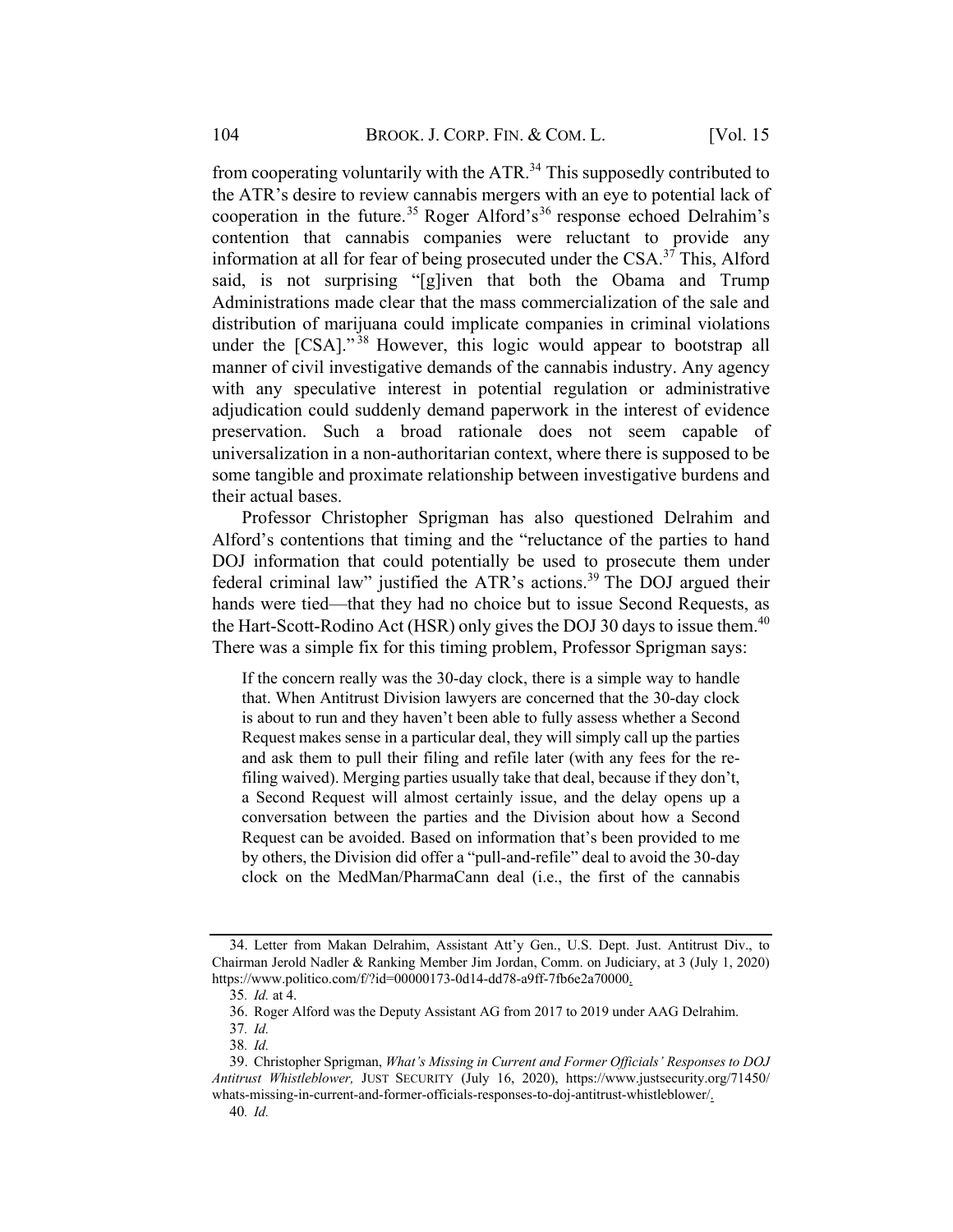mergers). So a concern about the 30-day deadline would not be a reason to issue a Second Request in that case.<sup>41</sup>

Professor Sprigman is also skeptical of Delrahim and Alford's contention that the ATR was forced to issue Second Requests because cannabis companies were "unwilling or unable" to provide information that would confirm that the mergers did not threaten competition.<sup>42</sup> Professor Sprigman notes that the parties at issue were represented by "sophisticated antitrust counsel," who knew that the law gives the DOJ power to obtain information and to block mergers completely where necessary.<sup>43</sup> Professor Sprigman also highlighted that cannabis legalization has been around in one form or another since 1996, and that "nothing the merging parties would be likely to give the ATR through the H-S-R process [would be something] that the feds couldn't compel by ordinary criminal process," if they wished.<sup>44</sup>

#### C. FAILURE TO ARTICULATE A THRESHOLD CONCERN OF **ANTICOMPETITIVE RISK BEYOND MARKET SHARE**

Concern about present market share may not be necessary to a Second Request; other legitimate concerns may drive such document requests. However, ATR failed to make a convincing case that these other legitimate concerns arose in the context of the cannabis mergers. Several of the experts queried by Goodman noted their suspicion as to whether the ATR had found a threshold concern of anticompetitive practices present before issuing the Second Requests. Multiple experts cited to the ATR's operating manual, noting that the manual itself required a threshold concern of anticompetitive harm to be met before demanding a more searching investigation—and they failed to see such concerns here. One expert, a former ATR attorney, explained that the ATR manual instructs that "Second Requests should be issued only when 'a transaction might raise competitive problems and more information is needed to evaluate it.'"45 In such an instance, the ATR manual instructs that the Second Request should be "tailor[ed] . . . to the transaction and its possible anticompetitive consequences."<sup>46</sup> Stuart M. Gerson, a former Acting AG of the United States, AAG, and Assistant U.S. Attorney stated that, "[a]s an ethical and substantive matter, it is certainly unacceptable to pursue a second request without reason to believe the underlying transaction might violate the antitrust laws."<sup>47</sup>

<sup>41</sup>. Id.

<sup>42</sup>. Id.

<sup>43</sup>. Id. 44. Id.

<sup>45.</sup> Goodman, supra note 14.

<sup>46</sup>. Id. (internal quotations omitted).

<sup>47</sup>. Id.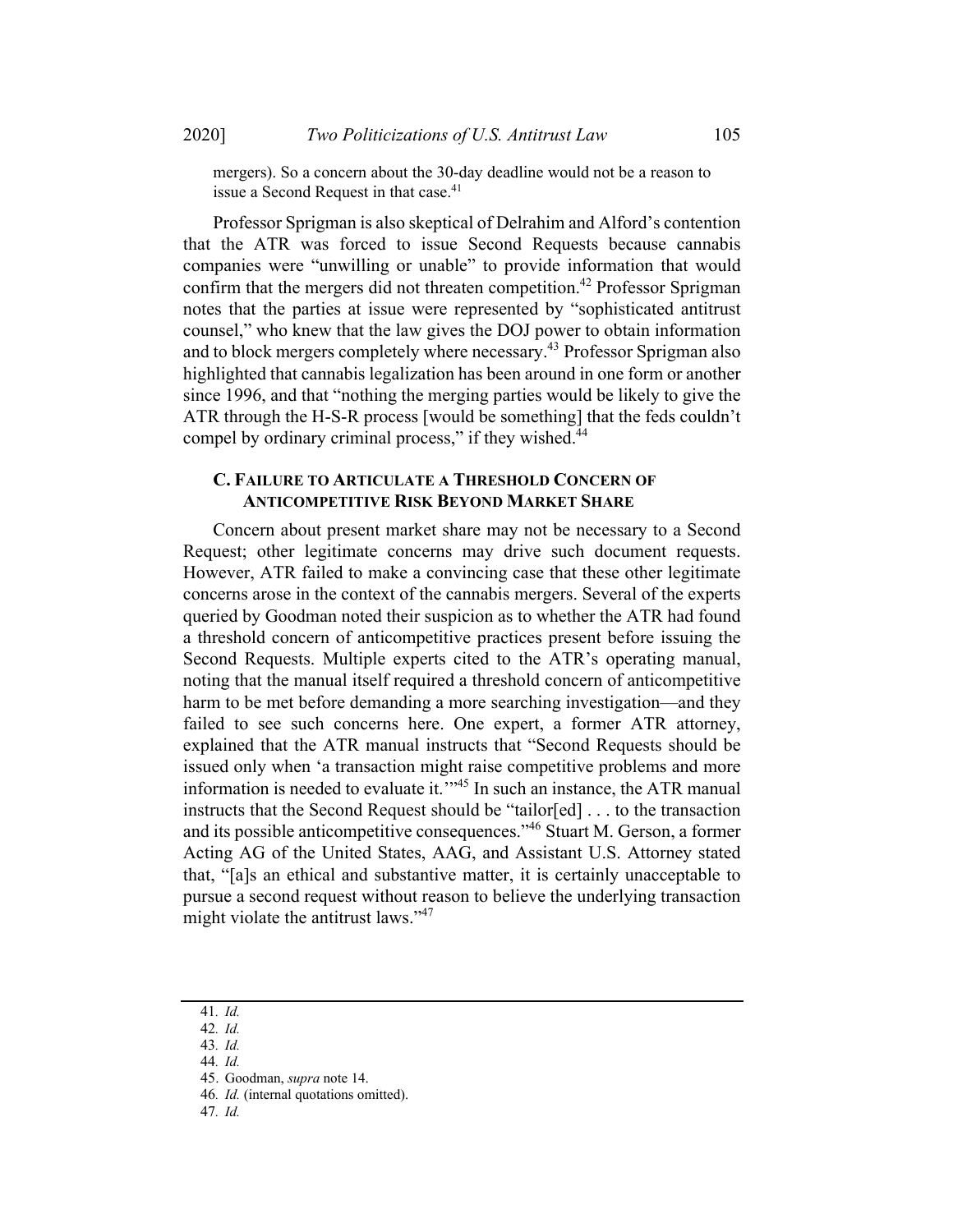Bill Baer,<sup>48</sup> former AAG in charge of the ATR<sup>49</sup> and former director of the Bureau of Competition at the Federal Trade Commission  $(FTC)^{50}$ echoed the point that the ATR's operating manual demands that before even a preliminary investigation is opened, "the staff must determine whether there is reason to believe there is an antitrust violation worth looking at."<sup>51</sup> Baer recounted that in his experience at the DOJ and FTC, he had never seen a Second Request issued, nor even recommended, if there was no demonstration of an "underlying antitrust risk."52 In this instance regarding the cannabis industry, Baer identified that the OPR's ostensibly exculpatory memo does not indicate whether this threshold inquiry was met—and further questioned the ATR's processes wondering, "[d]id they even ask?"<sup>53</sup>

Similarly, Professor Baker observed that ATR policy "require[s] staff to identify potential theories of competitive harm from a merger, based on a preliminary investigation" before a Second Request can be recommended.<sup>54</sup> Here, Professor Baker observes, the DOJ recommended detailed investigations into ten proposed mergers while it lacked any "plausible theory of competitive harm." <sup>55</sup> Not only did the firms under investigation have "trivial market shares," but in two cases the merging firms "did not even compete." <sup>56</sup> Christopher Sprigman, a Professor of Law at New York University School of Law and former DOJ ATR attorney again cited the manual, which dictates that "staff drives the Second Request process . . . Second Requests are issued only where there is some chance that a proposed merger would cause competitive harm in a well-defined antitrust market."<sup>57</sup> Sprigman also raised the concern that the ATR had not, at any time, "formulated a possible theory of how these mergers would harm competition." <sup>58</sup> Douglas Melamed, Professor of the Practice of Law at Stanford Law School framed the issue focusing on pure administrative law:

Law enforcement agencies may properly use their powers to investigate only if there is a reasonable basis to believe that the investigation will uncover violations of the laws the agencies are authorized to enforce, and

54. Id.

<sup>48.</sup> Mr. Baer authored his own op-ed about the situation. See Bill Baer, Think the DOJ's Antitrust Division is immune from political meddling? Think again., WASH. POST (June 24, 2020), https://www.washingtonpost.com/opinions/2020/06/24/think-dojs-antitrust-division-is-immunepolitical-meddling-think-again/.

<sup>49.</sup> Mr. Baer was former assistant AG in charge of the ATR from 2013 to 2016.

<sup>50.</sup> Mr. Baer was the former director of the Bureau of Competition at the FTC from 1995 to 1999.

<sup>51.</sup> Goodman, supra note 14.

<sup>52</sup>. Id.

<sup>53</sup>. Id.

<sup>55</sup>. Id.

<sup>57</sup>. Id. 58. Id.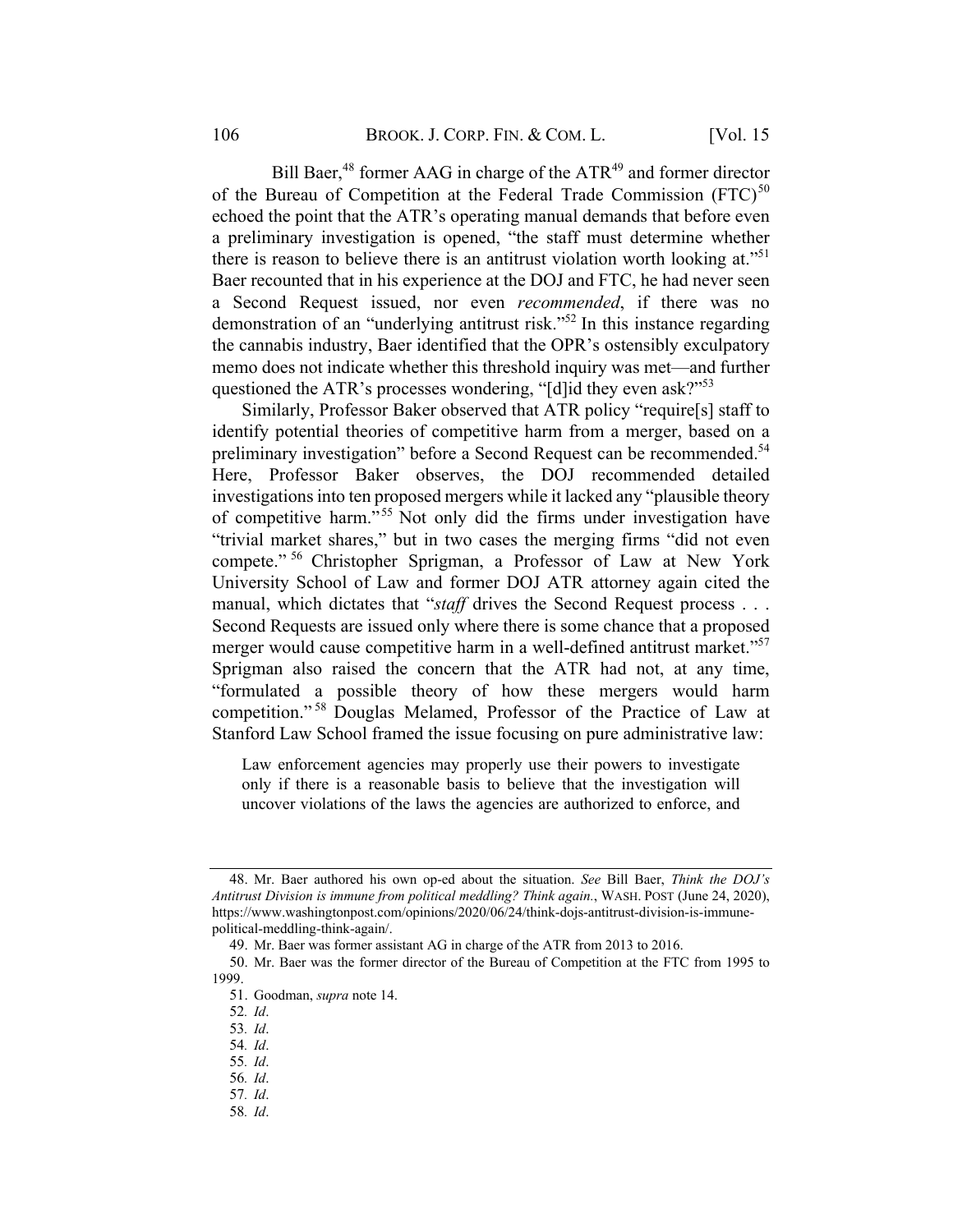the scope and burdens of the investigation should be limited to [] those reasonably necessary for that purpose.<sup>59</sup>

Harry First, Charles L. Denison Professor of Law at NYU School of Law, brought attention to the fact that the ATR and FTC make Second Requests very rarely, compromising "just about 2% of all notified mergers in 2018— 45 in all."<sup>60</sup> Following the issuance of a Second Request, Professor First said, a challenge to the merger is likely—yet in the cannabis merger investigations the ATR did not challenge a single merger out of ten investigated.<sup>61</sup>

To defend ATR from these critiques, Delrahim repeatedly highlighted the ATR's "lack of experience" with the cannabis industry, noting how industry experience helps the ATR "review transactions more quickly."<sup>62</sup> Alford also echoed Delrahim's statements regarding cannabis mergers being a "matter of first impression in the history of the [DOJ]."<sup>63</sup> Like Delrahim, Alford felt that the ATR's investigatory practices were necessary in relation to the multiple questions implicated in this "first impression" context.<sup>64</sup> Specifically, Delrahim said he "made the judgment call that it was a worthy use of the [ATR]'s resources to review in the most targeted and efficient way possible a wave of similar transactions that followed in quick succession."65 But the critical question is what was the specific competition law concern that motivated the need to inquire into the market in the first place? That appears unanswered to this day.

Diverse local circumstances may in theory be a reason why one cannabis merger investigation was not a substitute for the subsequent investigations which would follow, because "the sale of cannabis is subject of unique, statespecific regulatory and legal structures; because it cannot be transported across state lines, learning about the industry in one state reveals nothing about the likely competitive effects of a transaction in another."66 But in at least one case, this argument appeared to be completely inapplicable, as it was reported that "the merging companies operated in different geographies and didn't compete at all." <sup>67</sup> Professor Sprigman expressed skepticism toward Delrahim and Alford's position that the ATR needed to initiate all ten investigations due to the "novel legal question" posed of whether the ATR

<sup>59</sup>. Id.

<sup>60</sup>. Id.

<sup>61</sup>. Id.

<sup>62.</sup> Letter from Makan Delrahim, supra note 34, at 3.

<sup>63.</sup> Roger Alford, Regarding Those Marijuana Mergers: A Response to Accusers Who Question the DOJ, JUST SECURITY (July 13, 2020), https://www.justsecurity.org/71295/regarding-thosemarijuana-mergers-a-response-to-accusers-who-question-the-doj/.

<sup>64</sup>. Id.

<sup>65.</sup> Letter from Makan Delrahim, supra note 34.

<sup>67.</sup> Dan Primack, Whistleblower: Barr Directed Faulty Antitrust Reviews of Marijuana Mergers, AXIOS (June 24, 2020), https://www.axios.com/whistleblower-barr-directed-faultyantitrust-reviews-of-marijuana-mergers-e06c14ab-4122-47ce-acb9-6bac6f24d666.html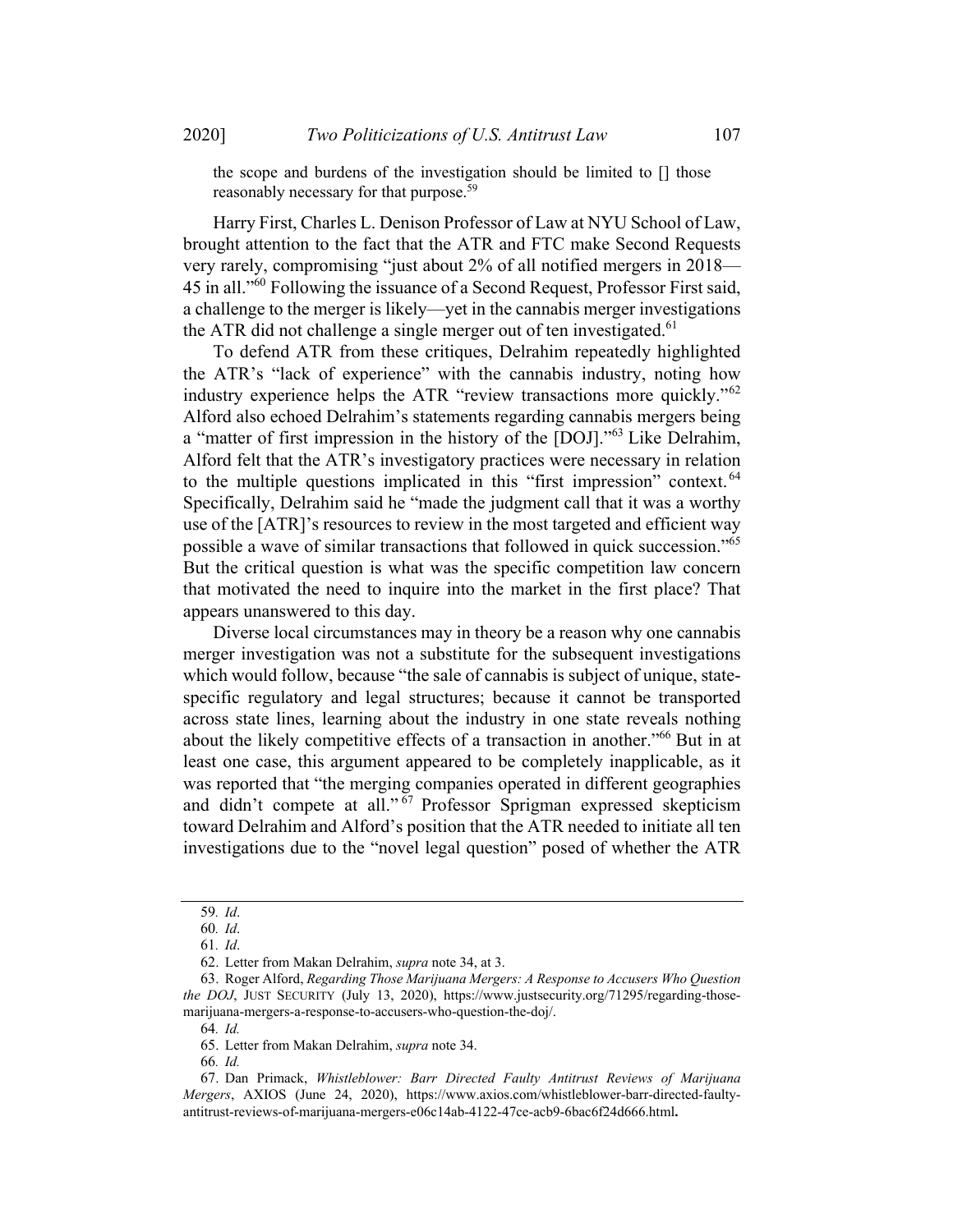should apply antitrust laws at all.<sup>68</sup> Professor Sprigman points to the sheer number of burdensome processes issued (ten) to determine what "seems, frankly, like an academic question."69 The information that a Second Request yields, Professor Sprigman said, would be unlikely to aid the ATR's decision about "whether to enforce the Clayton Act in these markets."<sup>70</sup>

Furthermore, the antitrust policy question at issue is not entirely novel according to Professor Sprigman.<sup>71</sup> During his time at the ATR, Professor Sprigman sat on a committee tasked with deciding when the ATR would intervene as amicus in private antitrust cases.<sup>72</sup> In one instance, a "series of antitrust actions [were] brought by labor union health funds" against tobacco companies.<sup>73</sup> The ATR ultimately decided not to intervene, "not because [it] thought that the tobacco industry should be immune from the antitrust laws and[, most notably] [it] did[not] need to issue Second Requests to reach a decision on that question."74

Similarly, Professor Sprigman did not find Delrahim and Alford's explanation that the ATR needed to build an understanding of the cannabis industry satisfactory.<sup>75</sup> Like his response to the "novel legal question" issue, Professor Sprigman pointed to the fact that the ATR launched "ten merger investigations in the cannabis industry in quick succession."<sup>76</sup> He also addressed the fact that the ATR "did not appear at any time to have formulated a possible theory of how [those] mergers would harm competition, and issuing Second Requests without a theory of possible competitive harm is not how the [ATR] does business," again citing to the ATR manual.<sup>77</sup> Professor Sprigman pointed out that neither Delrahim nor Alford nor any other ATR employee had offered a theory of possible competitive harm that might support the issuance of a Second Request.<sup>78</sup> Nor does it appear that the "novel industry" rationale as proffered, had any limiting principle. It could justify any burdensome fishing expedition—a particularly suspect enterprise given how much genuine concentration of market power was occurring in the U.S. economy.<sup>79</sup>

69. Id.

- 71. Id. 72. Id.
- 73. Id.
- 74. Id.

<sup>68.</sup> Sprigman, supra note 39.

<sup>75</sup>. Id.

<sup>76</sup>. Id.

<sup>77</sup>. Id.

<sup>78</sup>. Id.

<sup>79.</sup> On this trend toward concentration, see Gustavo Grullon, Yelena Larkin, Roni Michaely, Are US industries becoming more concentrated?, 23 REVIEW OF FINANCE 697, 697 (2019) ("over 75% of US industries have experienced an increase in concentration levels" since the late 1990s); THOMAS PHILIPPON, THE GREAT REVERSAL: HOW AMERICA GAVE UP ON FREE MARKETS (2019).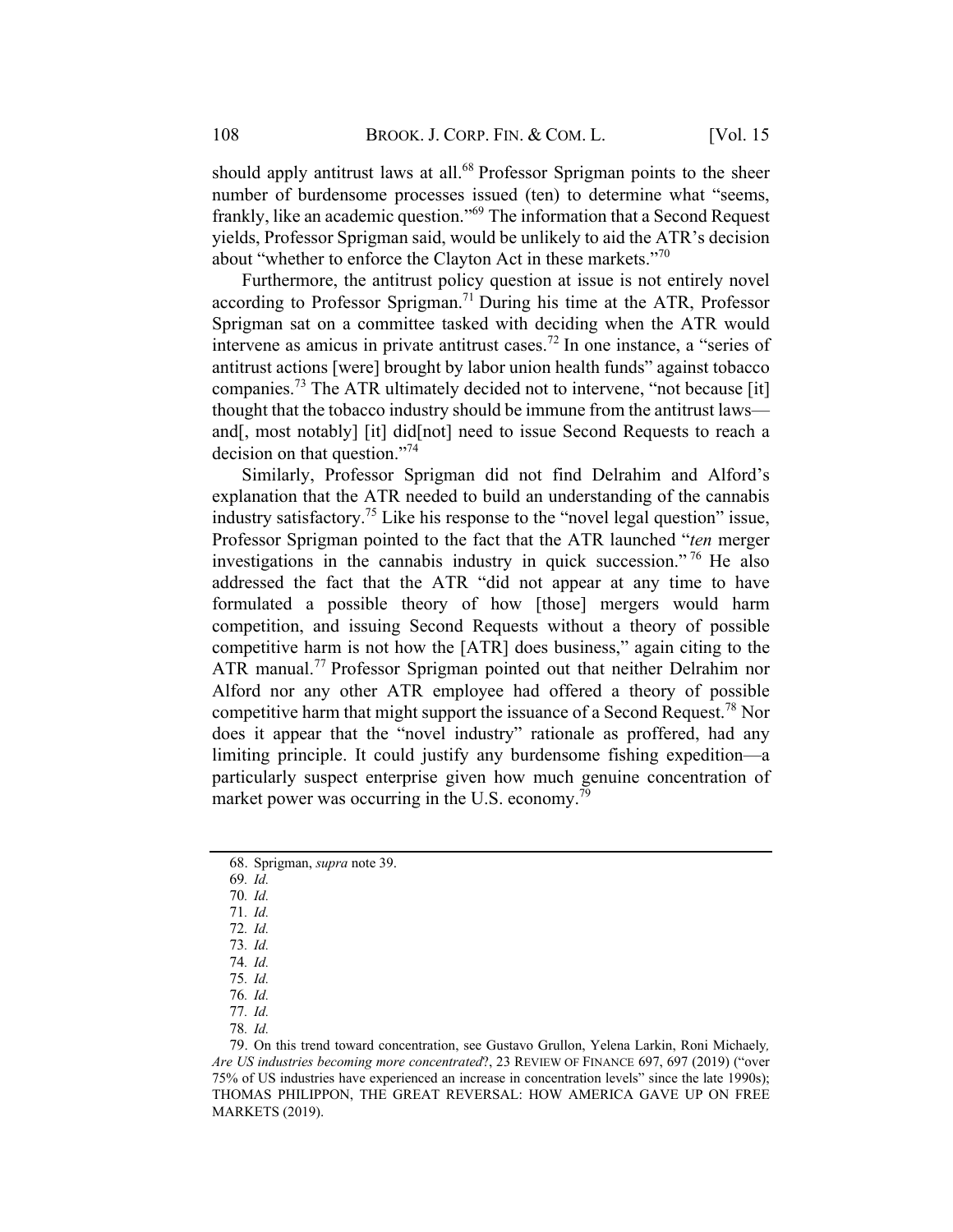ATR tried to defend itself by claiming that the Second Requests had not violated "any relevant laws, regulations, rules, policies, or guidelines."<sup>80</sup> But this is closer to gaslighting than good faith argument, since the real question is what laws, regulations, rules, policies, or guidelines would support the plethora of Second Requests it authorized. It is black letter administrative law that the burden of proof is on the proponent of an order; certainly some analogous requirement of sound legal foundation applies to a situation like a second request.<sup>81</sup> Simply put, as Professor Sprigman observes, the OPR's exoneration of ATR wrongly suggested that there is nothing wrong with an AG directing Second Requests to be made "even in instances where a merger presents no antitrust concern and the intent is purely to harass companies that the AG dislikes."<sup>82</sup> This, he said, is antithetical to everything he knows about "how antitrust enforcement, merger investigations, and, in particular, the Second Request process, are supposed to work."83

#### D. DISPARATE TREATMENT OF MEDIA MERGERS WITHOUT A **CONVINCING POLICY RATIONALE**

Nor were the cannabis mergers the only example of such troubling politicization.

Serious concerns were also raised about the ATR's treatment of the AT&T/Time Warner merger that was first announced in 2016. In November 2017, the DOJ sued to block the proposed merger. $84$  The DOJ reported that its concern was that the combined company would charge high fees to distribute Time Warner content, generating an "unfair advantage to AT&Towned DirecTV."<sup>85</sup> Insisting their efforts were in good-faith, one DOJ official said that their investigation had found the merger would harm competition by resulting in higher bills for consumers and stifling innovation.86 That same DOJ official "denied that ownership of CNN was a factor in the DOJ's thinking," and stated that Trump had no influence over the DOJ's decision to sue.<sup>87</sup> However, during his campaign for the presidency

<sup>80.</sup> Sprigman, supra note 39 (internal quotations omitted).

<sup>81.</sup> 5 U.S.C. § 556(d) (2015). Animus has been identified by courts as an illegitimate ground for administrative action. U.S. Dep't of Agric. v. Moreno, 413 U.S. 528, 534–35 (1973) (citing Moreno v. U.S. Dep't of Agriculture, 345 F. Supp. 310, 314 n.11 (D.D.C. 1972) ("[a] purpose to discriminate against hippies cannot, in and of itself and without reference to [some independent] considerations in the public interest, justify the 1971 amendment" to nutritional assistance guidelines challenged in the case.)).

<sup>82.</sup> Sprigman, supra note 39.

<sup>83</sup>. Id.

<sup>84.</sup> Steven Overly, Trump administration sues to block AT&T-Time Warner merger, POLITICO (Nov. 20, 2017), https://www.politico.com/story/2017/11/20/trump-lawsuit-att-time-warnermerger-250956#:~:text=The%20Justice%20Department%20filed%20a,President%20Donald% 20Trump's%20media%20criticism.

<sup>85</sup>. Id.

<sup>86</sup>. Id.

<sup>87</sup>. Id.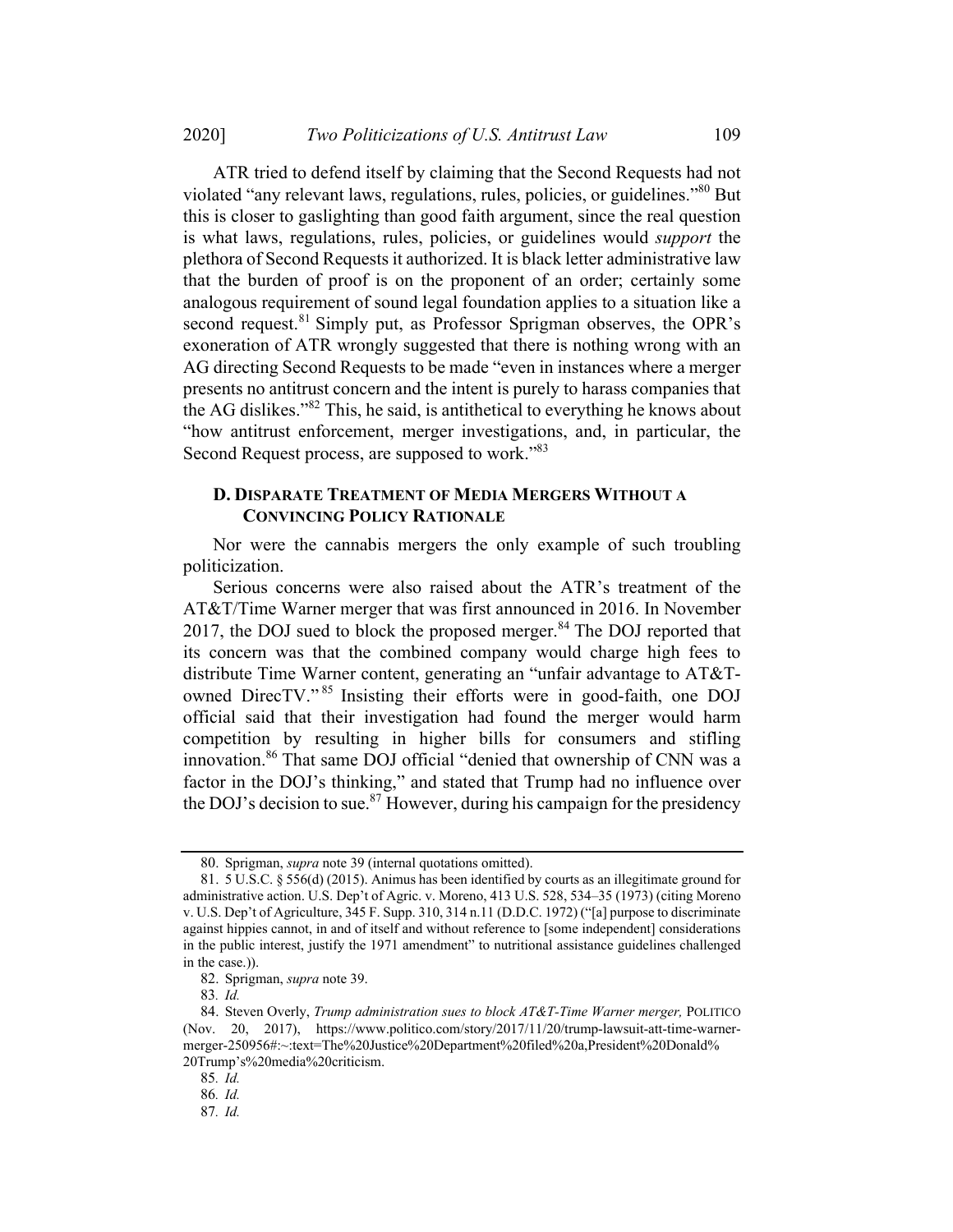Trump had said that he would block the merger of CNN and AT&T simply because he despised CNN.<sup>88</sup> Sources familiar with the proposed merger had reported that the DOJ "gave the companies an ultimatum to either sell Time Warner's Turner Broadcasting, which includes CNN . . . or shed satellite television provider DirecTV."  $89$  DOJ officials gave a different story, indicating the companies themselves offered to sell CNN in order to push the deal through. <sup>90</sup> AT&T's CEO Randall Stephenson rejected the DOJ's account, stating his company had no intentions of selling or offering to sell  $CNN.<sup>91</sup>$ 

Prior to the lawsuit, AT&T felt confident that the government would approve the merger due to its nature as a "vertical" merger, one that does not eliminate a competitor from the market.<sup>92</sup> In October 2016 Delrahim himself, prior to his nomination by Trump, said the merger "did not seem to pose a major antitrust problem." <sup>93</sup> Thus, when the lawsuit was filed, critics questioned why the conservative DOJ would take "what would traditionally be a more liberal position on the merger."<sup>94</sup> The DOJ remained adamant in claiming politics had no role in their decision to file suit, emboldened by an affidavit submitted by Delrahim stating the same.<sup>95</sup>

Ultimately, the DOJ lost its suit in June of 2018 and filed an appeal in July.<sup>96</sup> Though to some, the proceedings reeked of political influence, others like Jonathan Jacobson (chair of the American Bar Association's antitrust division) felt that the ATR acted independently of the White House.<sup>97</sup> Jacobson felt that Delrahim made his decision to sue "based on what he believes," noting that Delrahim has a different fundamental approach to

<sup>88.</sup> Hadas Gold, AT&T brings Trump back into Justice Department's antitrust case, CNN MONEY (Sept. 20, 2018), https://money.cnn.com/2018/09/20/media/att-doj-appealbrief/index.html; Mr. Trump stated in a speech in 2016 that he would block the deal and tweeted about his distaste for CNN frequently. One such tweet, within weeks of the lawsuit at issue, said that he was "'forced' to watch CNN while in the Philippines and 'again realized how bad, and FAKE, it is. Loser!"" Overly, *supra* note 84. His animus continued throughout his administration, including ham-handed efforts to shame the network for covering his world-historically inept and malevolent mishandling of the COVID-19 pandemic. Axios, Trump attacks CNN as "dumb b\*stards" for continuing to cover pandemic, AXIOS, Oct. 20, 2020, at https://www.axios.com/ trump-attacks-cnn-covid-9342befa-8790-42e6-b6e5-d8472d19ecec.html.

<sup>89.</sup> Overly, supra note 84.

<sup>90</sup>. Id.

<sup>91</sup>. Id.

<sup>92</sup>. Id. There are numerous traditional antitrust articles promoting the efficiencies of vertical mergers. We take no position on their merit; we note only that the decision to block such a merger is inconsistent with the traditional approach.

<sup>93.</sup> Id. (internal quotations omitted)

<sup>94.</sup> Gold, supra note 88.

<sup>95</sup>. Id.

<sup>96.</sup> Ariel Shapiro, Why the DOJ keeps going after the AT&T-Time Warner deal, CNBC (Aug. 6, 2018), https://www.cnbc.com/2018/08/06/why-the-doj-keeps-going-after-the-att-time-warnerdeal.html.

<sup>97</sup>. Id.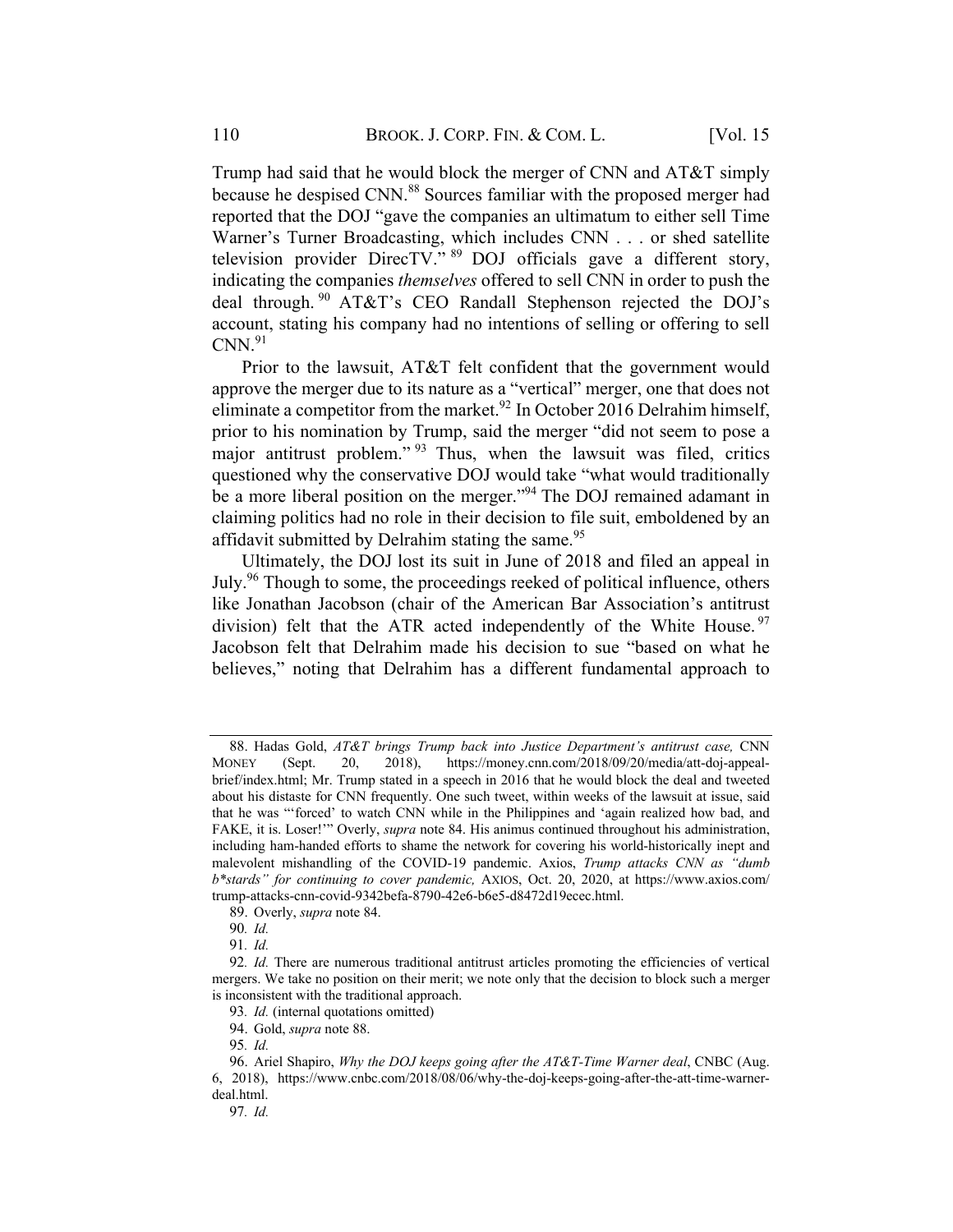mergers than leaders from previous administrations.<sup>98</sup> Whereas the Obama Administration made use of behavioral remedies, such as including stipulations in mergers that require or prohibit the acquiring company from taking certain actions, Delrahim fundamentally opposed such remedies and favored divestment.<sup>99</sup>

Defenses of the DOJ lost some of their luster in 2019, when the DOJ lost their appeal in the D.C. Circuit by the decision of a unanimous court.<sup>100</sup> Such a loss is by no means proof of improper politicization; DOJ inevitably loses some cases, and antitrust law is evolving. But it was then reported that Trump had "personally asked a top White House aide to make sure the [DOJ] stopped AT&T from purchasing Time Warner."101 The report was unearthed by Jane Mayer, an investigative journalist for the New Yorker, and she also reported that a few months before the DOJ filed its lawsuit Trump "pressured Gary Cohn, the former director of the National Economic Council, to tell the [DOJ] to block [the] deal."<sup>102</sup> According to Mayer's source, Trump asked both Cohn and then Chief-of-Staff John Kelly to come to his office to express his dismay that a lawsuit hadn't been filed yet.<sup>103</sup> Mayer's source recounted that after the meeting, Cohn told Kelly not to follow through with the request. $104$ 

The proper degree of discretion of political appointees over the executive branch is a topic of some controversy. The critical distinction is whether the President or his top advisors had a generalizable policy reason for trying to block the AT&T/TimeWarner merger, or merely had an animus against a particular firm or division thereof. It is illegal for a President (or any federal government official) to arrest, prosecute, or litigate against a particular person or firm simply out of a political animus against them.<sup>105</sup> But there may

<sup>98</sup>. Id. (internal quotations omitted).

<sup>99</sup>. Id.

<sup>100.</sup> Sara Salinas, AT&T's merger with Time Warner will stand, after DOJ loses its appeal and drops the case, CNBC (Feb. 26, 2019), https://www.cnbc.com/2019/02/26/appeals-court-upholdsdecision-allowing-att-to-buy-time-warner.html.

<sup>101.</sup> Hadas Gold, Report: Trump asked Gary Cohn to block AT&T-Time Warner merger, CNN BUS. (Mar. 4, 2019), https://www.cnn.com/2019/03/04/media/att-time-warner-trump-gary-cohn/ index.html.

<sup>102</sup>. Id.

<sup>104</sup>. Id.

<sup>105.</sup> Bordenkircher v. Hayes, 434 U.S. 357, 363 (1978) ("To punish a person because [they have] done what the law plainly allows [them] to do is a due process violation of the most basic sort."). Admittedly, animus can be difficult to prove. For example, in the context of the intentional tort of malicious prosecution, plaintiffs must show "'(1) the prosecutor harbored genuine animus toward the defendant, or was prevailed upon to bring the charges by another with animus such that the prosecutor could be considered a "stalking horse," and (2) he would not have been prosecuted except for the animus,'" in order to prevail on their claim. United States v. Koh, 199 F.3d 632, 640 (2d Cir. 1999) (quoting United States v. Aviv, 923 F.Supp. 35, 36 (S.D.N.Y. 1996)). Nevertheless, it has been identified by courts as an illegitimate ground for administrative action. U.S. Dep't of Agric. v. Moreno, 413 U.S. 528, 534–35 (1973) (citing Moreno v. U.S. Dep't of Agriculture, 345 F. Supp. 310, 314 n.11 (D.D.C. 1972) ("[a] purpose to discriminate against hippies cannot, in and of itself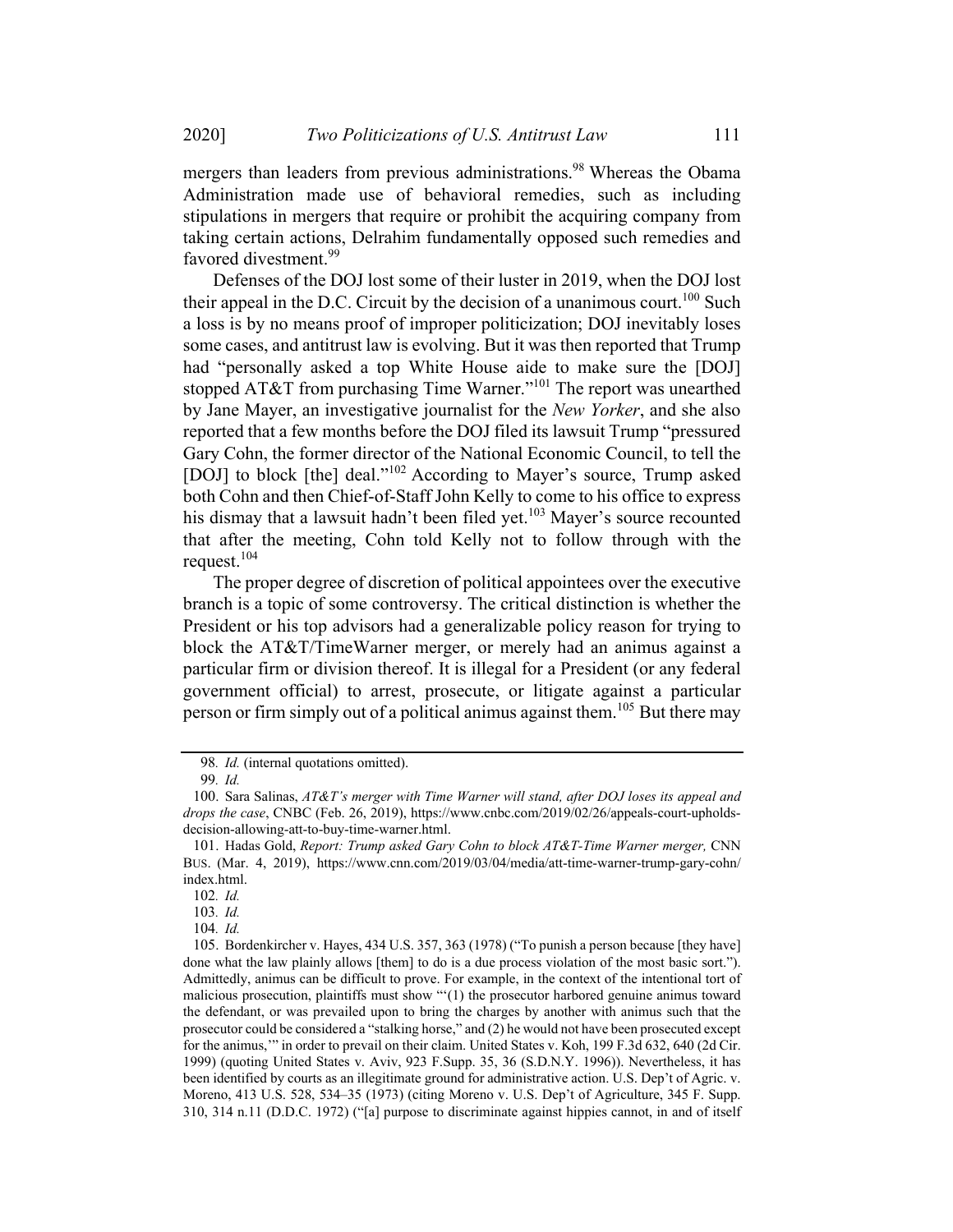have been a larger political project at work here. Trump and other fauxpopulist Republicans, like Missouri Senator Joshua Hawley, have continually railed against the media on purely political grounds (accusing them of "liberal bias") and out of a larger policy ideology (claiming to be defending some vision of a level playing field). Given the often abusive and extractive practices of cable and media companies, many Americans likely would want to see government scrutinize their mergers more.

Thus, had the AT&T/TimeWarner merger been the only massive media merger to come to the attention of the Trump DOJ, one could easily remain agnostic as to whether troublingly authoritarian, or authentically democratic, politicization had led to the merger challenge. However, another very large media merger was met with exactly the opposite reaction from the Trumpists—and the critical variables that changed seemed to be the persons set to gain from the merger, and the political commitments of an owner of one of the firms. In 2017, Trump publicly supported a deal for Disney to acquire Fox film, television, and international business units.  $106$  It was reported that Trump spoke with Rupert Murdoch, owner of Twenty-First Century Fox, Inc. and congratulated him on the deal the day it was announced. <sup>107</sup> Trump's praise for Fox news at the time was publicly recognized, and was almost certainly due to the "favorable coverage" that Murdoch's properties had given him.<sup>108</sup> Though Fox News was not included in the sale, the proposed acquisition would make the Murdoch family "the largest individual shareholders in Disney, increasing their wealth by billions of dollars." <sup>109</sup> In the same report by Mayer which revealed Trump's conversation with Cohn and Kelly, she described how, under Trump, the government "ha[d] consistently furthered Murdoch's business interests, to the detriment of his rivals."<sup>110</sup>

This support from Trump stands in contrast to his animosity toward the AT&T/Time Warner merger which stood to benefit CNN news, which he had publicly rebuked.<sup>111</sup> While the DOJ spent almost two years investigating the AT&T/Time Warner merger, culminating in an unsuccessful lawsuit, the DOJ announced approval for the Disney-Fox deal only six months after the deal itself was announced.112 Furthermore, the approval "took about half the

and without reference to [some independent] considerations in the public interest, justify the 1971 amendment" to nutritional assistance guidelines challenged in the case.)).

<sup>106.</sup> Reuters Staff, Trump supports deal for Disney to acquire Fox film, TV units: White House, REUTERS (Dec. 14, 2017), https://www.reuters.com/article/us-fox-m-a-disney-trump/trumpsupports-deal-for-disney-to-acquire-fox-film-tv-units-white-house-idUSKBN1E82VP. 107. Id.

<sup>108</sup>. Id. Though the news channel is also owned by Murdoch, it was not included in the sale. Id.

<sup>109.</sup> The Editorial Board, The Disney-Fox Deal Sails Through, a Bit Too Easily, N.Y. TIMES

<sup>(</sup>July 1, 2018), https://www.nytimes.com/2018/07/01/opinion/disney-fox-deal.html.

<sup>110.</sup> Gold, supra note 88 (internal quotations omitted).

<sup>111.</sup> The Editorial Board, supra note 109. See Section III-b, infra.

<sup>112.</sup> The Editorial Board, supra note 109.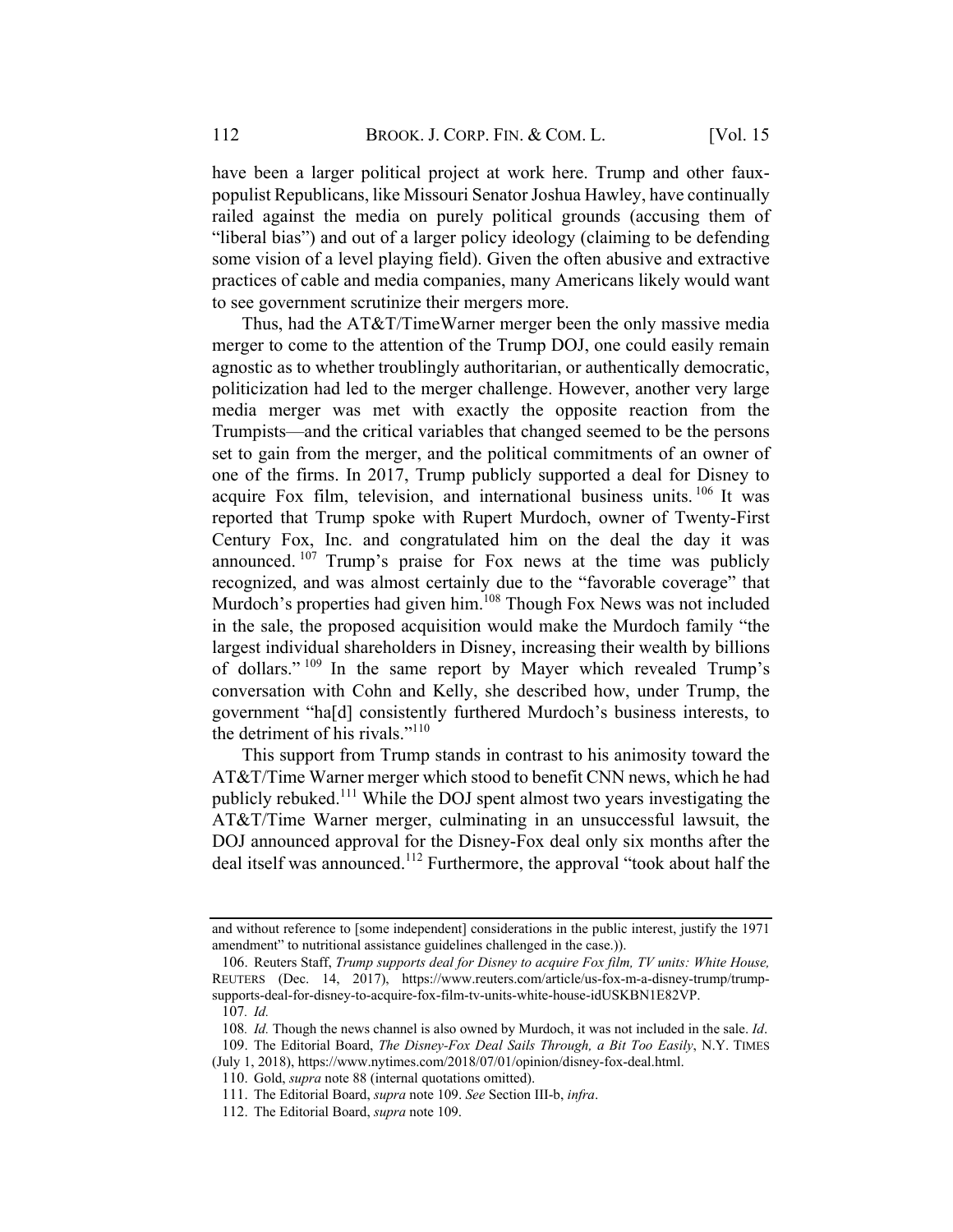time that regulators usually need" to evaluate deals as large as the Disney-Fox deal (\$71 billion).<sup>113</sup> Other comparisons between the AT&T merger and the Disney merger raised red flags supporting political animus. For example, the AT&T merger featured a vertical integration, which tend to be approved "as long as the merging companies agree not to take unfair advantage of their market power."<sup>114</sup> On the other hand, the Disney merger featured a horizontal merger, one which "antitrust regulators and judges are usually much more dubious of."<sup>115</sup>

Following accusations of politicization with regard to the disparate treatment of the AT&T/Time Warner merger and the Disney/Fox merger, the DOJ gave several justifications for their actions. Four main justifications for the stark differences in treatment were offered: (1) the long, onerous process of investigating and suing to block the AT&T/Time Warner merger as compared with the quick, seamless process of rubber stamping the Disney/Fox merger could be explained by antitrust timing principles, (2) AT&T's proposed merger with Time Warner would, indeed, likely harm competition as predicted by well-known antitrust principles, (3) the decision making process was completely apolitical in nature, and (4) AT&T/Time Warner's refusal to participate in divestitures in favor of adopting behavioral conditions did not gel with DOJ leadership's antitrust ideology, whereas Disney/Fox were content to make those favored divestitures.

Delrahim responded to criticism regarding the "speedy approval" of the Disney/Fox merger as compared with the AT&T/Time Warner merger which took a significant amount of time and culminated in a lawsuit and subsequent appeal.<sup>116</sup> While the entire Disney-Fox investigation only took six months, AT&T announced its plan to acquire Time Warner in October 2016 and the DOJ sued to block that merger in November 2017.<sup>117</sup> Delrahim noted that the suit actually came "only eight months after the parties complied with the [DOJ]'s formal requests for information relevant to the transaction," and that AT&T "knew within six months" of producing the relevant documentation that the DOJ had anti-competitive concerns about what it saw. <sup>118</sup> The merging parties have control over the expeditiousness, Delrahim said, explaining that the "timing of their Hart-Scott-Rodino filings, as well as the pace and timing of compliance with the [DOJ]'s information requests"

<sup>113</sup>. Id.

<sup>114</sup>. Id.

<sup>115</sup>. Id.

<sup>116.</sup> Dade Hayes, DOJ Antitrust Head: Fox-Disney Deal "A Victory For American Consumers," DEADLINE (July 13, 2018), https://deadline.com/2018/07/doj-antitrust-head-calls-fox-disney-dealvictory-for-american-consumers-1202426137/.

<sup>117.</sup> Makan Delrahim, A victory for American Consumers, WASH. TIMES (July 12, 2018), https://m.washingtontimes.com/news/2018/jul/12/how-the-disney-fox-antitrust-settlementprotects-c/?utm\_medium=email&utm\_source=govdelivery.

<sup>118</sup>. Id.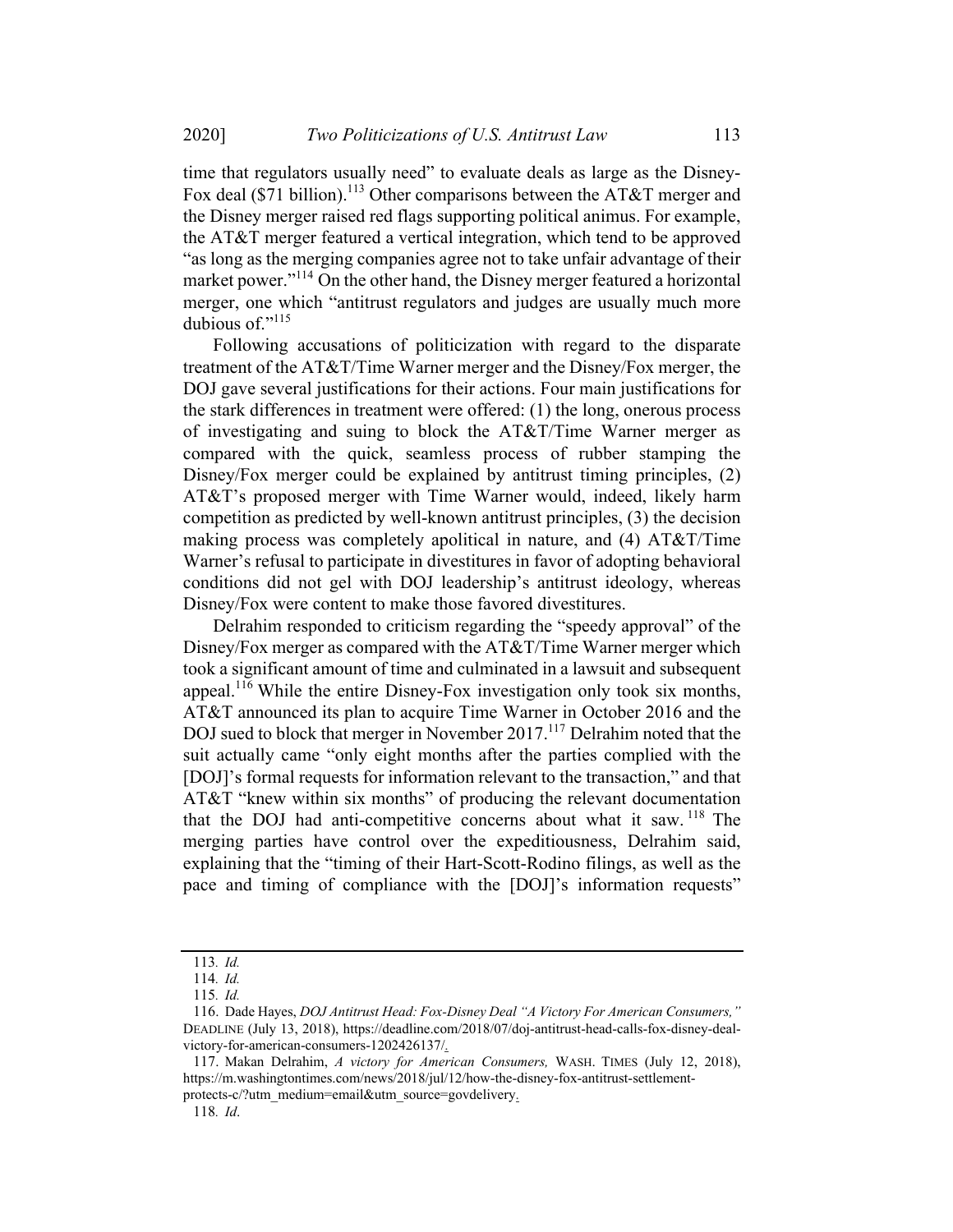dictates the pace of the review.<sup>119</sup> As the "largest telecommunications merger in history," Delrahim contended that an objective observer could hardly find this timing to be "outside the norm."120

Insisting their efforts during the AT&T/Time Warner merger were in good-faith, one DOJ official said that their investigation had found the merger would harm competition by resulting in higher bills for consumers and stifling innovation.<sup>121</sup> And DOJ and the FTC did promulgate a more general (if modest) rethinking of vertical merger policy by the summer of 2020.<sup>122</sup> By contrast, Daniel Petrocelli, counsel for AT&T during the DOJ suit, argued that the media companies were being "singled out," given the DOJ's adherence to classic consumer harm theories, and the faint case made by them for such consumer harm. <sup>123</sup> Nonetheless, the DOJ claimed that AT&T-Time Warner would have "increased leverage over distribution rivals, ultimately leading to higher carriage fees for Turner content and higher prices for consumers."  $124$  It further demonstrated that in the past, AT&T and DirecTV had expressed concerns to the FCC about a different vertical merger, intending to show that the two companies had "acknowledged the threat a combination of content and distribution can have to the competitive  $landscape.$ "<sup>125</sup>

On the witness stand at trial, AT&T executives denied any incentive to raise rivals' costs.<sup>126</sup> The DOJ had also alleged that AT&T-Time Warner "would 'coordinate' with Comcast to try to slow down the threat from emerging streaming distributers, like SlingTV and Hulu," though the DOJ did not seem to have an economic model with which to prove its point.<sup>127</sup> Evident in the DOJ's loss at trial and loss again at the appeals stage, the government "failed to prove that the merger would substantially lessen competition," or that AT&T would endeavor to leverage its ownership of "premium content" to harm rivals.<sup>128</sup> Trial Judge Richard J. Leon of the United States District Court in Washington voiced the thoughts of many

124. Id.

<sup>119</sup>. Id.

<sup>120</sup>. Id.

<sup>121.</sup> Overly, supra note 84.

<sup>122.</sup> The DOJ and FTC published new vertical merger guidelines which indicated a modest increase in the level of vigilance the agencies would devote to the issue. However, both Democratic commissioners dissented, calling the new guidelines too permissive. DOJ and FTC Finalize New Vertical Merger Guidelines, VINSON & ELKINS (July 8, 2020), https://www.velaw.com/ insights/doj-and-ftc-finalize-new-vertical-merger-guidelines/.

<sup>123.</sup> Ted Johnson, AT&T-Time Warner Trial Puts Spotlight on Antitrust Chief's View of Mergers, VARIETY (Mar. 15, 2018), https://variety.com/2018/biz/news/att-time-warner-trial-controversy-1202726979/.

<sup>125</sup>. Id.

<sup>127</sup>. Id.

<sup>128.</sup> John Brodkin, Trump administration fails to block AT&T/Time Warner merger, ARS TECHNICA (June 12, 2018), https://arstechnica.com/tech-policy/2018/06/att-can-buy-time-warnerinc-judge-rules/.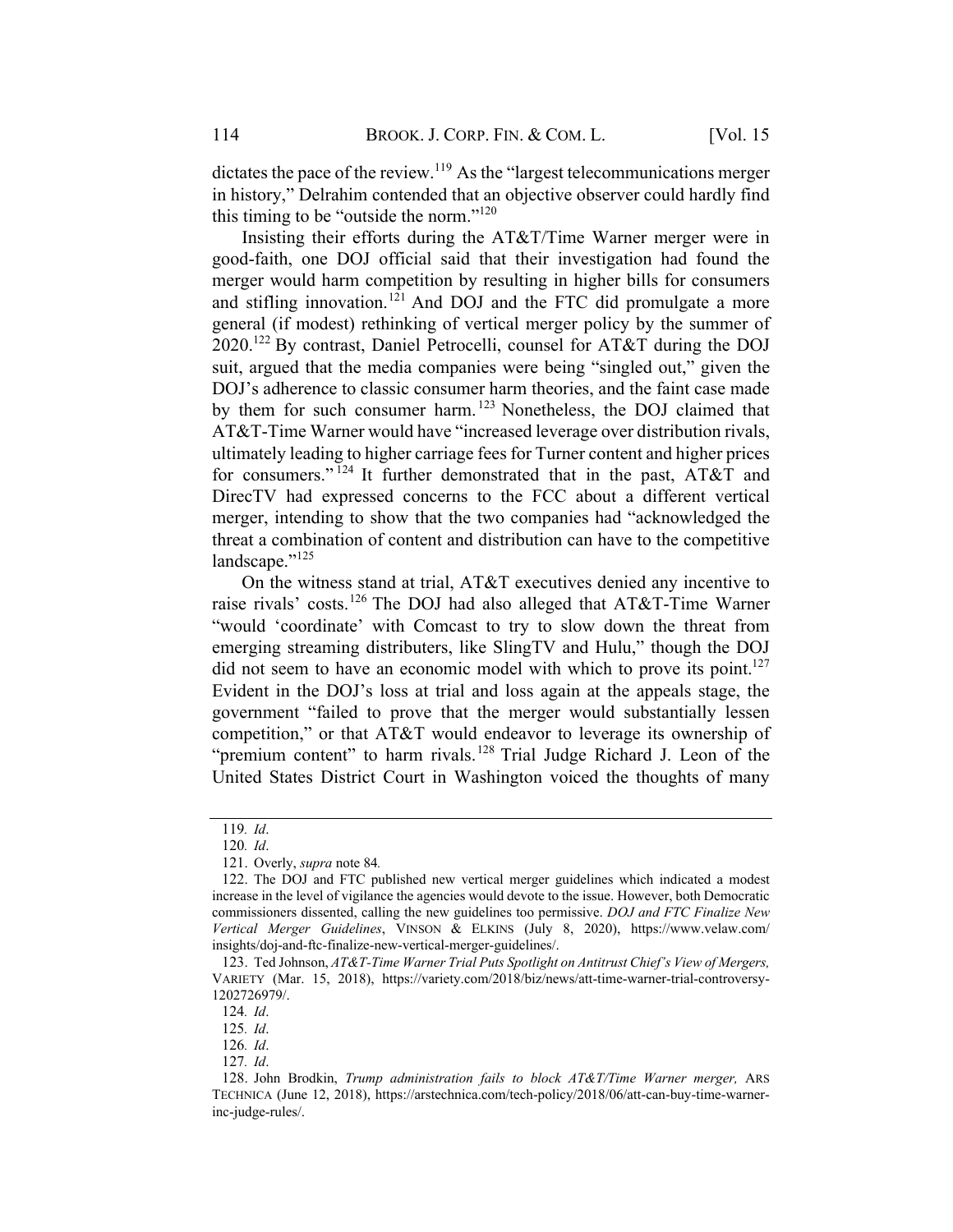antitrust experts when he said: "the [DOJ]'s attempt to block AT&T's acquisition of Time Warner never made sense on the merits of the case."<sup>129</sup>

To be sure, antitrust law may well need to expand to empower agencies like ATR to more aggressively reviewed mergers like AT&T/Time Warner. And we may never pin down a "smoking gun conversation" or "hot documents" to prove ATR's politicization here. But the actions of Trump himself, especially set in the larger context of its disregard for settled norms and laws, speak for themselves. <sup>130</sup> For example, while one DOJ official denied that "ownership of CNN was a factor in the DOJ's thinking," and stated that Trump had no influence over the DOJ's decision to sue, Trump himself constantly made threats against specific companies that angered him (often simply by reporting on the disastrous consequences of his policies).<sup>131</sup> During his campaign for the presidency Trump had said that he would block the merger of CNN and AT&T simply because he did not like CNN.<sup>132</sup> Delrahim himself had said in 2016 that he "didn't see a major problem with the transaction,"133 and appeared to change course by 2017.

Nevertheless, Delrahim denied that Trump had ever been involved in the DOJ's operations with regard to the merger.<sup>134</sup> Trump himself contended that it was Delrahim's decision, and not his, to try to block the merger.<sup>135</sup> Yet Rudolph Giuliani, a member of the Trump legal team, stated the President "denied the merger."<sup>136</sup> After that statement, Giuliani attempted to correct himself and say that he "hadn't been properly informed," and that the President had told him directly that "he didn't interfere."<sup>137</sup> Delrahim asserted that the DOJ was merely carrying out its duties of enforcement

133. Emily Stewart, The government is suing to block the AT&T-Time Warner deal, VOX (Nov. 20, 2017), 682262/att-time-warner-deal-doj-sues.

135. Sorkin, supra note 129.

<sup>129.</sup> Andrew Ross Sorkin, The Political Legacy of a Failed Challenge to the AT&T-Time Warner Deal, N.Y. TIMES (June 12, 2018), https://www.nytimes.com/2018/06/12/business/dealbook/atttime-warner-legacy.html.

<sup>130.</sup> For more on this context, see MICHAEL LEWIS, THE FIFTH RISK (Doubleday, 2018); Tamsin Shaw, William Barr: The Carl Schmitt of Our Time, NEW YORK REVIEW OF BOOKS, Jan. 15, 2020.

<sup>131.</sup> Overly, supra note 84.

<sup>132.</sup> Gold, *supra* note 88; Mr. Trump stated in a speech in 2016 that he would block the deal and tweeted about his distaste for CNN frequently. One such tweet, within weeks of the lawsuit at issue, said that he was "'forced' to watch CNN while in the Philippines and 'again realized how bad, and FAKE, it is. Loser!" Overly, *supra* note 84.

<sup>134.</sup> Michael J. de la Merced et. al., Justice Department Says Not So Fast to AT&T's Time Warner Bid, N.Y. TIMES (Nov. 8, 2017), https://www.nytimes.com/2017/11/08/business/dealbook/att-timewarner.html?hp&action=click&pgtype=Homepage&clickSource=story-heading&module=firstcolumn-region&region=top-news&WT.nav=top-news.

<sup>136.</sup> S.V. Date, Giuliani Says Cohen Never Spoke With Trump About His Big-Dollar Clients, HUFFPOST (May 11, 2018), https://www.huffpost.com/entry/trump-giuliani-cohen-corporateclients\_n\_5af606e6e4b0e57cd9f979c7?ncid=engmodushpmg00000004. This was in response to accusations that the President's former lawyer may have been improperly influenced by having AT&T as a client.

<sup>137.</sup> Sorkin, supra note 129.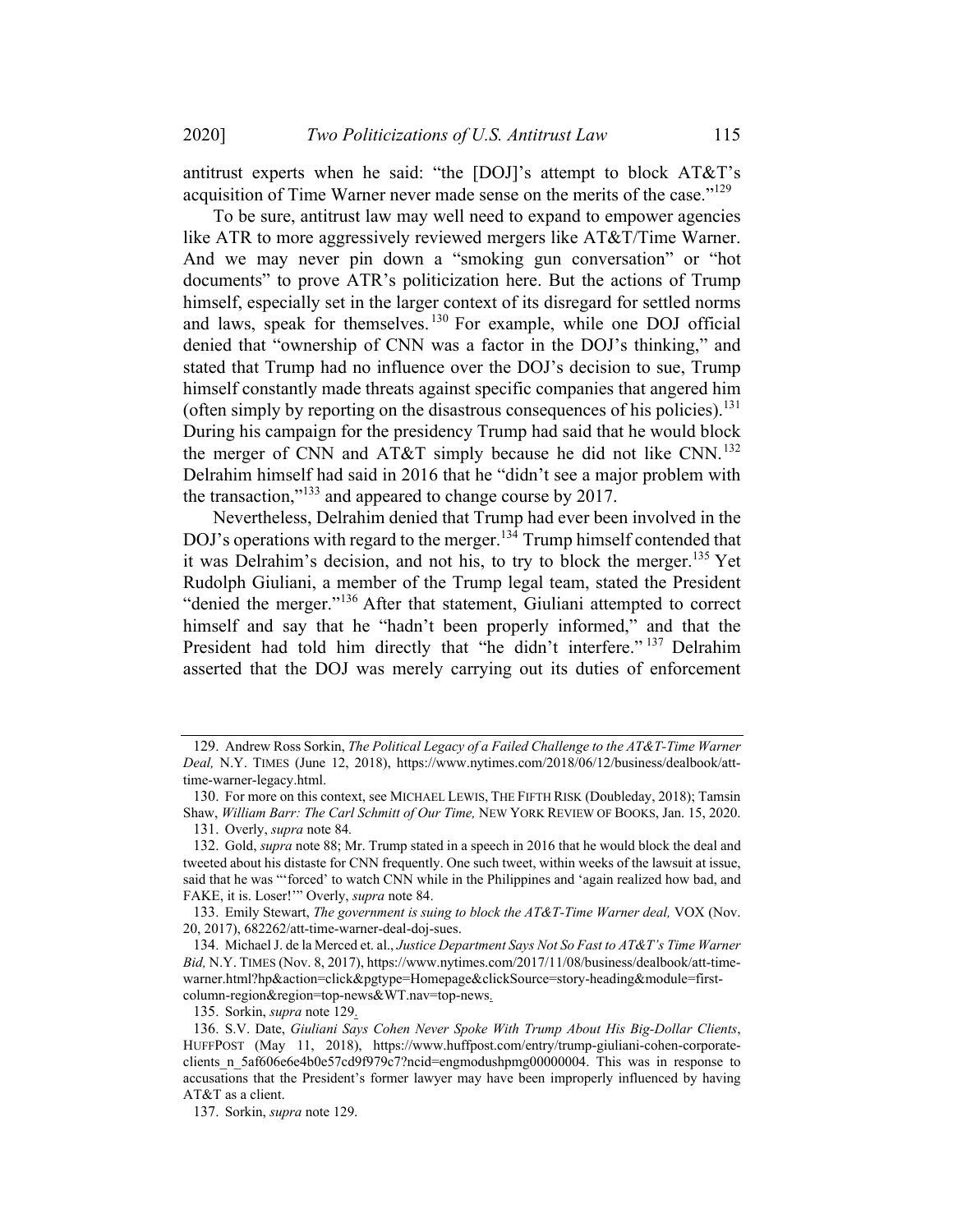faithfully, without any regard to politics.<sup>138</sup> He felt that a "major PR effort by AT&T" in the case persuaded those "[un]familiar with antitrust law" that politics were in play.<sup>139</sup> Finally, Delrahim brought attention to the fact that he received letters from a number of senators asking him to "block [the] merger or do not do a behavioral remedy," which in Delrahim's eyes amounted to bipartisan criticism about the proposed merger.<sup>140</sup>

Finally, the DOJ felt that the AT&T/Time Warner merger was sufficiently distinct from the Disney/Fox merger in that the former only seemed agreeable to behavioral remedies whereas the latter was willing to make divestitures. Kimmelman noted that Delrahim and other conservatives are notoriously unsupportive of mergers that are approved with behavioral conditions, and "when faced with a problematic transaction . . . favor asset sales, in large part because it washes the government's hands of having to exert oversight to make sure the conditions are followed."<sup>141</sup> The DOJ contended that it had offered AT&T and Time Warner options, such as "[k]eep CNN and Turner Broadcasting but divest another part of AT&T like DirecTV; keep all of AT&T but divest the Turner division, including CNN; or allow partial ownership of Turner."142 However, according to the DOJ, the companies would only accept behavioral remedies, which consist of promises not to engage in anticompetitive conduct. <sup>143</sup> In contrast, Delrahim said, Disney and Fox were willing to "work cooperatively with the [ATR], offering up the very types of divestitures which the [DOJ] could reasonably expect to achieve through litigation," and attributed the "efficient conclusion after six months of review" to this cooperation.<sup>144</sup>

These are all valid points. Of all the ATR actions discussed in this Part, the challenge to the AT&T/Time Warner merger comes closest to the category of "democratic politicization" we explore in Part II. Nevertheless, there are enough concerning signs of attempted illicit influence by the President that the episode may be part of a pattern of legal expertise subordinated to power politics, and merits further inquiry.

#### E. RETALIATION AGAINST AUTOMAKERS OVER EFFORTS TO **REDUCE VEHICLE GREENHOUSE GAS EMISSIONS**

Elias' complaint about the politicization of cannabis mergers also addressed the ATR's initiation of reviews of four major automakers.<sup>145</sup> The

<sup>138.</sup> Delrahim, supra note 117.

<sup>139.</sup> Eric Johnson, Full Q&A: Assistant Attorney General Makan Delrahim talks antitrust on Recode Decode, VOX (Sept. 1, 2018), https://www.vox.com/2018/9/1/17807096/makan-delrahimantitrust-att-time-warner-donald-trump-kara-swisher-recode-decode.

<sup>140</sup>. Id. 141. Johnson, supra note 123.

<sup>142</sup>. Id.

<sup>143.</sup> Delrahim, supra note 117. 144. Id.

<sup>145</sup>. See Testimony of John W. Elias, supra note 8.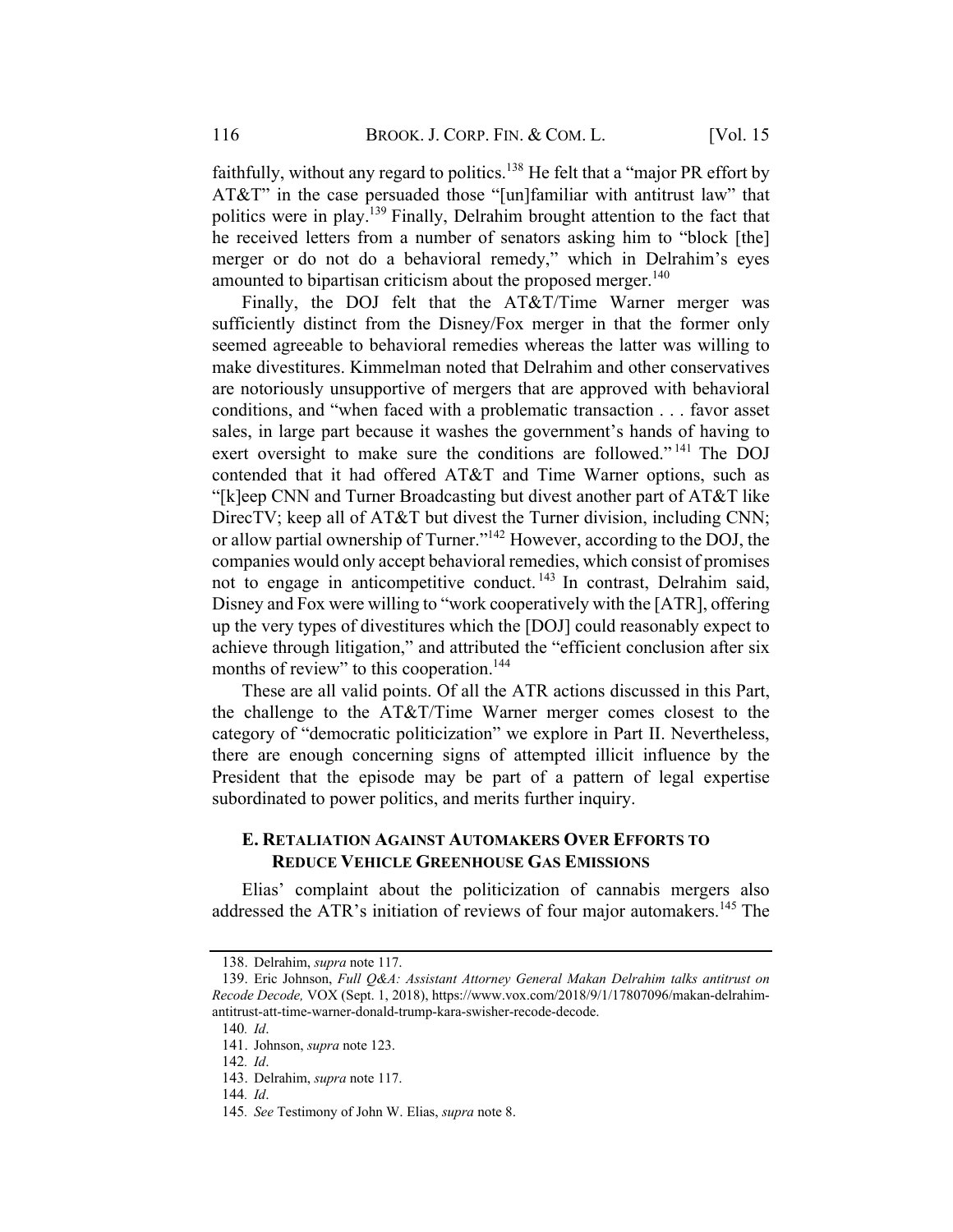investigations of the automakers were initiated only a day after Trump tweeted that he was "enraged by the news that the [automakers] would adhere to higher fuel emissions standards than the federal government demands."<sup>146</sup> Elias argued that the automakers, which held "less than 30% of the market," were targeted by the Trump Administration because of their agreement with California to "reduce vehicle greenhouse gas emissions."<sup>147</sup> Trump's dismay stemmed from his own plan to allow for increased emissions.<sup>148</sup> California's agreements were with BMW, Ford, Honda and Volkswagen, and were intended to commit the automakers to produce vehicles capable of averaging 50 miles per gallon by 2026.<sup>149</sup> By contrast, Trump's plan asked automakers to attain only 40 miles per gallon by 2026.<sup>150</sup>

The ATR's investigation sought to determine whether the agreement violated competition laws barring collusion. <sup>151</sup> Yet, Elias' testimony described how "[u]nder well-established antitrust precedent, states have wide latitude to regulate."<sup>152</sup> Furthermore, the *Noerr-Pennington* doctrine (which finds its basis in the First Amendment) instructs that companies are free to "collectively lobby the government for regulation."<sup>153</sup> Thus, according to Elias, the agreement should not have raised any antitrust concerns.<sup>154</sup> Elias compared the initiation of the investigation into the automakers with the investigation into the cannabis mergers, showing how its opening paperwork "[did] not include a staff 'recommendation,'" but rather simply stated the ATR wanted to open an investigation.<sup>155</sup> Elias continued, stating that the initiation of the investigation was also "generated by the [ATR's] policy staff, which does not conduct enforcement investigations of this type."<sup>156</sup>

When "news of the investigation became public," Elias said, ATR experts familiar with both the "state action" defense as well as the Noerr-Pennington doctrine questioned the ATR's decision to "investigat[e] conduct that appeared to be prompted by a state regulator."<sup>157</sup> According to Elias, AAG Delrahim attempted to deflect these concerns by holding a staff meeting in which he asserted that staff was "not rushed into initiating the investigation."<sup>158</sup> As it turned out, while the "potential antitrust violation

150. Id.

151. Id.

153. Id.

154. Id.

155. Id.

156. Id.

157. Id.

<sup>146</sup>. Id.

<sup>147.</sup> Goodman, supra note 14.

<sup>148</sup>. Id.

<sup>149.</sup> Rebecca Beitsch, DOJ Whistleblower cites Trump tweets as impetus for California emissions probe, THE HILL (June 23, 2020), https://thehill.com/policy/energy-environment/ 504160-doj-whistleblower-sites-trump-tweets-as-impetus-for-investigation.

<sup>152.</sup> Testimony of John W. Elias, supra note 8, at 6.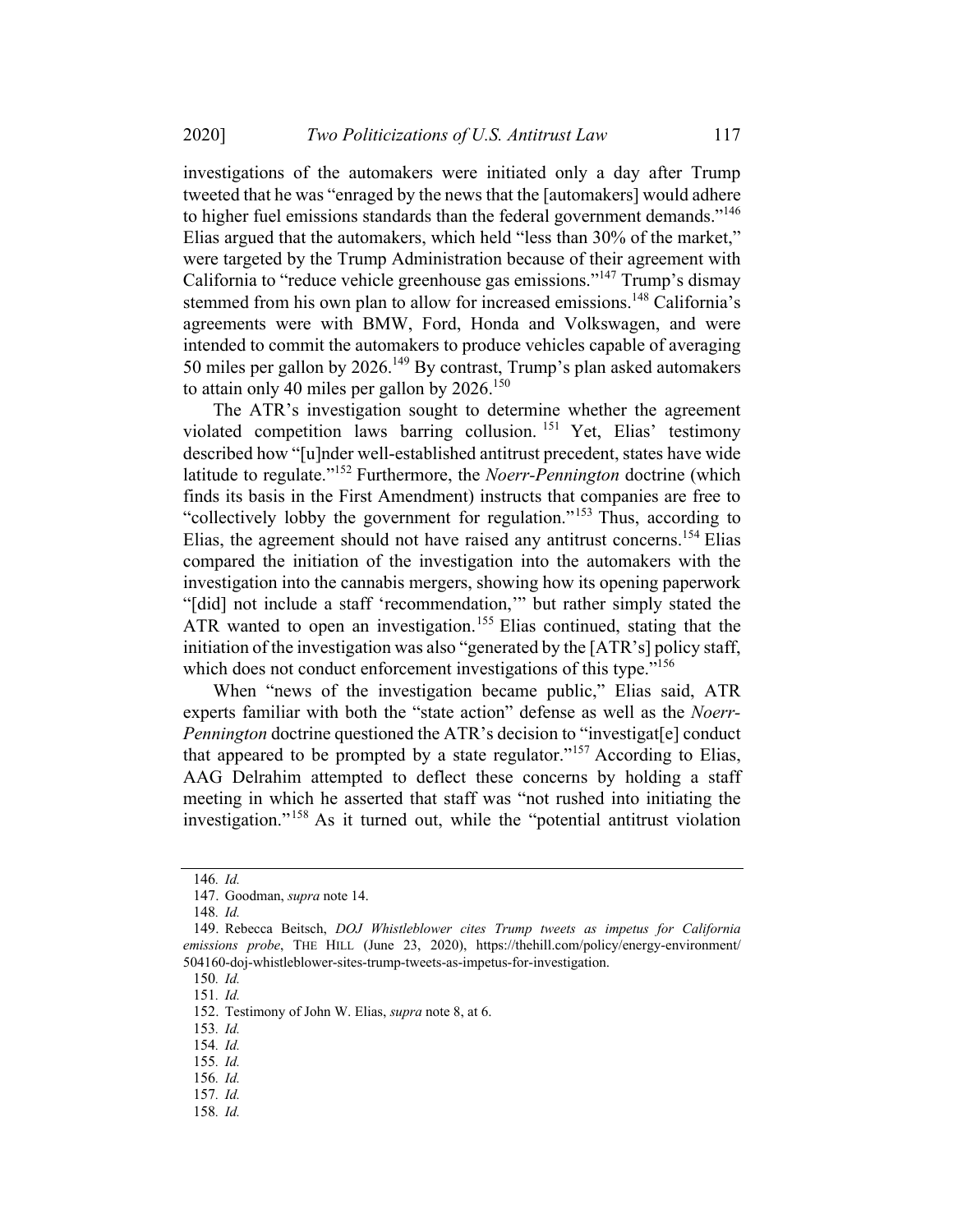under investigation was premised on a group (competitor-to-competitor) agreement," each of the four automakers had *independently* entered an agreement with California—they had *not* entered as a group.<sup>159</sup>

Delrahim's stated justifications for the ATR's actions partook of theories of expansive executive power that effectively proved too much—it is hard to imagine what type of industry/regulatory cooperation they would not cover. For example, he often repeated the ATR's right "to investigate any appearance of collusive conduct," and the fact that more information was needed at the outset to determine whether there was, in fact, collusion.<sup>160</sup> Delrahim cautioned that "even well-intentioned collusion can still be illegal," and thus the request for more information from the automakers was consistent with ATR duties.<sup>161</sup> Given the scourge of air pollution and anthropogenic climate change, and the simultaneous proliferation of anticompetitive practices in so many other sectors, it is hard to imagine why any rational government agency would devote scarce resources to an inquiry whose most prominent end would be an increase in fossil fuel consumption and all that brings with it (including exacerbation of climate change and serious negative health effects for those exposed to excess pollution). All that is left in response is the formulaic, formalistic assertion that when competitors "agree with each other on how they will act in the marketplace, antitrust law enforcers have stepped in and taken a good, hard look."<sup>162</sup>

Thus, later stonewalling should not be surprising. Sheldon Whitehouse, United States Senator for Rhode Island, attempted to elicit more from Delrahim regarding the basis for the investigations. In September 2019, Whitehouse asked for information regarding the "origins and motivations of the investigation" at a Senate Judiciary Committee hearing.<sup>163</sup> According to a press release issued by Whitehouse's office, Delrahim "deflected [Senator Whitehouse]'s questions and subsequently failed to provide complete written responses to questions," although the investigation was closed in February 2019 and "[ATR] policy clearly permit[ted] Delrahim to disclose his reasons for terminating the investigation."<sup>164</sup>

Following the Committee hearing, Whitehouse wrote a letter to Delrahim requesting supplementary responses to questions that he had not answered at

<sup>159</sup>. Id.

<sup>160.</sup> Bryan Koenig, DOJ Antitrust Chief Tells Sens. Carmakers Probe Not 'Political,' LAW360 (Sept. 17, 2019), https://www.law360.com/articles/1199420.

<sup>161</sup>. Id.

<sup>162.</sup> Bryan Koenig, No 'Politicization' of DOJ Probes, Antitrust Chief Says, LAW 360 (Sept 16, 2019), https://www.law360.com/articles/1199407/no-politicization-of-doj-probes-antitrust-chiefsays.

<sup>163.</sup> Press Release, Senator Sheldon Whitehouse, Whitehouse Presses Antitrust Head for Answers on Politicized Investigation of California Fuel Economy Agreement (June 10, 2020), https://www.whitehouse.senate.gov/news/release/whitehouse-presses-antitrust-head-for-answerson-politicized-investigation-of-california-fuel-economy-agreement.

<sup>164</sup>. Id.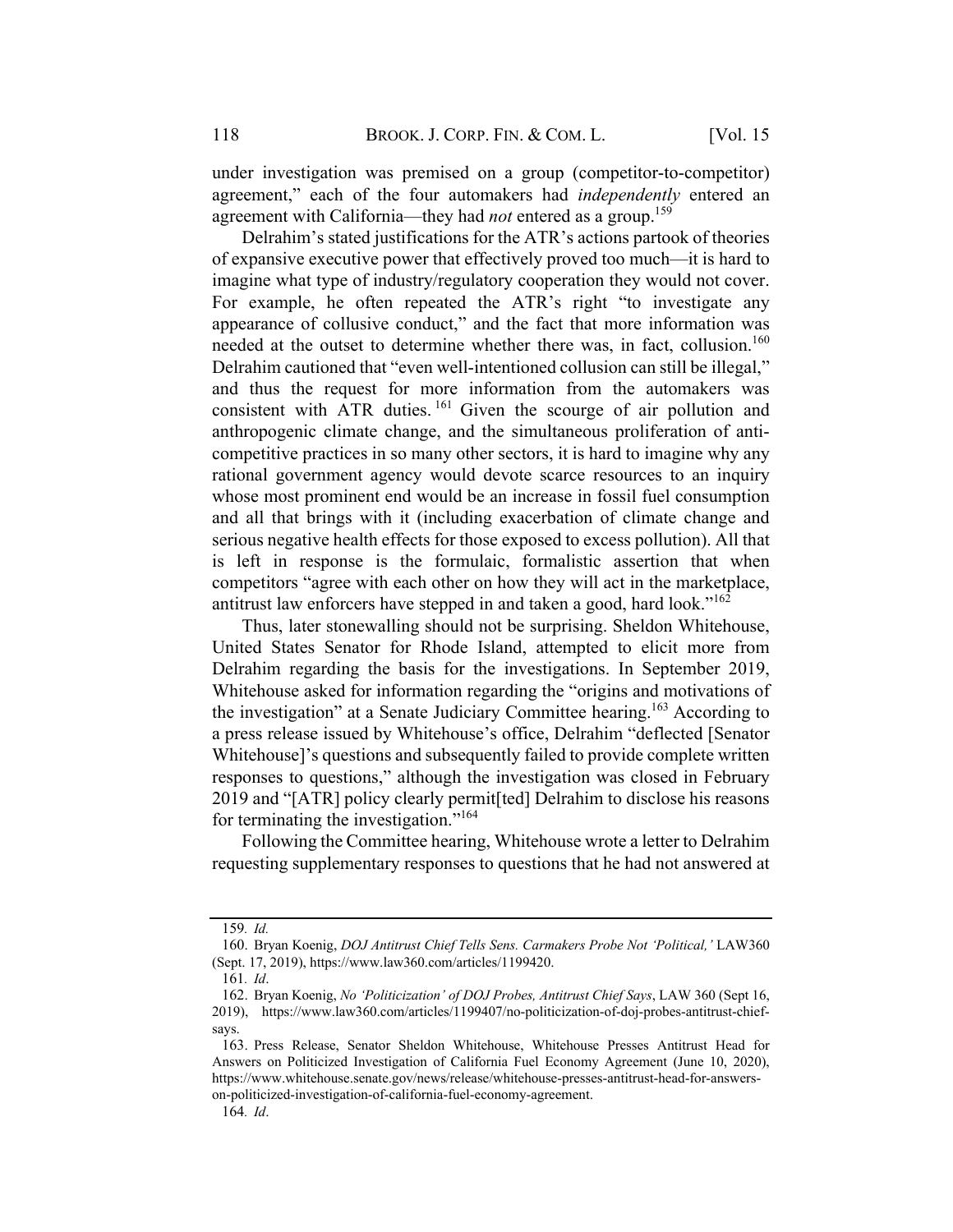the hearing. Senator Whitehouse noted that Delrahim did not identify which "office or component" of the ATR had first "raised the idea" to investigate, nor did he answer an inquiry into whether he spoke to the EPA or DOT about the investigation.<sup>165</sup> Apparently, Delrahim also did not respond to a question regarding whether the ATR had taken into consideration the President's tweets regarding the automakers or whether the ATR had even taken any investigatory steps with regard to the automakers before the President's first tweet criticizing the automakers was posted.<sup>166</sup> According to Whitehouse's letter, Delrahim also failed to identify the specific types of information reviewed in the case, stating only that the ATR "monitors markets and receives information from new reports, market participants, and third parties."<sup>167</sup>

#### F. EVIDENCE OF AUTHORITARIAN POLITICIZATION

Experts believed that the ATR treated the cannabis mergers in a politicized way, for the following reasons: (1) the OPR's letter reviewing the whistleblowers' allegations did not interview decision-makers in the investigation process for improper motive, (2) the sheer number of investigations issued could not justify the ATR's contention that it needed more experience in the cannabis industry, (3) the ATR violated its own manual when issuing the Second Requests, and (4) the harm posed to competition was extremely minimal, and (5) the burden on the firms was vastly disproportionate to the harms possibly prevented by potential enforcement actions.<sup>168</sup> The DOJ's responses did little to vindicate their actions or quell the concerns of the experts given their lack of a legal or common sense basis, and could be easily refuted by experts.<sup>169</sup>

Moreover, the cannabis mergers do not represent the only instance where the DOJ seems to have been motivated politically. In the whistleblower complaint itself, the issue was raised of whether the DOJ had proper motives for examining four automakers who had separately entered into agreements with California. In that case, an irrational enthusiasm for fossil fuel burning (compounded by long-standing alliances between fossil fuel interests and the Republican Party) seemed far more explanatory than any genuine competitive concerns. In a similarly Trumpist vein, the DOJ quickly approved a Disney-Fox merger, which stood in contrast to its nearly two-year investigation and failed lawsuit attempting to block the AT&T/Time Warner merger. While a closer call than the automotive and cannabis situations, the differential treatment still raises the red flag of politicization, grounded in Trump's own increasingly unhinged words and actions (calling, for instance,

<sup>165</sup>. Id.

<sup>166</sup>. Id.

<sup>167</sup>. Id.

<sup>168</sup>. See The Editorial Board, supra note 109.

<sup>169</sup>. See Sprigman supra note 39.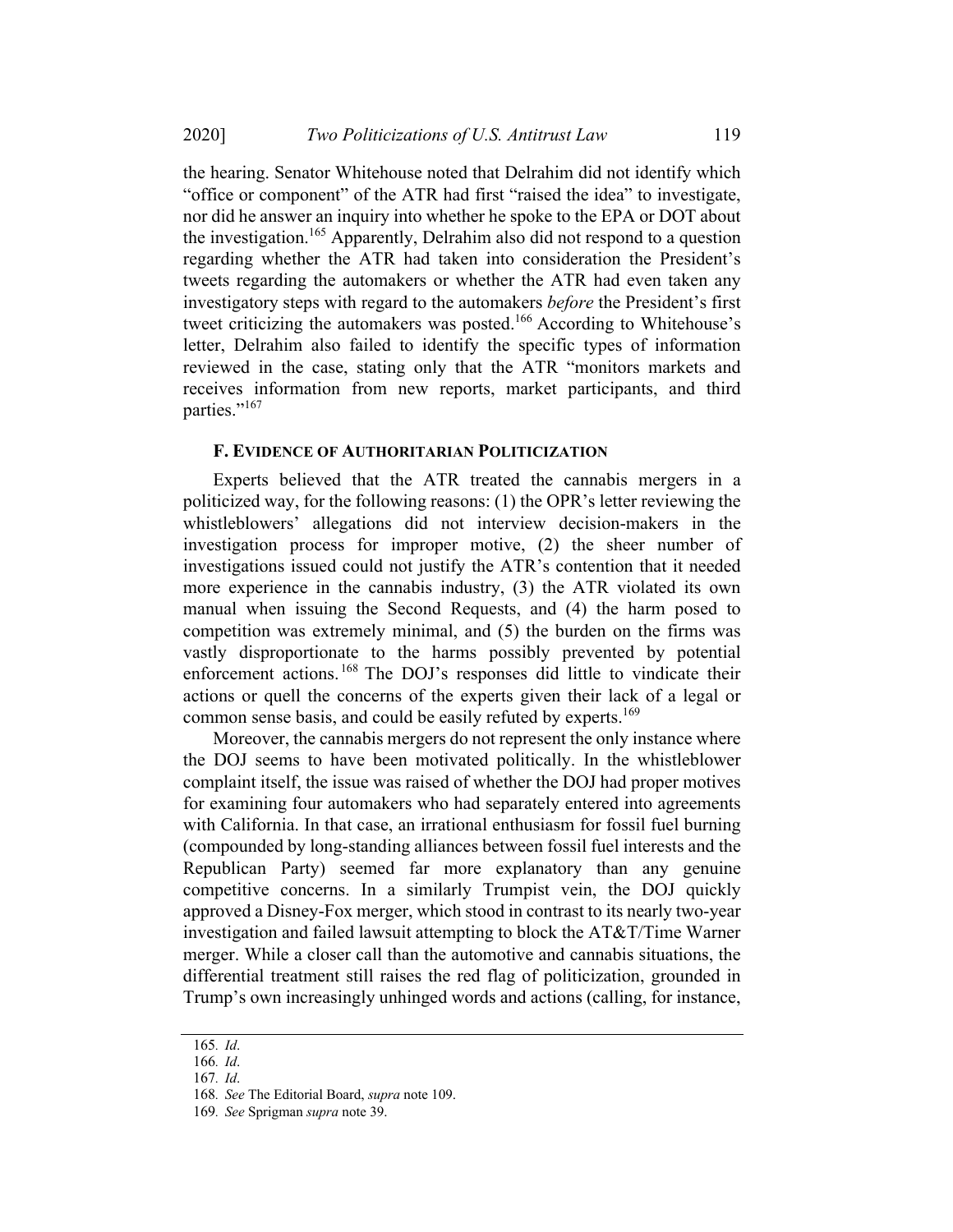one of the divisions of the firms involved "dumb b\*stards," part of his endless stream of invective).

We will of course never be privy to the exact conversations that led to each of the troubling investigations above. Incompetence or caprice may explain as much as the malevolent will to power so common in authoritarian regimes. Nevertheless, the episodes are reminiscent of a scene in Angels in America, which fictionally portrays one of Donald Trump's earliest attorneys, Roy Cohn, who had many connections to the right by the  $1980s$ .<sup>170</sup> In one scene of the play, where Cohn is desperately trying to avoid being disbarred in New York, he explains to a young attorney he is mentoring (and trying to corruptly influence), why the young attorney should take a job in the Department of Justice:

Roy: Very fancy lawyers, these disbarment committee lawyers, fancy lawyers with fancy corporate clients and complicated cases. Antitrust suits. Deregulation…Complex cases like these need Justice Department cooperation like flowers need the sun. Wouldn't you say that's an accurate assessment, Martin?

Martin: I'm not here, Roy. I'm not hearing any of this.

Roy: No. Of course not.

Without the light of the sun…these cases, and the fancy lawyers who represent them, will wither and die.

A well-placed friend, someone in the Justice Department, can turn off the sun. Cast a deep shadow on my behalf. Make them shiver in the cold. If they overstep. They would fear that. $171$ 

Though the portrayal is fictional, it is exceptionally acute in its suggestion of the type of wink-wink, nod-nod, sotto voce deal making and influence that become an all-too-plausible explanation for Trump-era administrative action without adequate or consistent support in law or facts. The corruption of Trump himself is beyond dispute. Martin's "I'm not hearing any of this" is reminiscent of the shreds of plausible deniability cobbled together in so many instances of ATR's responses to the resoundingly consistent and widespread condemnation of its actions from experts. Cohn is largely remembered as one of the most malevolent characters in American history, and has been called a key mentor of Trump's.<sup>172</sup> And there is little doubt that a person of Trump's character would

<sup>170.</sup> Cohn defended Trump against 1970s Justice Department allegations that Trump's family real estate business discriminated against African-American renters. Bruce Handy, A Roy Cohn Boomlet: How the Trump Era Gave Us Dueling Documentaries, VANITY FAIR (Sept. 25, 2019), 171. TONY KUSHNER, ANGELS IN AMERICA 70 (2013).

<sup>172.</sup> Stuart Miller, Blame lawyer Roy Cohn for Donald Trump's nasty political tactics, documentary says, N.Y. DAILY NEWS, Sept. 29, 2019 (Donald Trump "embraced Cohn as a mentor and relied on him as a lawyer for more than a decade starting in the 1970s. Echoes of Cohn's antagonistic style can still be heard in Trump's choleric rally speeches.").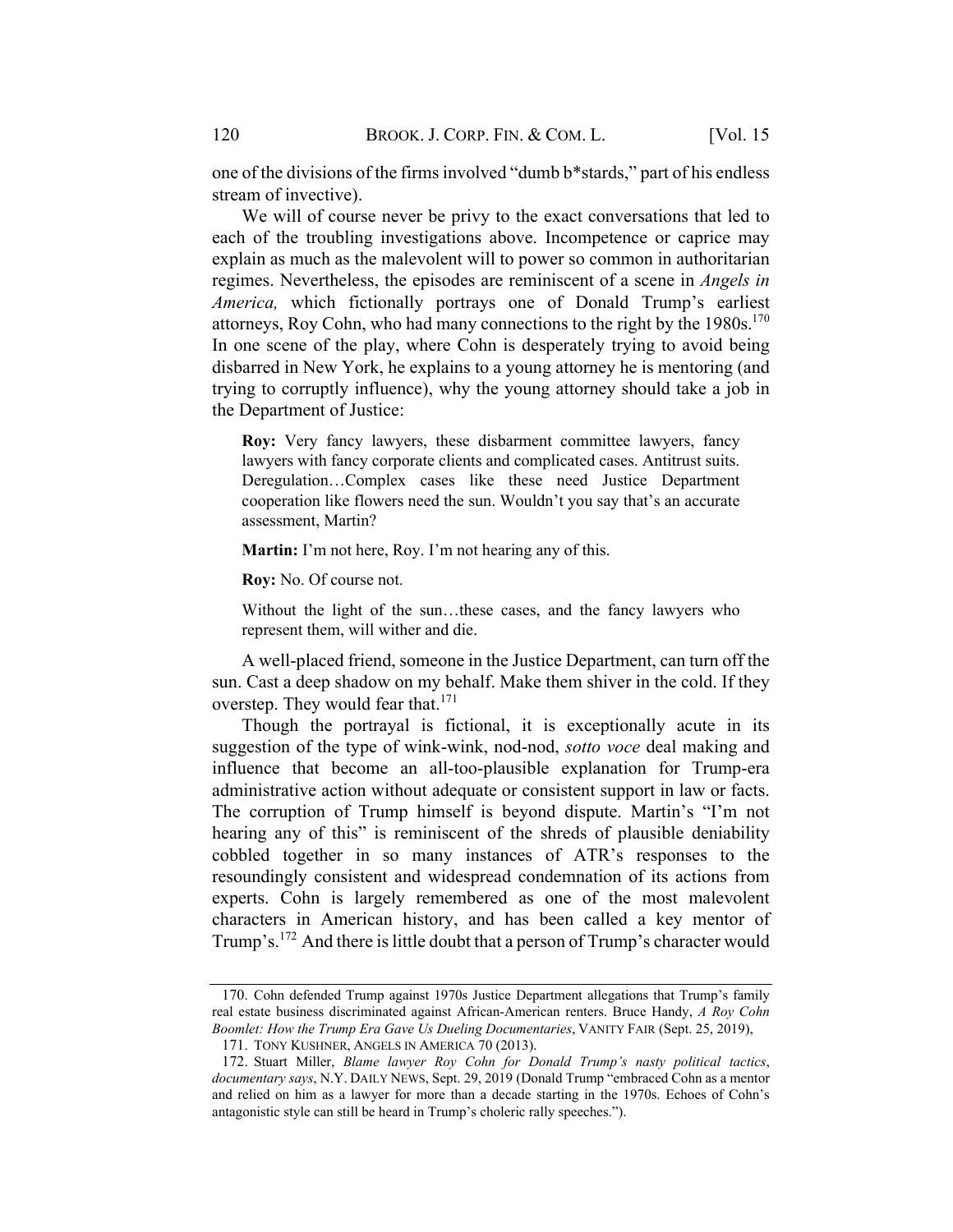search for, and be particularly pleased by, appointees who acquiesced to a pattern of policies entirely consistent with an authoritarian politicization of core functions of the agencies they served in. This is a type of politicization that future competition law and policy must avoid—and courts should be particularly suspicious of cases in which it arises.

#### II. DEMOCRATIC ASPECTS OF LATE 2010S ANTITRUST'S POLITICIZATION

The authoritarian politicization of antitrust is not the only competition law story of the Trump era, however. There was simultaneously an increasing willingness of both federal and state antitrust authorities to move beyond a narrow approach to competition policy in order to democratize their understanding of harm and larger social concerns raised by corporate concentration. This is a positive politicization, enabling better responses to pressing public concerns and distributing the type of power that authoritarian antitrust policy aspires to concentrate.

Since the 1960s, attorneys have tended to cede ground to economists and econometricians in antitrust policy. Establishment figures have generally assumed this to be progress, from rhetoric to (the rule of) reason; from the vagueness of words to the clarity of numbers; and from the instability of politics to the stable order of expertise.<sup>173</sup> However, many results of this change in regulation and enforcement have been grimly counterproductive. Concentration has risen.<sup>174</sup> Purported merger efficiencies, "validated" by well-paid quantitative experts, have vanished into thin air<sup>175</sup>—the vaporware of sponsored social science.<sup>176</sup>

Historical trends have exacerbated these problems. The global financial crisis of 2008 only strengthened the largest banks.<sup>177</sup> The financial crisis

<sup>173</sup>. See Frank Pasquale, Professional Judgment in an Era of Artificial Intelligence and Machine Learning, 46 (1) BOUNDARY 2 73 (2019) (discussing the connection between neoliberalism and quantification in policy).

<sup>174</sup>. See THOMAS PHILIPPON, THE GREAT REVERSAL: HOW AMERICA GAVE UP ON FREE MARKETS (2019).

<sup>175.</sup> JOHN KWOKA, MERGERS, MERGER CONTROL, AND REMEDIES: A RETROSPECTIVE ANALYSIS OF U.S. POLICY 84–86 (2015); JOHN KWOKA, CONTROLLING MERGERS AND MARKET POWER: A PROGRAM FOR REVIVING ANTITRUST IN AMERICA (2020).

<sup>176.</sup> On the problem of experts influenced by funding sources, see PHILIP MIROWSKI, SCIENCE-MART: PRIVATIZING AMERICAN SCIENCE (2011) (discussing sponsored research).

<sup>177</sup>. See A Decade After the Great Recession, Is the Global Financial System Safer?, WHARTON SCH. U. PA. (Sep. 11, 2018), https://knowledge.wharton.upenn.edu/article/ten-years-greatrecession-global-financial-system-safer/ (noting that reforms after the financial crisis "have unquestionably enhanced the capital strength of most banks and reduced their vulnerability to a liquidity crisis"); see also Renae Merle, A guide to the financial crisis-10 years later, WASH. POST (Sep. 10, 2018), https://www.washingtonpost.com/business/economy/a-guide-to-the-financialcrisis—10-years-later/2018/09/10/114b76ba-af10-11e8-a20b-5f4f84429666\_story.html ("[M]any of the country's biggest banks are bigger now than they were before the financial crisis. JPMorgan Chase has \$2.5 trillion in assets, compared with \$1.5 trillion in 2007. Bank of America has about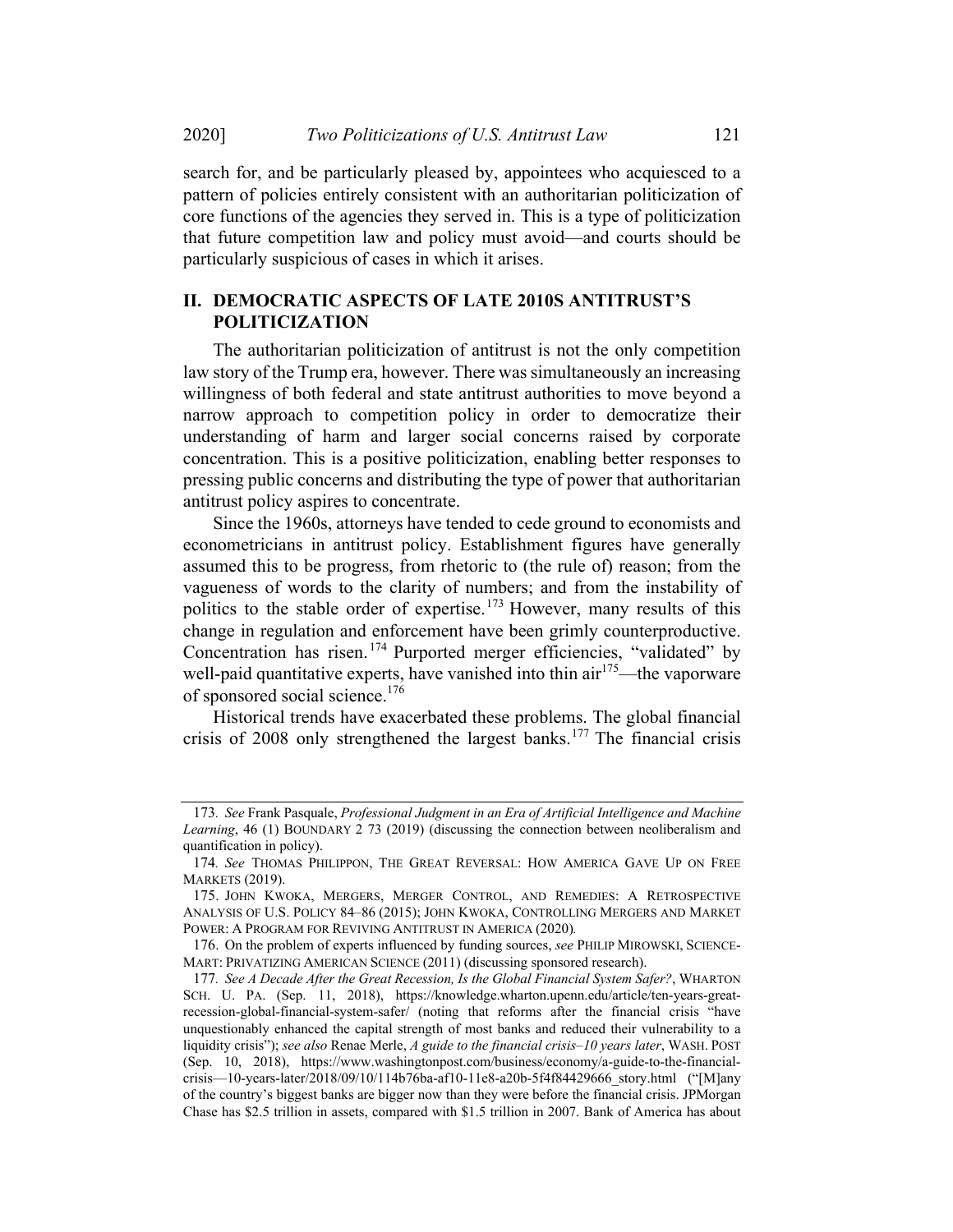caused by COVID-19 is accelerating massive technology firms' plans to control vast swathes of the economy, pushing their CEOs' and top shareholders' wealth to stratospheric levels.<sup>178</sup> Austerity combined with maladministration of the CARES Act have promised to make 2020's GDP collapse an extinction-level event for thousands of small businesses, further driving concentration of economic activity into the largest firms.<sup>179</sup> In this context, constituent demands for more robust protection of small and medium-sized enterprises from the depredations of massive firms were becoming impossible for political appointees to ignore. They were also repeatedly validated in the relevant academic literature. This combination of public voice and a democratization of competition law expertise resulted in a democratic politicization of high technology antitrust.

### A. THE HOUSE REPORT'S VISION OF A MORE DEMOCRATIC **ECONOMY**

As 2020 House of Representatives Antitrust Hearings showed, there is growing political interest in righting economic imbalances and inequalities. <sup>180</sup> Representatives from around the U.S. are not keen on watching local businesses wither and die as they pay higher and higher tributes to Amazon to appear on the firm's "marketplace," or compete against Amazon's self-preferred brands.<sup>181</sup> Nor are other tech giants likely to be portrayed as heroic innovators any longer, as the press gradually witnesses its revenues diverted to monopolistic advertising platforms.

<sup>\$2.3</sup> trillion in assets, compared with \$1.7 trillion in 2007. The assets of Wells Fargo are near \$2 trillion, more than double what they were right before the crisis.").

<sup>178.</sup> "People like Jeff Bezos, Elon Musk, and Steve Ballmer have added tens of billions of dollars to their net worths since the beginning of the calendar year." See Theodore Schleifer, Silicon Valley's richest are getting richer just as the pandemic is getting worse, VOX (July 21, 2020), https://www.vox.com/recode/2020/7/21/21332166/tech-billionaires-wealth-elon-musk-steveballmer-jeff-bezos-pandemic-covid.

<sup>179</sup>. See Emily Flitter, 'I Can't Keep Doing This:' Small-Business Owners Are Giving Up, N.Y. TIMES (July 13, 2020), https://www.nytimes.com/2020/07/13/business/small-businessescoronavirus.html ("Researchers at Harvard . . . estimat[e] that nearly 110,000 small businesses . . . decided to shut down permanently."); see also James Kwak, The End of Small Business, WASH. POST (July 9, 2020), https://www.washingtonpost.com/outlook/2020/07/09/after-covid-19-giantcorporations-chains-may-be-only-ones-left/?arc404=true (explaining how the COVID-fueled economic crisis is "further increasing corporate concentration" as spending is being pushed online where "the e-commerce sector is dominated by so few players.").

<sup>180</sup>. See Sarah Miller, Last Week's Big Tech Antitrust Hearings Sent an Unmistakable Message: Change Is In the Air for America's Corporate Giants, THE APPEAL (Aug. 6, 2020), https://theappeal.org/last-weeks-big-tech-antitrust-hearings-sent-an-unmistakable-message-

change-is-in-the-air-for-americas-corporate-giants/ ("[T]he committee signaled an unprecedented desire to break with . . . the 197s-era, hands-off antitrust ideology . . . [that] helped bestow these titans of tech with such extraordinary power.").

<sup>181.</sup> Stacy Mitchell, Ron Knox, & Zach Freed, Report: Amazon's Monopoly Tollbooth, INST. FOR LOCAL SELF-RELIANCE 2-3 (July 28, 2020), https://ilsr.org/amazons\_tollbooth/.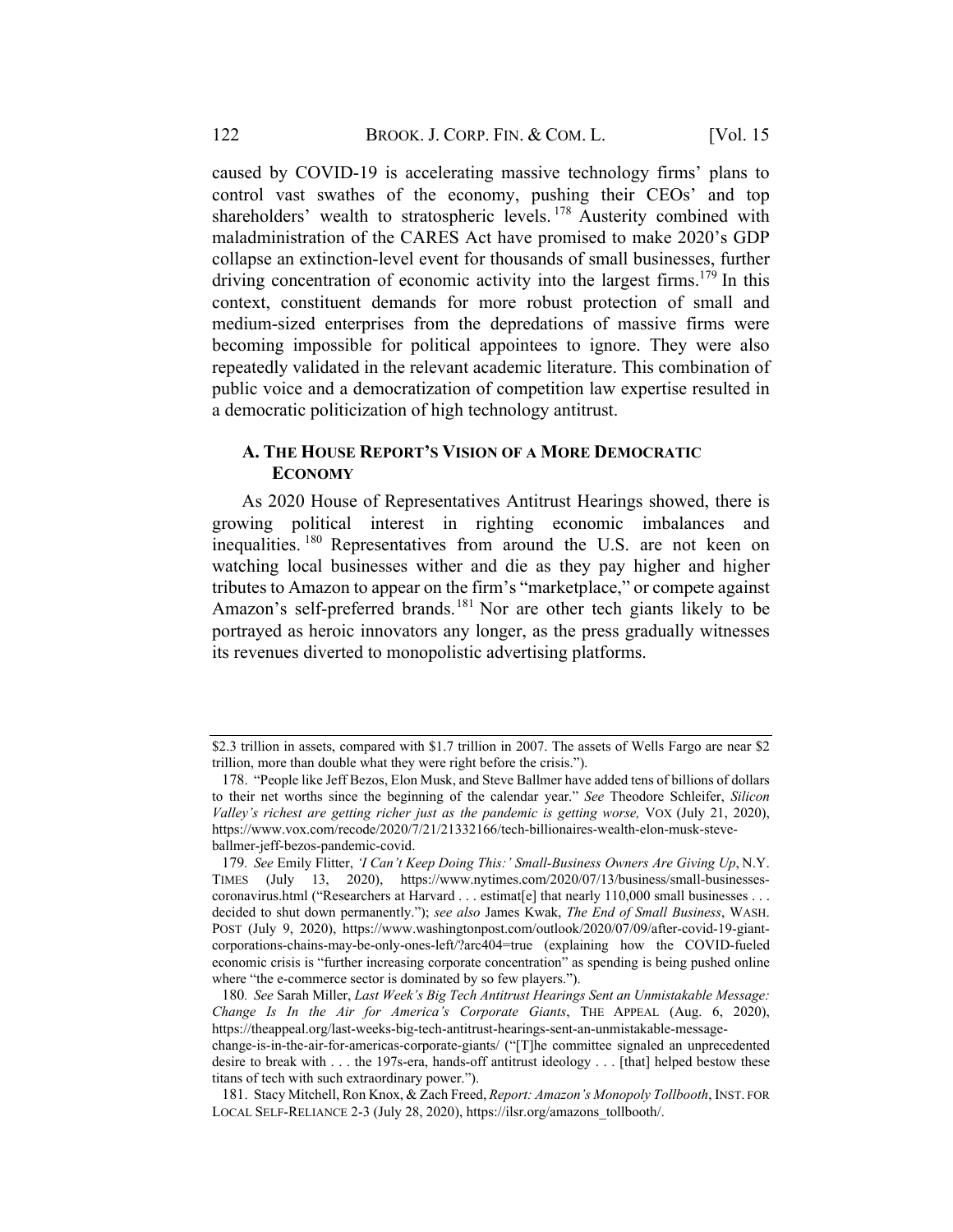Many books published recently solidified these intellectual shifts in the field. <sup>182</sup> A comprehensive House Antitrust Subcommittee report (House Report) demonstrated legislative interest in reforming the law.<sup>183</sup> Based on 1.3 million internal documents and communications from massive firms, interviews with more than 240 market participants, and submissions from 38 antitrust experts, the House Report promoted an exceptionally democratized vision of the future of economic development in the U.S. Its recommendations included:

- Structural separations to prohibit platforms from operating in lines of business that depend on or interoperate with the platform;
- Prohibiting platforms from engaging in self-preferencing;
- Requiring platforms to make its services compatible with competing networks to allow for interoperability and data portability;
- Mandating that platforms provide due process before taking action against market participants;
- Establishing a standard to proscribe strategic acquisitions that reduce competition.184

As legal theorists like Sabeel Rahman have argued, these are first steps toward an economy where small and medium sized enterprises have a chance to develop some level of autonomy.<sup>185</sup> Without such interventions, economic power becomes more pyramidal rather than distributed.186 Moreover, looking to the future deployment of AI and robotics in the economy as the most advanced modes of production, it is essential to decentralize control so that professions of domain experts are able to wield power, enabling the labor they represent to co-govern technological deployment.<sup>187</sup>

<sup>182.</sup> The books include: DAVID DAYEN, MONOPOLIZED: LIFE IN THE AGE OF CORPORATE POWER (2020); SALLY HUBBARD, MONOPOLIES SUCK: 7 WAYS BIG CORPORATIONS RULE YOUR LIFE AND HOW TO TAKE BACK CONTROL (2020); BARRY C. LYNN, LIBERTY FROM ALL MASTERS: THE NEW AMERICAN AUTOCRACY VS THE WILL OF THE PEOPLE (2020); MATTHEW STOLLER, GOLIATH: THE 100-YEAR WAR BETWEEN MONOPOLY POWER AND DEMOCRACY (2019); ZEPHYR TEACHOUT, BREAK 'EM UP: RECOVERING OUR FREEDOM FROM BIG AG, BIG TECH, AND BIG MONEY (2020); MAURICE STUCKE & ARIEL EZRACHI, COMPETITION OVERDOSE (2020).

<sup>183</sup>. Investigation of Competition in Digital Markets, MAJORITY STAFF REPORT AND RECOMMENDATIONS, SUBCOMMITTEE ON ANTITRUST, COMMERCIAL AND ADMINISTRATIVE LAW OF THE COMMITTEE ON THE JUDICIARY OF THE U.S. HOUSE OF REPRESENTATIVES (2020), https://judiciary.house.gov/uploadedfiles/competition\_in\_digital\_markets.pdf.

<sup>184.</sup> Press Release, House Committee on the Judiciary, Judiciary Antitrust Subcommittee Investigation Reveals Digital Economy Highly Concentrated, Impacted By Monopoly Power (Oct. 6, 2020)

https://judiciary.house.gov/news/documentsingle.aspx?DocumentID=3429.

<sup>185</sup>. See K. Sabeel Rahman, The New Utilities: Private Power, Social Infrastructure, and the Revival of the Public Utility Concept, 39 CARDOZO L. REV. 1621 (2019).

<sup>186.</sup> FRANK PASQUALE, THE BLACK BOX SOCIETY: THE SECRET ALGORITHMS THAT CONTROL MONEY AND INFORMATION (2015).

<sup>187.</sup> FRANK PASQUALE, NEW LAWS OF ROBOTICS: DEFENDING HUMAN EXPERTISE IN THE AGE OF AI (2020).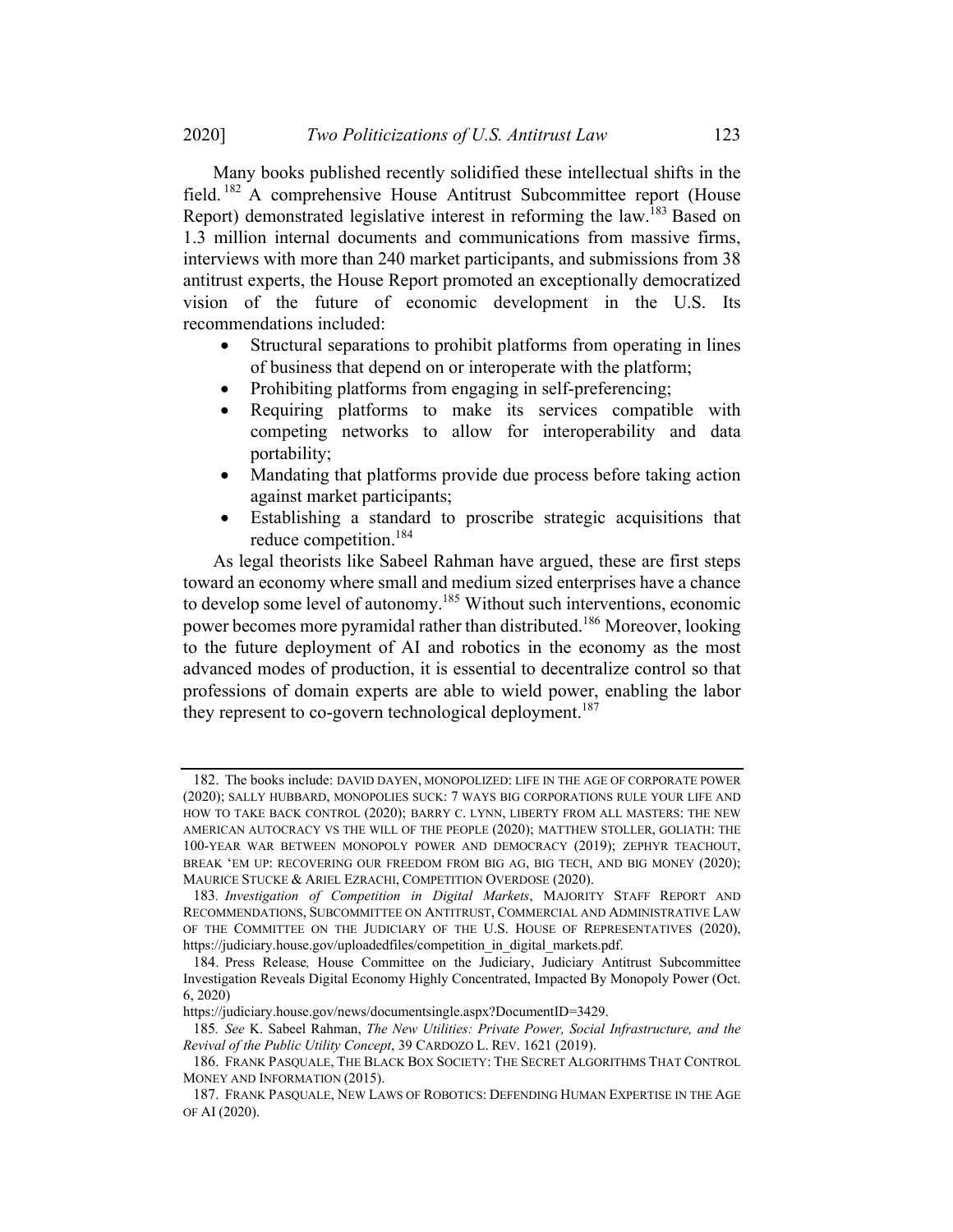An emerging Neo-Brandeisian school of antitrust is promoting forms of competition law that are better for both consumers and producers, and more determinate than the economism of mainstream U.S. antitrust (thus alleviating some of the justified concerns about indeterminacy that dominant approaches have caused). This movement is critical to advancing and improving a U.S. economy which has been justly criticized as uncompetitive and exploitative. <sup>188</sup> While its ideals are still only starting to emerge in Congress and state legislatures, federal agencies have recently proven to be far more active now in enforcing antitrust laws with respect to the largest Silicon Valley firms than they have been in many years. While popular discontent had been brewing for years, the dam finally broke in late 2020, when several important interventions signaled a practical revival of U.S. antitrust law.<sup>189</sup>

#### B. FTC, DOJ, AND STATE ATTORNEYS GENERAL CONFRONT THE POWER OF LARGE TECHNOLOGY FIRMS

First, the FTC filed one of most devastating antitrust complaints in its history against Facebook.<sup>190</sup> The complaint was bipartisan, signed by the Republican Chairman and two Democratic Commissioners of the FTC. The FTC accused the social networking giant of monopolization. The social network space was contestable in the 2000s: Friendster was displaced by Myspace, and Myspace was in turn dethroned by Facebook.<sup>191</sup> Then Mark Zuckerberg and his upper management team aimed to consolidate their position, the complaint alleges, by eliminating competition:

Since toppling early rival Myspace and achieving monopoly power, Facebook has turned to playing defense through anticompetitive means. After identifying two significant competitive threats to its dominant position—Instagram and WhatsApp—Facebook moved to squelch those threats by buying the companies, reflecting CEO Mark Zuckerberg's view, expressed in a 2008 email, that "it is better to buy than compete." To further entrench its position, Facebook has also imposed anticompetitive conditions that restricted access to its valuable platform—conditions that Facebook personnel recognized as "anti user[,]" "hypocritical" in light of Facebook's

<sup>188.</sup> THOMAS PHILIPPON, THE GREAT REVERSAL: HOW AMERICA GAVE UP ON FREE MARKETS 9 (2019).

<sup>189</sup>. See Complaint, FTC v. Facebook, Inc., FTC Matter/File No. 191 0134 (D.D.C. 2020), https://www.ftc.gov/system/files/documents/cases/1910134fbcomplaint.pdf [hereinafter FTC v. Facebook Complaint]; Complaint, U.S. v. Google (D.D.C. 2020) (No. 1:20-cv-03010), https://www.justice.gov/opa/press-release/file/1328941/download [hereinafter U.S. v. Google Complaint].

<sup>190</sup>. See FTC v. Facebook Complaint, supra note 189.

<sup>191.</sup> Gil Press, Why Facebook Triumphed Over All Other Social Networks, FORBES (Apr. 8, 2018), https://www.forbes.com/sites/gilpress/2018/04/08/why-facebook-triumphed-over-all-othersocial-networks/?sh=1cf452246e91.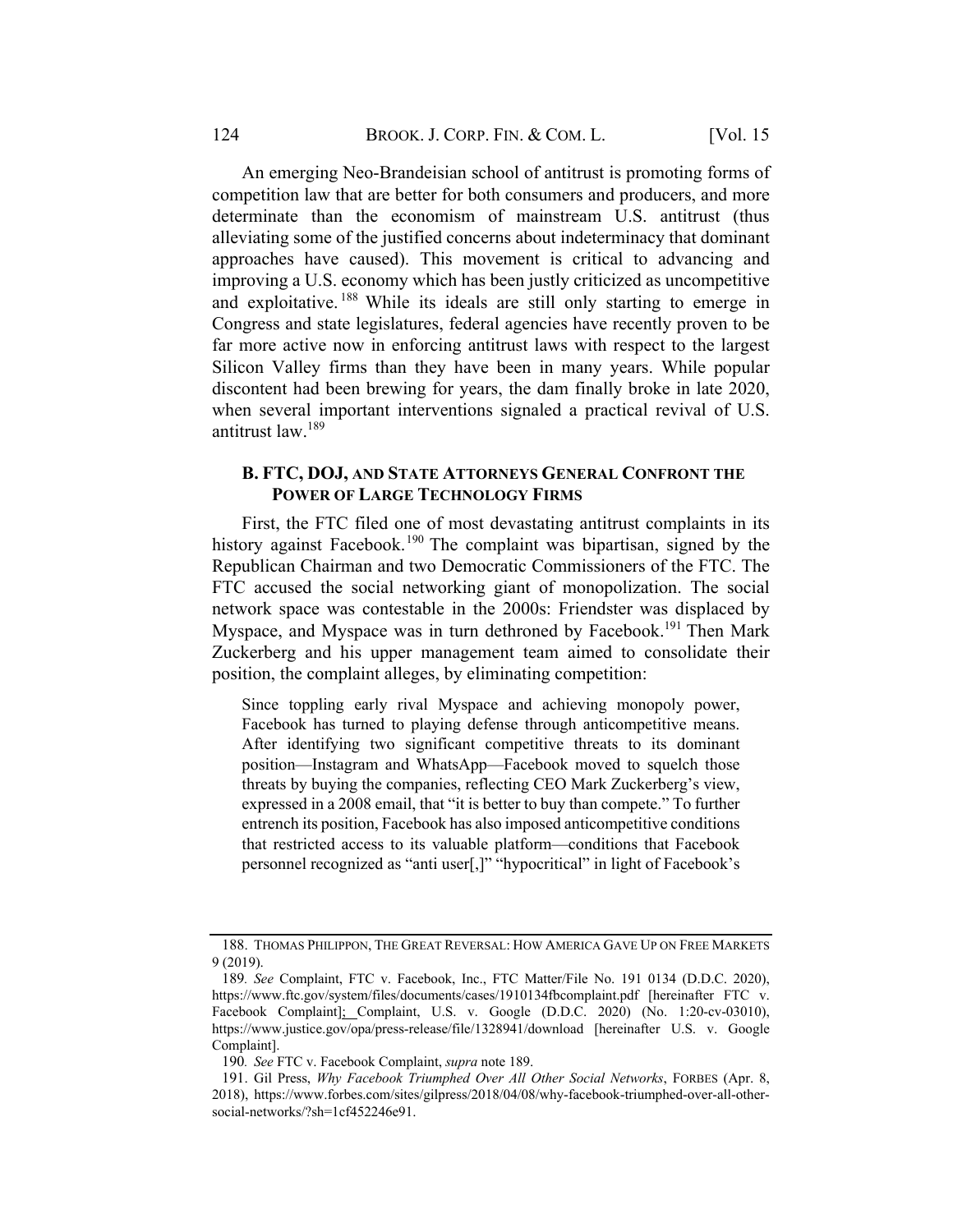purported mission of enabling sharing, and a signal that "we're scared that we can't compete on our own merits."<sup>192</sup>

As one commentator noted, Facebook's "buy or bury" approach to potential rivals "harks back to the tactics used by Standard Oil and the railroads at the dawn of the 20th century that were found to be illegal."<sup>193</sup> The FTC also contemplates in the complaint the full scope of remedies necessary to "restore the competition that would exist absent the conduct alleged in the Complaint," including the breakup of Facebook Blue, WhatsApp, and Instagram into independent businesses, "including, to the extent reasonably necessary, the provision of ongoing support or services from Facebook to one or more viable and independent business(es)."<sup>194</sup>

Not to be outdone, the Department of Justice, joined by eleven largely conservative states (Arkansas, Florida, Georgia, Indiana, Kentucky, Louisiana, Mississippi, Missouri, Montana, South Carolina, and Texas), sued Google in November 2020, alleging that Google unlawfully maintains "monopolies in the markets for general search services, search advertising, and general search text advertising in the United States through anticompetitive and exclusionary practices."<sup>195</sup> The complaint highlighted exclusionary agreements, including what it characterized as "tying arrangements," as an anticompetitive practice used by Google to dominate "distribution channels and block rivals."196 The central idea behind the suit is that Google is able to lock up the market for search advertising, thereby extracting higher prices for advertisements (and, indirectly, to raise the prices of the goods and services whose sale funds those advertisements).<sup>197</sup> The

<sup>192.</sup> FTC v. Facebook Complaint, supra note 189, at 2.

<sup>193.</sup> Steve Pearlstein, Facebook and Google cases are our last chance to save the economy from monopolization, WASH. POST (Dec. 18, 2020), https://www.washingtonpost.com/business/2020 /12/18/google-facebook-antitrust-lawsuit/.

<sup>194.</sup> FTC v. Facebook Complaint, *supra* note 189, at 51. "Facebook Blue" is what the social network commonly known merely as Facebook, is often called within the firm Facebook itself, to distinguish the flagship social network from the company itself. Id. at 2. As of Dec. 1, 2020, Wikipedia lists 88 acquisitions by Facebook. List of mergers and acquisitions by Facebook, WIKIPEDIA, https://en.wikipedia.org/wiki/List of mergers and acquisitions by Facebook (last updated Dec. 31, 2020).

<sup>195.</sup> See U.S. v. Google Complaint, *supra* note 189, at 2. California has asked to be joined to the case as of late December 2020. California is the first Democratic state to ask to join DOJ lawsuit against Google, CNBC (Dec. 11, 2020), https://www.cnbc.com/2020/12/11/california-asks-to-joindoj-lawsuit-against-google.html.

<sup>196.</sup> U.S. v. Google Complaint, *supra* note 189. "Google pays billions of dollars each year to distributors—including popular-device manufacturers such as Apple, LG, Motorola, and Samsung; major U.S. wireless carriers such as AT&T, T-Mobile, and Verizon; and browser developers such as Mozilla, Opera, and UCWeb— to secure default status for its general search engine and, in many cases, to specifically prohibit Google's counterparties from dealing with Google's competitors." Id.

<sup>197.</sup> See Brent Kendall & Rob Copeland, Justice Department Hits Google With Antitrust Lawsuit, WALL ST.J. (Oct. 20, 2020), https://www.wsj.com/articles/justice-department-to-file-long-awaitedantitrust-suit-against-google-11603195203.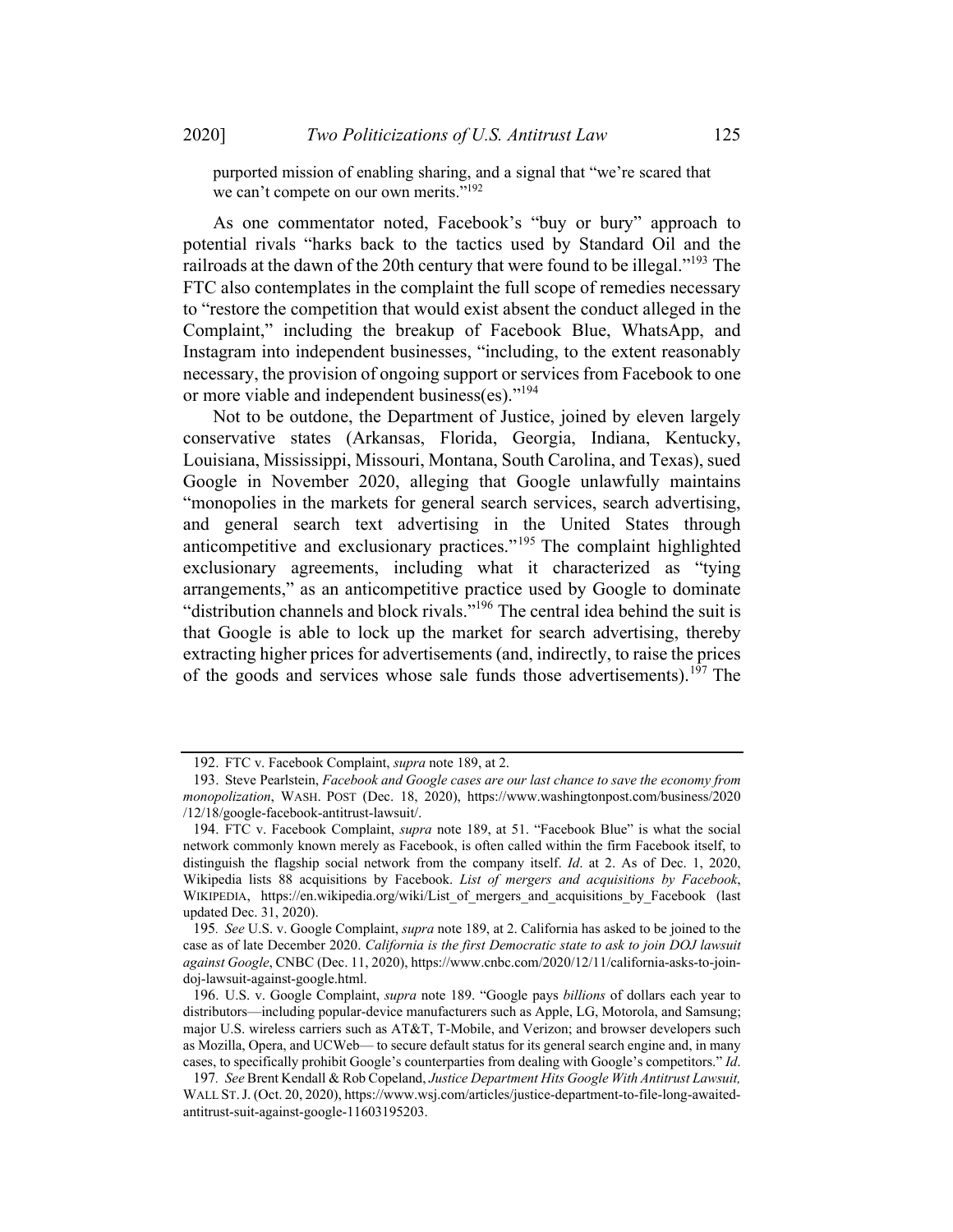illicit profits thereby generated allow Google to pay off entities that could ensure more competition.<sup>198</sup>

Antitrust experts suggest this way of modelling the entire apparatus is a particularly effective way of ensuring intermediaries and middlemen can extract more value from advertisers (and thus consumers) generally.  $199$ Imagine, for instance, a more competitive search ecology, where several search engines vied for advertisers, users, and prime space afforded by OS vendors, wireless carriers, and browser developers. In that scenario, advertisers and users would have more choices. Advertisers could shop around for better search advertising deals. Users might find a more robustly comprehensive and more privacy-protective search engine. Instead, in the current situation, the dominant search engine (Google) and the OS vendors, wireless carriers, and browser developers (where it is found) appear to be in a symbiotic relationship, in order to take advantage of advertisers and consumers. The more Google can extract from users and advertisers, the more it can pay bonuses to OS vendors, wireless carriers, and browser developers.

It is not only OS vendors, wireless carriers, and browser developers that Google appears to be working with in exclusionary ways to stop competition. The Texas Attorney General (along with several other states) has released an explosive (albeit redacted) complaint alleging something akin to bid-rigging in the relationship between Facebook and Google.<sup>200</sup> The complaint alleges:

Facebook curtailed its involvement with header bidding in return for Google giving Facebook information, speed, and other advantages in the auctions that Google runs for publishers' mobile app advertising inventory each month in the United States. In these auctions, Facebook and Google compete head-to-head as bidders. Google's internal codename for this agreement, signed at the highest-level, was…a twist on the character name from Star Wars. The parties [are] literally manipulating the auction . . . . <sup>201</sup>

<sup>198.</sup> See id. ("The government alleged that Google uses billions of dollars collected from advertisements on its platform to pay for mobile-phone manufacturers, carriers and browsers . . . to maintain Google as their preset, default search engine, creating a self-reinforcing cycle of dominance.").

<sup>199.</sup> ARIEL EZRACHI & MAURICE STUCKE, VIRTUAL COMPETITION: THE PROMISE AND PERILS OF THE ALGORITHM-DRIVEN ECONOMY (2016). This book includes several modeling scenarios for predation, drawing on ecological metaphors.

<sup>200.</sup> Complaint, Texas v. Google LLC (E.D. Tex. 2020) (No. 1:20-cv-03010), https://www. texasattorneygeneral.gov/sites/default/files/images/admin/2020/Press/20201216%20

COMPLAINT\_REDACTED.pdf [hereinafter Texas v. Google Complaint]; see John Newman @johnmarknewman (Dec. 16, 2020, 4:16 PM), https://twitter.com/johnmarknewman/status/13393 18630211710976 (discussing bid rigging); see also Price Fixing, Bid Rigging and Market Allocation Schemes: What They Are and What to Look For, U.S. DEPT. OF JUSTICE, https://www. justice.gov/atr/price-fixing-bid-rigging-and-market-allocation-schemes (last updated June 25, 2015).

<sup>201.</sup> Texas v. Google Complaint, supra note 200, at 6.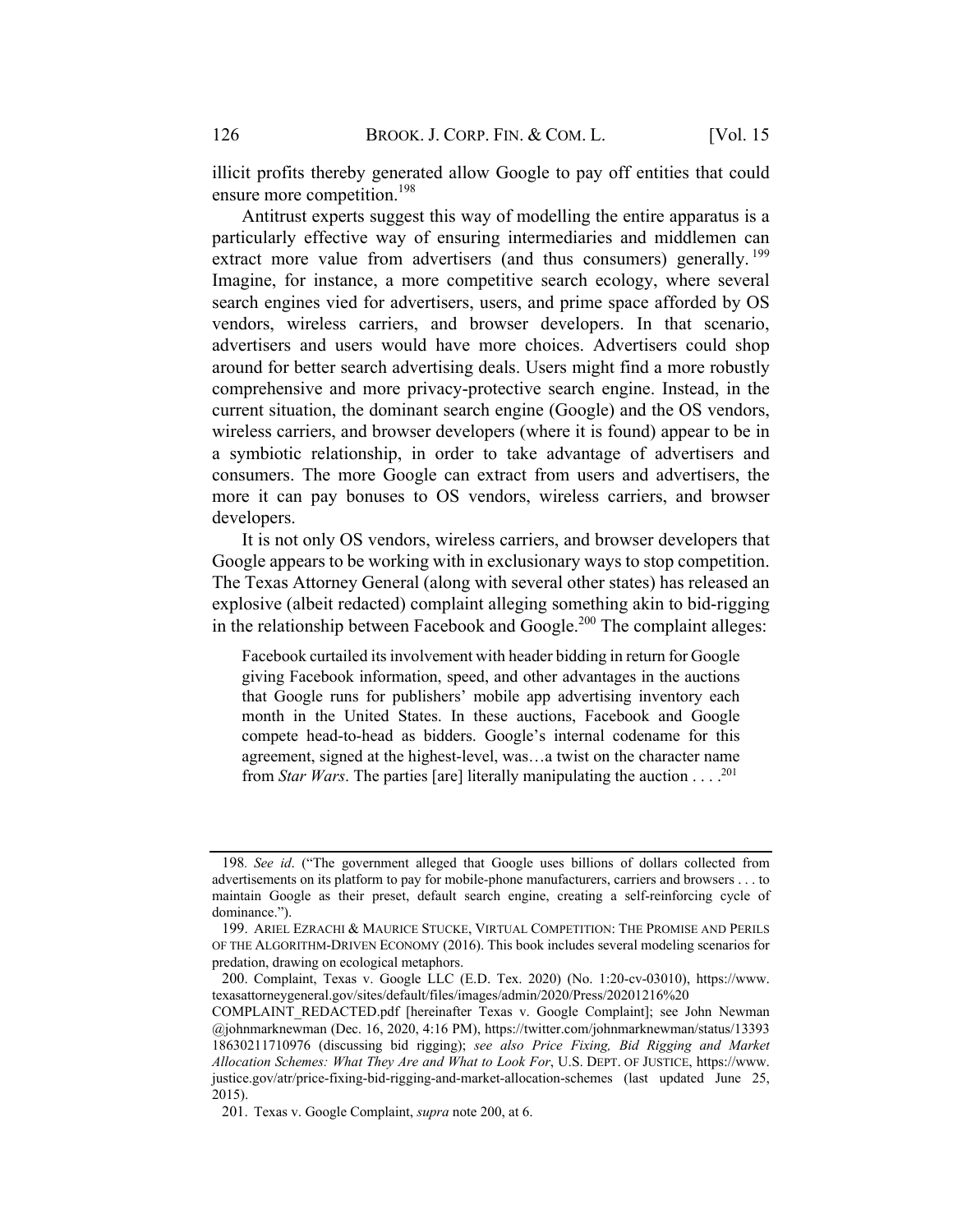A former advertising executive, Dina Srinavasan, informed the complaint with her industry experience and rigorous legal analysis.<sup>202</sup> The complaint directly ties the alleged misbehavior to potential consumer harms. As the complaint alleges, "Google now uses its immense market power to extract a very high tax [on] the ad dollars otherwise flowing to the countless online publishers and content producers like online newspapers, cooking websites, and blogs who survive by selling advertisements on their websites and apps. These costs invariably are passed onto the advertisers themselves and then to American consumers."<sup>203</sup> The Texas lawsuit has alleged unfair exclusionary contracts; as Shoshana Wodinsky explains, it alleges that "Google's tools for advertisers mandate that any people trying to buy ad space across the vast Google Display Network exclusively use Google's exchange to do so—even if third-party exchanges were offering access to identical ad space" for less.<sup>204</sup>

Another state-led lawsuit featured an even wider array of support than the Texas case. Colorado Attorney General Phil Weiser (an expert on technology law with a distinguished scholarly record) now leads a 46-state antitrust lawsuit against Google. The complaint's allegations went beyond the U.S. Department of Justice-led case, and were stark:

Google, one of the largest companies in the world, has methodically undertaken actions to entrench and reinforce its general search services and search-related advertising monopolies by stifling competition. As the gateway to the internet, Google has systematically degraded the ability of other companies to access consumers. In doing so, just as Microsoft improperly maintained its monopoly through conduct directed at Netscape, Google has improperly maintained and extended its search-related monopolies through exclusionary conduct that has harmed consumers, advertisers, and the competitive process itself. Google, moreover, cannot establish business justifications or procompetitive benefits sufficient to justify its exclusionary conduct in any relevant market.<sup>205</sup>

The complaint specifically alleges three tactics. First, the complaint alleges that Google "uses its massive financial resources to limit the number of consumers who use a Google competitor," focusing in particular on its

<sup>202.</sup> Daisuke Wakabayashi, The Antitrust Case Against Big Tech, Shaped by Tech Industry Exiles, N.Y. TIMES (Dec. 20, 2020), https://www.nytimes.com/2020/12/20/technology/antitrustcase-google-facebook.html; see Dina Srinivasan, Why Google Dominates Advertising Markets: Competition Policy Should lean on the Principles of Financial Market Regulation, 25 STAN. TECH. L. REV. 55 (2020); see Dina Srinivasan, The Antitrust Case Against Facebook, 16(1) BERKELEY BUS. L. J. (2019).

<sup>203.</sup> Texas v. Google Complaint, supra note 200, at 7.

<sup>204.</sup> Shoshana Wodinsky, How Google Ruined the Internet (According to Texas), GIZMODO (Dec. 17, 2020), https://gizmodo.com/how-google-ruined-the-internet-according-to-texas-184590 2795.

<sup>205.</sup> Complaint, Colorado v. Google, (D.D.C. 2020), https://assets.documentcloud.org/ documents/20431671/colorado-v-google.pdf.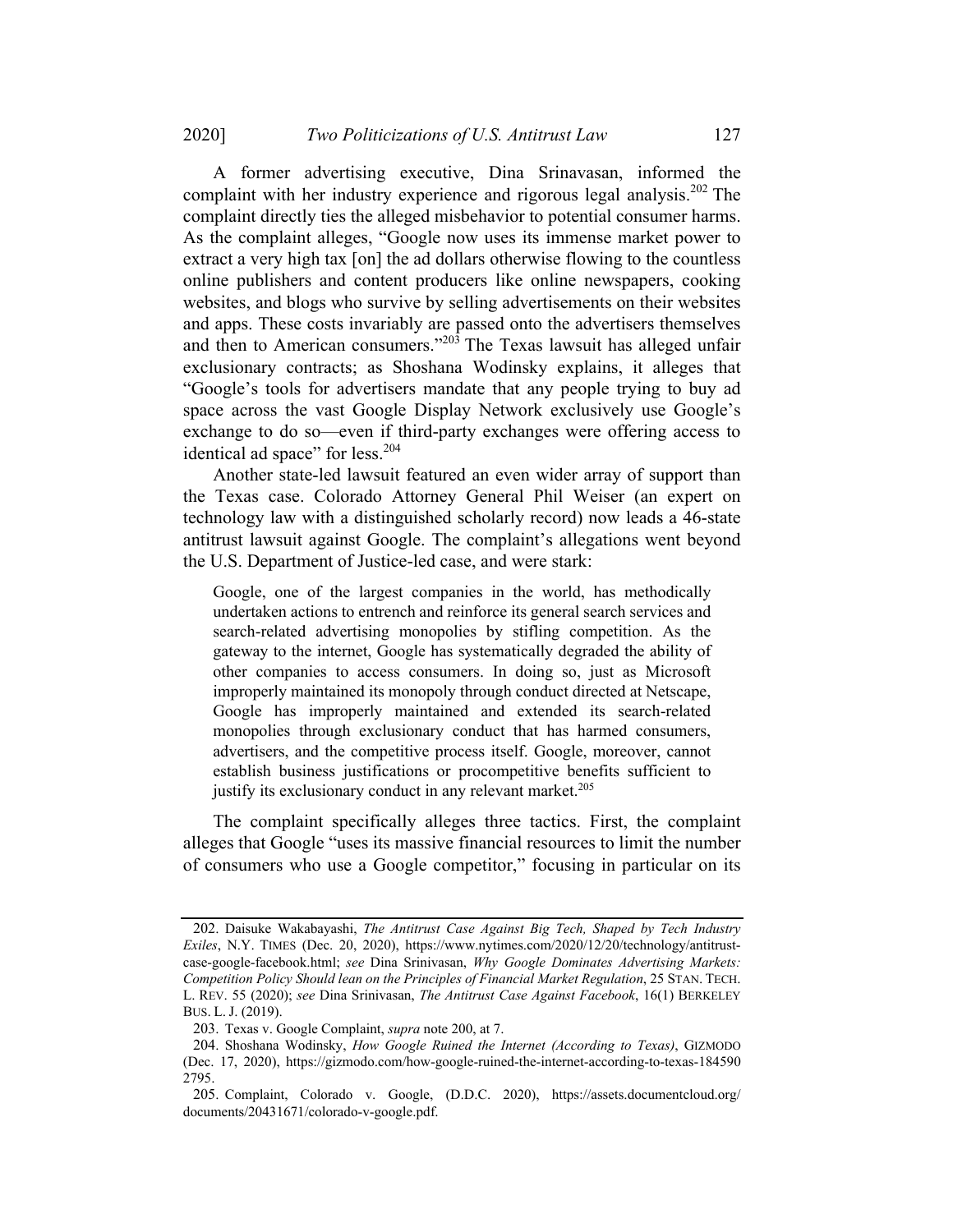massive annual payments to Apple to make Google the default search engines on iPhones.<sup>206</sup> Alphabet, Google's parent company, of course owns the main rival OS to that of Apple in the U.S. mobile phone duopoly, Android.<sup>207</sup> Put the two together, add in the type of self-reinforcing data advantages that have been accumulating since the 2000s, and Google has a very effective chokepoint on much of the internet. Second, Google operates its s Search Ads 360 exchange (SA360), the "single largest such tool used by advertisers—to severely limit the tool's interoperability with a competitor, thereby disadvantaging SA360 advertisers."<sup>208</sup> Third, "Google throttles consumers from bypassing its general search engine and going directly to their chosen destination, especially when those destinations threaten Google's monopoly power."<sup>209</sup> This third point is dramatically illustrated in the Complaint, as it shows how much of the typical search page is now plastered with Google advertising and leads, as opposed to the less biased organic results that delighted consumers when Google was less monopolistic, and actually had to worry about competition. $210$ 

Each of these cases reflect over a decade of academic work and activism to bring the harms of large internet firms to the attention of antitrust authorities. Experts may disagree as to their ultimate merits. But they clearly do not reflect the self-serving, authoritarian agenda of an autocratic regime trying to punish its political enemies and helps its friends. Diverse states, ranging from California to Mississippi, backed various lawsuits. The FTC Complaint against Facebook was bipartisan. And the Trump Administration and its conservative allies have put together extraordinarily powerful digital political machines via Facebook and Google's YouTube.

These often bipartisan complaints reflect a form of cooperation all-toorare in today's politics: Democratic and Republican politicians who have heard concerns about large technology firms from experts, civil society advocates, and their constituents, and who are acting responsively to this confluence of the critical wings of activist publics, and the activist wings of critical publics.<sup>211</sup> This democratic politicization, properly constrained by norms of legal regularity and deference to experts, is exactly the type of democratization necessary to revitalize competition law and policy in the 21<sup>st</sup> century.

<sup>206.</sup> Complaint at 7, Colorado v. Google, (D.D.C. 2020), https://assets.documentcloud.org/ documents/20431671/colorado-v-google.pdf [hereinafter Colorado v. Google Complaint].

<sup>207.</sup> Alejandro Alba, A list – from A to  $Z$  – of all the companies, brands Google's alphabet currently owns, N.Y. DAILY NEWS (Aug. 11, 2015), https://www.nydailynews.com/news/world/zlist-brands-companies-google-alphabet-owns-article-1.2321981.

<sup>208.</sup> Colorado v. Google Complaint, supra note 205, at 8.

<sup>209</sup>. Id.

<sup>210</sup>. Id. at 13-14.

<sup>211.</sup> The language of "critical" and "activist" publics is drawn from NANCY FRASER, UNRULY PRACTICES: POWER, DISCOURSE AND GENDER IN CONTEMPORARY SOCIAL THEORY (1994).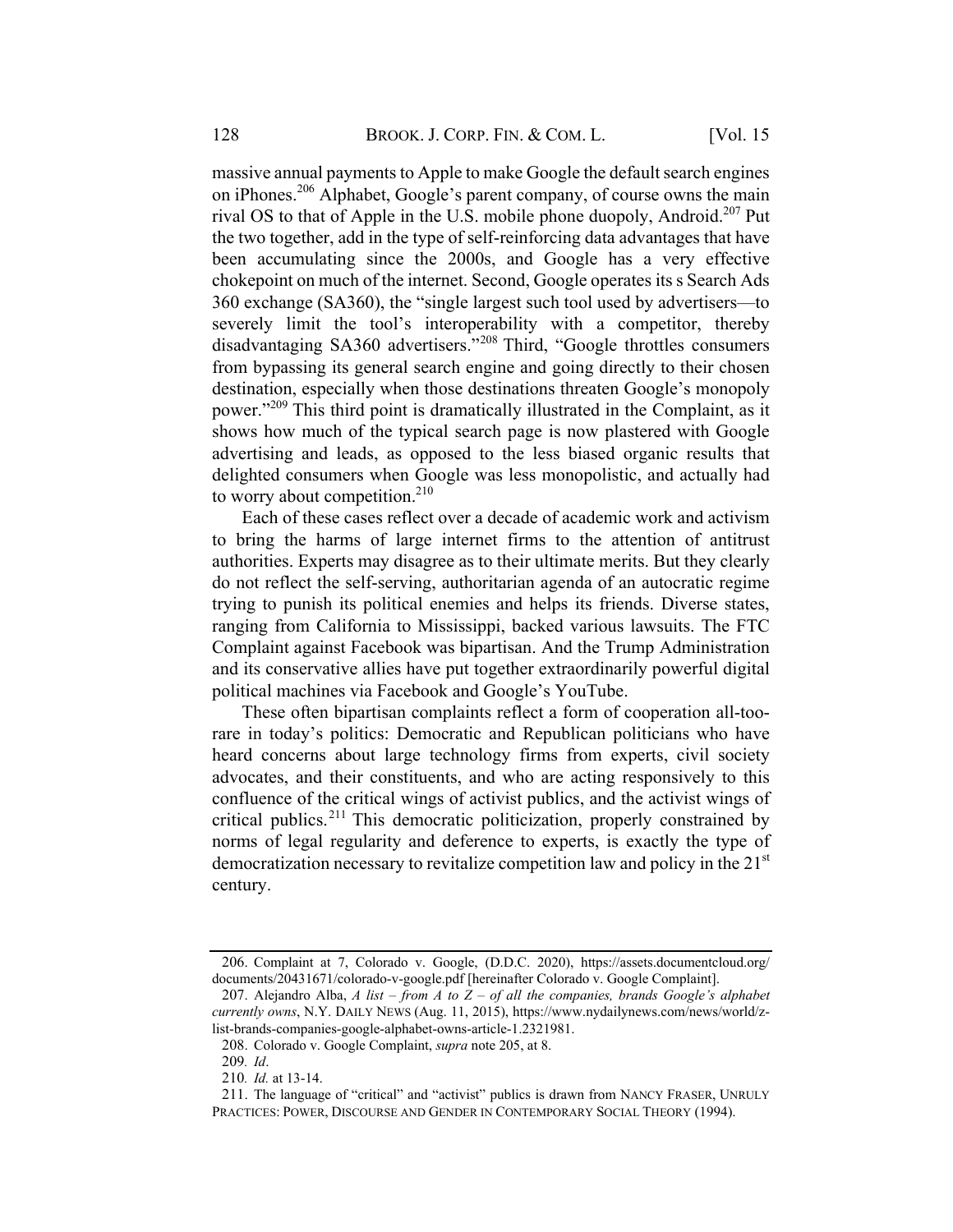#### III CONCLUSION: TWO FACES OF POLITICS IN ANTITRUST

A new social science of optimal corporate size is necessary—and it will need to be informed by popular concern about concentration in the economy. As this new social science is built and applied, we must bear in mind Maurice Stucke's still-relevant critiques of mainstream approaches to antitrust:

Prevailing competition advocacy glosses over four fundamental questions: First, what is competition? Second, what are the goals of a competition policy? Third, how does one achieve, if one can, the objectives of such desired competition? Fourth, how does one know if the economy is progressing toward these goals?212

After surveying considerable diversity of opinion on the definition of "competition," Stucke argues that it cannot be an "end in itself," but might better be thought of as "a policy tool to achieve broader government objectives for the economy."<sup>213</sup> These objectives include much more than gross measures of "consumer welfare" or "wealth maximization."<sup>214</sup> The goals of competition policy are necessarily diverse, and Stucke suggests that it is deeply unwise to try to subordinate all its objectives to one overriding end:

Other than for an idealist, competition policy cannot be reduced meaningfully to a single goal. It is the essence of the economic problem that the making of an economic plan involves the choice between conflicting or competing ends–different needs of different people. Competition officials, ultimately, must recognize the existence of multiple goals and values.<sup>215</sup>

To overcome short-termism, we not only need better social science, but also better political discussions, asking voters for more engaged attention to the ways in which the economy is not serving labor and consumers, and how it might do better. Political demands by, say, newspapers for more ad revenue for their struggling industry, or by content moderators for better wages, or by marketplace sellers for more fair terms from the platform they operate on, are exactly the type of concerns that antitrust policy ought to address. When these demands filter up, in a bottom-up manner from constituents, and via independent researchers, they are exactly the type of political influence that a democratic system of government is supposed to reflect. Moreover, in the instances of democratic politicization of antitrust that have been surveyed in this article, all were procedurally regular and well within the bounds of precedent and agency practice. This democratization of the politics of antitrust is very promising.

<sup>212.</sup> Maurice E. Stucke, Better Competition Advocacy, 82(3) ST. JOHN'S L. REV. 951, 953 (2008).

<sup>213</sup>. Id. at 988 (internal quotations omitted).

<sup>214</sup>. See id.

<sup>215</sup>. Id. at 999 (internal quotations omitted).Stucke's views reflect classic analyses of incommensurability. See DOUGLAS KYSAR, REGULATING FROM NOWHERE (2006).